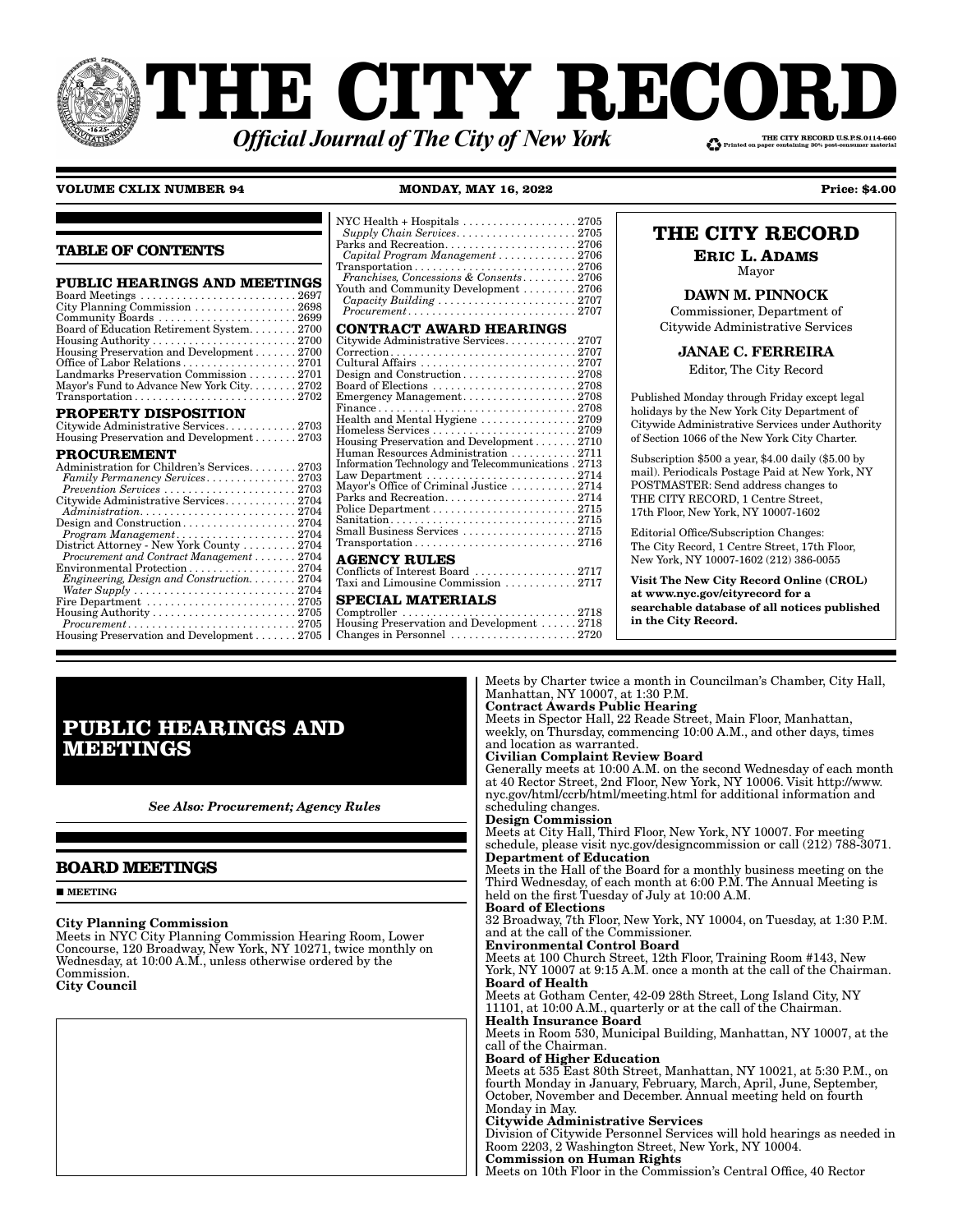Street, New York, NY 10006, on the fourth Wednesday of each month, at 8:00 A.M.

#### In Rem Foreclosure Release Board

Meets in Spector Hall, 22 Reade Street, Main Floor, Manhattan, Monthly on Tuesdays, commencing 10:00 A.M., and other days, times and location as warranted.

## Franchise and Concession Review Committee

Meets in Spector Hall, 22 Reade Street, Main Floor, and other days, times and location as warranted.

## Real Property Acquisition and Disposition

Meets in Spector Hall, 22 Reade Street, Main Floor, Manhattan, bi-weekly, on Wednesdays, commencing 10:00 A.M., and other days, times and location as warranted.

#### Landmarks Preservation Commission

Meets in the Hearing Room, Municipal Building, 9th Floor North, 1 Centre Street in Manhattan on approximately three Tuesday's each month, commencing at 9:30 A.M. unless otherwise noticed by the Commission. For current meeting dates, times and agendas, please visit our website at www.nyc.gov/landmarks.

#### Employees' Retirement System

Meets in the Boardroom, 22nd Floor, 335 Adams Street, Brooklyn, NY 11201, at 9:30 A.M., on the third Thursday of each month, at the call of the Chairman.

#### Housing Authority

Board Meetings of the New York City Housing Authority are scheduled for the last Wednesday of each month (except August) at 10:00 A.M. in the Board Room on the 5th Floor of 90 Church Street, New York, NY 10007 (unless otherwise noted). Any changes to the schedule will be posted here and on NYCHA's website at https://www1.nyc.gov/site/ nycha/about/board-meetings.page to the extent practicable at a reasonable time before the meeting. For additional information, please visit NYCHA's website or contact (212) 306-6088. Parole Commission

Meets at its office, 100 Centre Street, Manhattan, NY 10013, on Thursday, at 10:30 A.M.

# Board of Revision of Awards

Meets in Room 603, Municipal Building, Manhattan, NY 10007, at the call of the Chairman.

#### Board of Standards and Appeals

Meets at 22 Reade Street, 1st Floor, in Manhattan on Mondays and Tuesdays at 10:00 A.M. Review sessions are customarily held immediately before the public hearing. For changes in the schedule or additional information, please call the Board's office at (212) 386-0009 or consult the Board's website at www.nyc.gov/bsa.

#### Tax Commission

Meets in Room 936, Municipal Building, Manhattan, NY 10007, each month at the call of the President. Manhattan, monthly on Wednesdays, commencing 2:30 P.M.

# **CITY PLANNING COMMISSION**

**PUBLIC HEARINGS** 

In support of the City's efforts to contain the spread of COVID-19, the City Planning Commission will hold a remote public hearing, via the teleconferencing application Zoom, at 10:00 A.M. Eastern Daylight Time, on Wednesday, May 25, 2022, regarding the calendar items listed below.

The meeting will be live streamed through Department of City Planning's (DCP's) website, and accessible from the following webpage, which contains specific instructions on how to observe and participate, as well as materials relating to the meeting: https://www1.nyc.gov/site/ nycengage/events/city-planning-commission-public-meeting/360399/1.

Members of the public should observe the meeting through DCP's website. Testimony can be provided verbally by joining the meeting using either Zoom or by calling the following number and entering the information listed below:

 877 853 5247 US Toll-free 888 788 0099 US Toll-free

 253 215 8782 US Toll Number 213 338 8477 US Toll Number

 Meeting ID: 618 237 7396 [Press # to skip the Participation ID] Password: 1

To provide verbal testimony via Zoom please follow the instructions available through the above webpage (link above).

Written comments will also be accepted until 11:59 PM, one week before the date of vote. Please use the CPC Comments form that is accessible through the above webpage.

Please inform the Department of City Planning if you need a reasonable accommodation, such as a sign language interpreter, in order to participate in the meeting. The submission of testimony,

verbal or written, in a language other than English, will be accepted, and real time interpretation services will be provided based on available resources. Requests for a reasonable accommodation or foreign language assistance during the meeting should be emailed to *[AccessibilityInfo@planning.nyc.gov]* or made by calling *[212-720-3508].* Requests must be submitted at least five business days before the meeting.

#### BOROUGH OF MANHATTAN No. 1

#### *THEATER SUBDISTRICT FUND CONTRIBUTION*

(Proposed modification of Title 62 of the Rules of the City of New York pursuant to Sections 1043 and 191(b)(2) of the City Charter to facilitate the increase in the price per square foot of the amount to be contributed when development rights are transferred from theaters, pursuant to Zoning Resolution Section 81-744.

PLEASE TAKE NOTICE that in accordance with Sections 1043 and 191(b)(2) of the New York City Charter, the New York City Department of City Planning ("City Planning"), proposes to amend rules within Section 3-10 of Subchapter C of Chapter 3 of Title 62 of the Rules of the City of New York:

This proposed rule was not included in the Department of City Planning's regulatory agenda for this Fiscal Year because it was not contemplated when the Department of City Planning published the agenda.

The time and place of the hearing have been scheduled as follows:

DATE: May 25, 2022 TIME: 10:00 A.M.

In support of the City's efforts to contain the spread of COVID-19, the City Planning Commission will hold this public hearing remotely. To join the meeting and comment, please visit NYC Engage, at https:// www1.nyc.gov/site/nycengage/events/city-planning-commission-publicmeeting/360399/1 or dial 877-853-5247 (US Toll-free), 888-788-0099 (US Toll-free), (253) 215-8782 (Toll number) or (213) 338-8477 (Toll number). If calling into the meeting, please use the following Meeting ID 618 237 7396, and when prompted for a participation code, please enter "#" followed by the password "1" when prompted. Instructions on how to participate, as well as materials relating to the meeting, will be posted on NYC Engage in advance of the meeting. To help the meeting host effectively manage the meeting, those who do not intend to actively participate are invited to watch the meeting through the livestream/LINK provided on NYC Engage or the recording that will be posted after the meeting on DCP's website.

Any person in attendance at this hearing shall be given a reasonable opportunity to present oral or written statements and to submit other documents concerning the proposed changes. Each speaker shall be allotted a maximum of three (3) minutes.

Persons who require that a sign language interpreter or other form of reasonable accommodation for a disability be provided at the hearing are asked to notify Dominick Answini, at the address set forth below, or by telephone at (212) 720-3676, by May 11, 2022. In addition, written statements may be submitted to City Planning at the address stated below, provided the comments are received by 5:00 P.M., on May 25, 2022:

New York City Department of City Planning Office of the Counsel 120 Broadway, 31<sup>st</sup> Floor New York, NY 10271 Attention: Dominick Answini

Written comments received and a tape recording of oral comments received at the hearing will be available for public inspection within a reasonable time after receipt between the hours of 9:00 A.M. and 5:00 P.M., at the Freedom of Information Law Desk, 120 Broadway, 31<sup>st</sup> Floor, telephone number (212) 720-3454.

#### The purpose of the hearing is to provide the public with an opportunity to comment on the proposed rule set forth herein.

Title 62 of the Rules of the City of New York is amended to read as follows:

#### Chapter 3: Fees and Contributions

\* \* \*

## Subchapter C: Contributions

§ 3-10 Contributions to Theater Subdistrict Fund, Pursuant to § 81-744 of the New York City Zoning Resolution.

Contributions to Theater Subdistrict Fund Pursuant to Section 81-744 of the New York City Zoning Resolution. Contributions to the Theater Subdistrict Fund pursuant to Section 81-744 of the New York City Zoning Resolution shall be made in an amount equal to [\$17.60] \$24.65 per square foot of floor area transferred.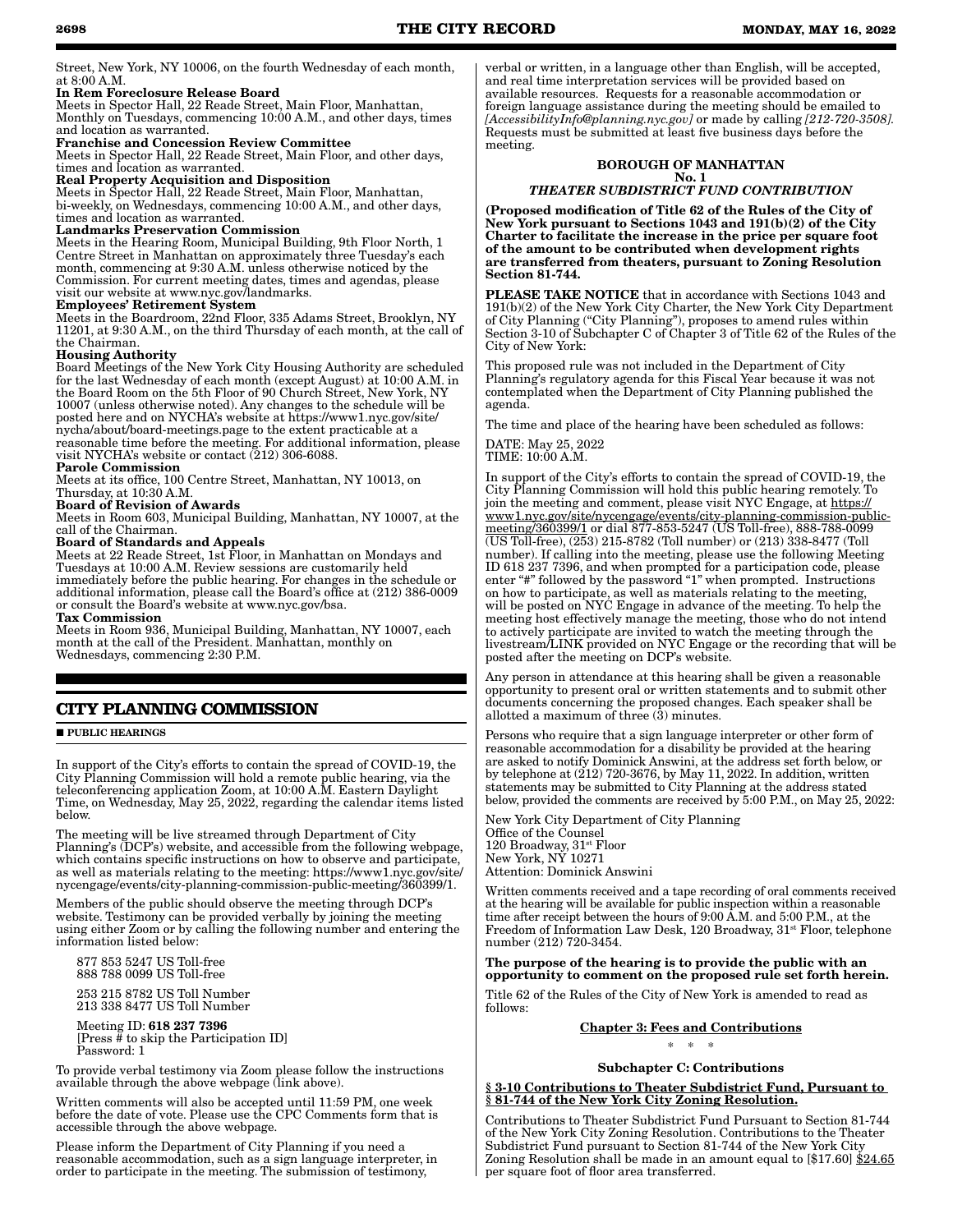#### BOROUGH OF BROOKLYN No. 2

*CB17 OFFICE SPACE – 350 CLARKSON AVENUE* CD 17 N 220298 PXK IN THE MATTER OF a Notice of Intent to acquire office space submitted by the Department of Citywide Administrative Services and Brooklyn Community Board 17, pursuant to Section 195 of the New York City Charter for use of property located at 350 Clarkson Avenue  $(Block 4837, p/o Lot 27) (Brocklyn \ddot{CB} 17 \text{, } 1000$ 

#### **CITYWIDE**

#### No. 3 *PROPOSED COMMISSION RESOLUTION CONCERNING USE OF VIDEOCONFERENCING TO CONDUCT COMMISSION MEETINGS*

IN THE MATTER OF a resolution to authorize the use of videoconferencing to conduct City Planning Commission meetings, as authorized by and in conformance with amendments to the New York State Open Meetings Law, Part WW of Chapter 56 of the Laws of 2022.

## Proposed Resolution:

RESOLVED, by the City Planning Commission, that the use of videoconferencing to conduct Commission meetings is hereby authorized in conformance with the requirements of the New York State Open Meetings Law, including the following:

- 1. For all Commission meetings, a minimum of seven Commissioners, sufficient to constitute a quorum of the Commission, shall be present in a physical location or locations where the public can attend in person; and
- 2. If a quorum of Commissioners is physically present at a Commission meeting where the public can attend in person, a Commissioner may attend and participate in a Commission meeting by videoconference from any location and without providing access to members of the public to such location if such Commissioner is unable to attend the meeting in person due to extraordinary circumstances, which include but are not limited to, disability, illness, caregiving responsibilities, or any other significant or unexpected event which precludes the Commissioner's physical attendance at the meeting; and
- 3. Members of the public may view Commission meetings by video and may attend and, where public comment is authorized, participate in Commission meetings in person, by videoconference, or by any other remote means established by the Commission; and
- The procedures for remote participation and attendance by the Commission and members of the public shall be posted on the Commission's website;

RESOLVED, that this Resolution shall take effect on June 9, 2022.

Sara Avila, Calendar Officer City Planning Commission

120 Broadway,  $31^{st}$  Floor, New York, NY 10271

Telephone (212) 720-3366

Accessibility questions: 212-720-3508, AccessibilityInfo@planning.nyc. gov, by: Friday, May 20, 2022, 5:00 P.M.

m11-25

# **COMMUNITY BOARDS**

**PUBLIC HEARINGS** 

<u>3.</u>

NOTICE IS HEREBY GIVEN that the following matters have been scheduled for public hearing by Community Board:

## BOROUGH OF BROOKLYN

COMMUNITY BOARD NO. 18 - Wednesday, May 18, 2022, 7:00 P.M., Board Office Meeting Room, 1097 Bergen Avenue, and via WebEx, for participants who wish to participate online.

#135-46-BZ

B.S.A. Calendar # 135-46-BZ – Premises affected – 3802 Avenue U, Block 8555, Lot 37. An instant Application filed, pursuant to Section 11-411 of the Zoning Resolution of the City of New York, seeks to extend the term, which expired on January 29, 2022, and amend a variance for an automotive station originally granted under B.S.A. Cal. No. 135-46-BZ on July 16, 1946.

#### Please Note:

- The allowable occupancy for the Board Office Meeting Room (e.g., 70 members of the public will be permitted in the room).
- All meeting attendees will be required to practice physical distancing and all attendees over the age of two who are medically

able to tolerate a face covering will be required to wear a face covering, regardless of vaccination status.

• Videoconferencing information for those who wish to participate online, is as follows:

#### REGULAR MONTHLY BOARD MEETING – MAY 18, 2022, 7:00 P.M.

Event address for Attendees:

https://nyccb.webex.com/nyccb/onstage/g.php?MTID=ee2141b00911948 48213f426d4ec00810

| Date and time:    | Wednesday, May 18, 2022, 7:00 P.M. Eastern<br>Standard Time (New York, GMT-05:00)                      |
|-------------------|--------------------------------------------------------------------------------------------------------|
| Duration:         | 2 hours                                                                                                |
| Event number:     | 2346 250 6088                                                                                          |
| Event password:   | isBJuN6nN53                                                                                            |
| Video Address:    | 23462506088@webex.com                                                                                  |
| Audio conference: | United States Toll<br>+1-408-418-9388<br>Show all global call-in numbers<br>Access code: 2346 250 6088 |
|                   | m10-18                                                                                                 |

NOTICE IS HEREBY GIVEN that the following matters have been scheduled for public hearing by Community Board:

#### BOROUGH OF BROOKLYN

COMMUNITY BOARD NO. 18 - Wednesday, May 18, 2022, 7:00 P.M., Board Office Meeting Room, 1097 Bergen Avenue, and via WebEx, for participants who wish to participate online.

#2022-23-BZ

B.S.A. Calendar Application # 2022-23– Premises affected – 1520 East 56th Street, Block 7900, Lot 53. An application for variance, pursuant to Zoning Resolution (the "Z.R.") § 72-21, to allow, within an R3-2 zoning district, the construction of a two-story, with cellar, two-family detached residence that does not comply with the zoning requirements for front yards (Z.R. § 23-45) and side yards (Z.R. § 23-461).

Please Note:

- The allowable occupancy for the Board Office Meeting Room (e.g. 70 members of the public will be permitted in the room).
- All meeting attendees will be required to practice physical distancing and all attendees over the age of two who are medically able to tolerate a face covering will be required to wear a face covering, regardless of vaccination status.
- Videoconferencing information for those who wish to participate online, is as follows:

#### REGULAR MONTHLY BOARD MEETING – MAY 18, 2022 7:00 P.M.

| Event address for<br>Attendees: | https://nyccb.webex.com/nyccb/onstage/g.php?MT<br>ID=ee2141b0091194848213f426d4ec00810                                                                                      |
|---------------------------------|-----------------------------------------------------------------------------------------------------------------------------------------------------------------------------|
| Date and time:                  | Wednesday, May 18, 2022, 7:00 P.M. Eastern<br>Standard Time (New York, GMT-05:00)                                                                                           |
| Duration:                       | 2 hours                                                                                                                                                                     |
| Event number:                   | 2346 250 6088                                                                                                                                                               |
| Event password:                 | isBJuN6nN53                                                                                                                                                                 |
| Video Address:                  | 23462506088@webex.com<br>You can also dial 173.243.2.68 and enter your<br>meeting number.<br>For internal <sitename> users, dial <pilot<br>Number&gt;</pilot<br></sitename> |
| Audio conference:               | United States Toll                                                                                                                                                          |
|                                 | +1-408-418-9388                                                                                                                                                             |
|                                 | Show all global call-in numbers                                                                                                                                             |
|                                 | Access code: 2346 250 6088                                                                                                                                                  |
|                                 |                                                                                                                                                                             |

m10-18

NOTICE IS HEREBY GIVEN that the following matters have been scheduled for public hearing by Community Board: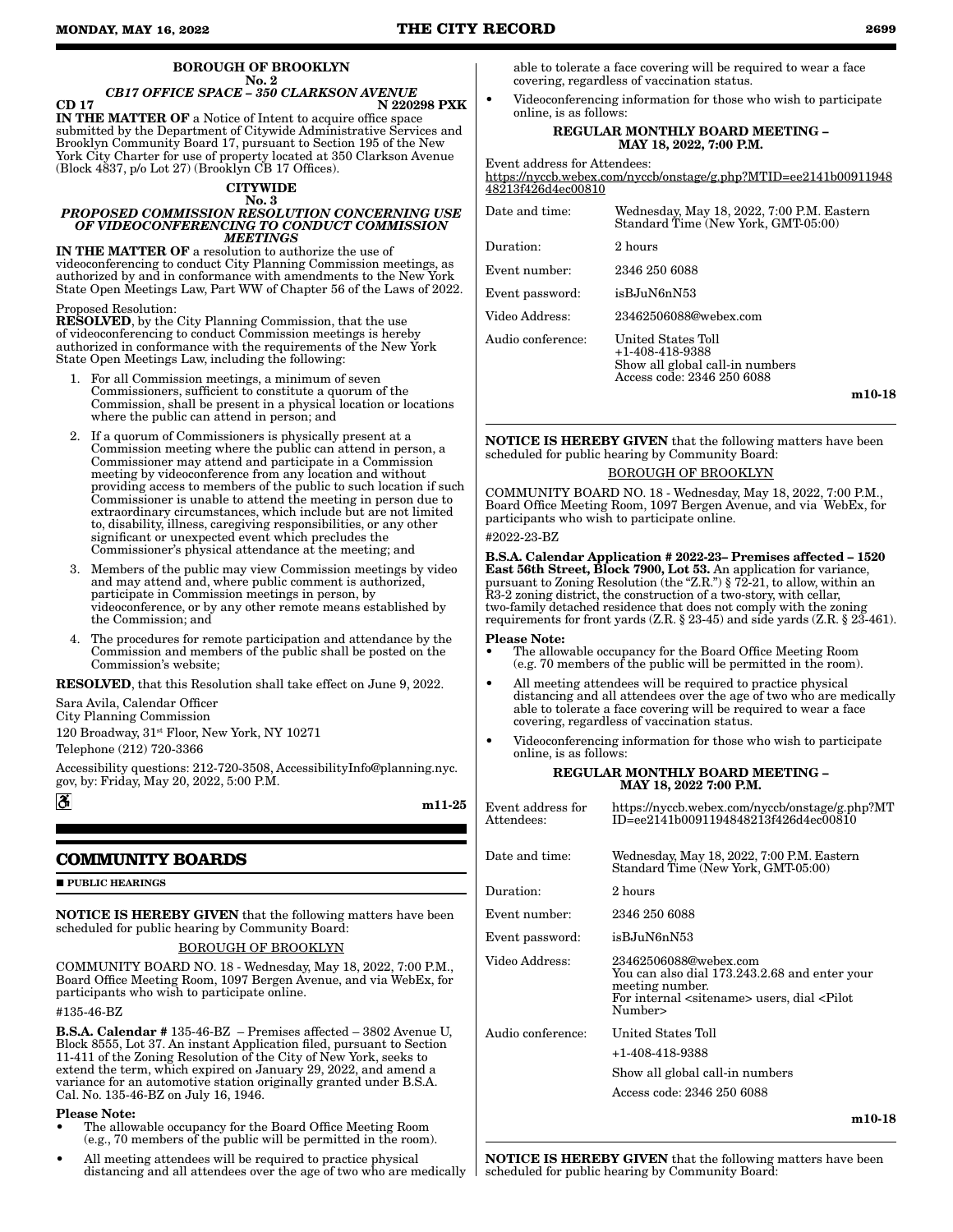#### BOROUGH OF MANHATTAN

COMMUNITY BOARD NO. 06 - Wednesday, May 18, 2022, at 6:30 P.M. via Zoom: https://us06web.zoom.us/webinar/register/WN\_G87sT0X1 TdSzwWjYJtRuoQ.

A public hearing with respect to Meeting Formats and the Open Meetings Law.

m3-18

NOTICE IS HEREBY GIVEN that the following matter is scheduled for a public hearing by Community Board:

BOROUGH OF BRONX

COMMUNITY BOARD NO. 10 - Thursday, May 19, 2022, 7:00 P.M., Greek American Institute, 3573 Bruckner Boulevard, Bronx, NY 10461.

#### ULURP C220007ZMX CEQR 22DC015X

Lead Agency is the NYC Department of City Planning. This is known as the Bruckner Up-zoning Project which is a private application by Throggs Neck Associates LLC, for zoning map amendments in the Schuylerville neighborhood of Bronx Community District 10. The proposed applicant-controlled developments would include the development of, in total, approximately 324,082 gsf of floor area, including 269,975 gsf of residential floor area and up to 384 dwelling units. The proposed actions would also facilitate new mixed-used developments on two non-applicant controlled sites.

m6-19

# **BOARD OF EDUCATION RETIREMENT SYSTEM**

**MEETING** 

Our next Executive Committee Meeting, will be held virtually via Webex, on Thursday, May 19, 2022, from 1:00 P.M. - 3:00 P.M. If you would like to attend this meeting, please reach out to Antonio Rodriguez, at Arodriguez254@bers.nyc.gov.

m11-19

Our next Disability Committee Meeting, will be held, next Tuesday, May 17, 2022, from 1:30 P.M. - 3:00 P.M., via Webex. If you would like to attend this meeting, please contact Sharon Koppula, at Skoppula@ bers.nyc.gov.

m13-17

# **HOUSING AUTHORITY**

**MEETING** 

Because of the on-going COVID-19 health crisis and in relation to Chapter 1 of the Laws of 2022 of New York State, the Board Meeting of the New York City Housing Authority, scheduled for Wednesday, May 25, 2022 at 10:00 A.M., will be limited to viewing the live stream or listening via phone instead of attendance in person.

For public access, the meeting will be streamed live on NYCHA's YouTube Channel https://nyc.gov/nycha and NYCHA's website https://on.nyc.gov/ boardmeetings or can be accessed via Zoom by calling (646) 558-8656 using Webinar ID: 851 3288 9726 and Passcode:9929603770.

For those wishing, to provide public comment, pre-registration is required via email, to corporate.secretary@nycha.nyc.gov, or by contacting (212) 306-6088, no later than 5:00 P.M. on the day prior, to the Board Meeting. When pre-registering, please provide your name, development, or organization name, contact information and item you wish to comment on. You will then be contacted with instructions for providing comment. Comments are limited to the items on the Calendar.

Speaking time will be limited to three (3) minutes. Speakers will provide comment in the order in which the requests to comment are received. The public comment period will conclude upon all speakers being heard or at the expiration of thirty (30) minutes allotted for public comment, whichever occurs first.

Copies of the Calendar are available on NYCHA's website at https:// www1.nyc.gov/site/nycha/about/board-calendar.page, to the extent practicable, no earlier than 24 hours before the upcoming Board Meeting. Copies of the draft Minutes are available on NYCHA's Website at https://www1.nyc.gov/site/nycha/about/board-calendar.page, no earlier than 3:00 P.M. on the Thursday following the Board Meeting.

Any changes, to the schedule will be posted on NYCHA's website at https://www1.nyc.gov/site/nycha/about/board-calendar.page and via social media, to the extent practicable, at a reasonable time before the meeting.

Any person requiring a reasonable accommodation in order to participate in the Board Meeting, should contact the Office of the Corporate Secretary by phone at  $(212)$  306-6088 or by email at corporate.secretary@nycha.nyc.gov, no later than Wednesday, May 4, 2022, at 5:00 P.M.

For additional information regarding the Board Meeting, please contact the Office of the Corporate Secretary by phone, at (212) 306-6088 or by email at corporate.secretary@nycha.nyc.gov.

m4-25

The next Board Meeting of the New York City Housing Authority, is scheduled, for Wednesday, June 15, 202,2 at 10:00 A.M., in the Ceremonial Room, on the 5th Floor of 90 Church Street, New York, NY (unless otherwise noted). Copies of the Calendar will be available on NYCHA's Website, or may be picked up, at the Office of the Corporate Secretary, at 90 Church Street, 5th Floor, New York, NY, no earlier than 24 hours before the upcoming Board Meeting. Copies of the Minutes will also be available on NYCHA's Website, or may be picked up, at the Office of the Corporate Secretary, no earlier than 3:00 P.M., on the Thursday following the Board Meeting.

Any changes to the schedule, will be posted here, and on NYCHA's Website, at https://www1.nyc.gov/site/nycha/about/board-meetings. page, to the extent practicable, at a reasonable time before the meeting.

The meeting is open to the public. Pre-Registration, at least 45 minutes before the scheduled Board Meeting, is required by all speakers. Comments are limited to the items on the Calendar. Speaking time will be limited to three minutes. The public comment period will conclude upon all speakers being heard or at the expiration of 30 minutes allotted by law for public comment, whichever occurs first.

The meeting will be streamed live on NYCHA's YouTube Channel, at https://www.youtube.com/c/nycha, and NYCHA's Website, at https://www1.nyc.gov/site/nycha/about/board-meetings.page.

For additional information, please visit NYCHA's Website, or contact (212) 306-6088.

m13-j15

# **HOUSING PRESERVATION AND DEVELOPMENT**

**PUBLIC HEARINGS** 

PLEASE TAKE NOTICE that a public hearing, will be held on June 15, 2022, at 10:00 A.M. The Public Hearing will be held via Conference Call. Call-in #: 1-646-992-2010; Access Code 717 876 299.

Pursuant to Section 695(2)(b) of the General Municipal Law and Section 1802(6)(j) of the Charter, the Department of Housing Preservation and Development ("HPD") of the City of New York ("City") has proposed the sale of the following City-Owned property (collectively, "Disposition Area") in the Borough of Brooklyn:

| Blocks/Lots     |
|-----------------|
| 3725/12,13      |
| 4015/22, 23, 24 |
| 4063/52         |
| 3775/150        |
|                 |

Under HPD's Neighborhood Construction Program, sponsors purchase City-Owned or privately owned land or vacant buildings and construct multifamily buildings in order to create up to 45 units of affordable rental housing on infill sites. Construction and permanent financing is provided through loans from private institutional lenders and from public sources including HPD, the New York City Housing Development Corporation, the State of New York, and the Federal Government. Additional funding may also be provided from the syndication of low-income housing tax credits. The newly constructed buildings provide rental housing to low income, moderate income, and middle-income families. Subject to project underwriting, up to 30% of the units may be rented to formerly homeless families and individuals.

Under the proposed project, the City will sell the Disposition Area to Sutter Place 2022 Housing Development Fund Corporation ("Sponsor") for the nominal price of one dollar per tax lot. The Sponsor will also deliver an enforcement note and mortgage for the remainder of the appraised value ("Land Debt"). The Sponsor will then construct four buildings containing a total of approximately 46 rental dwelling units and approximately 1,984 square feet of commercial space on the Disposition Area.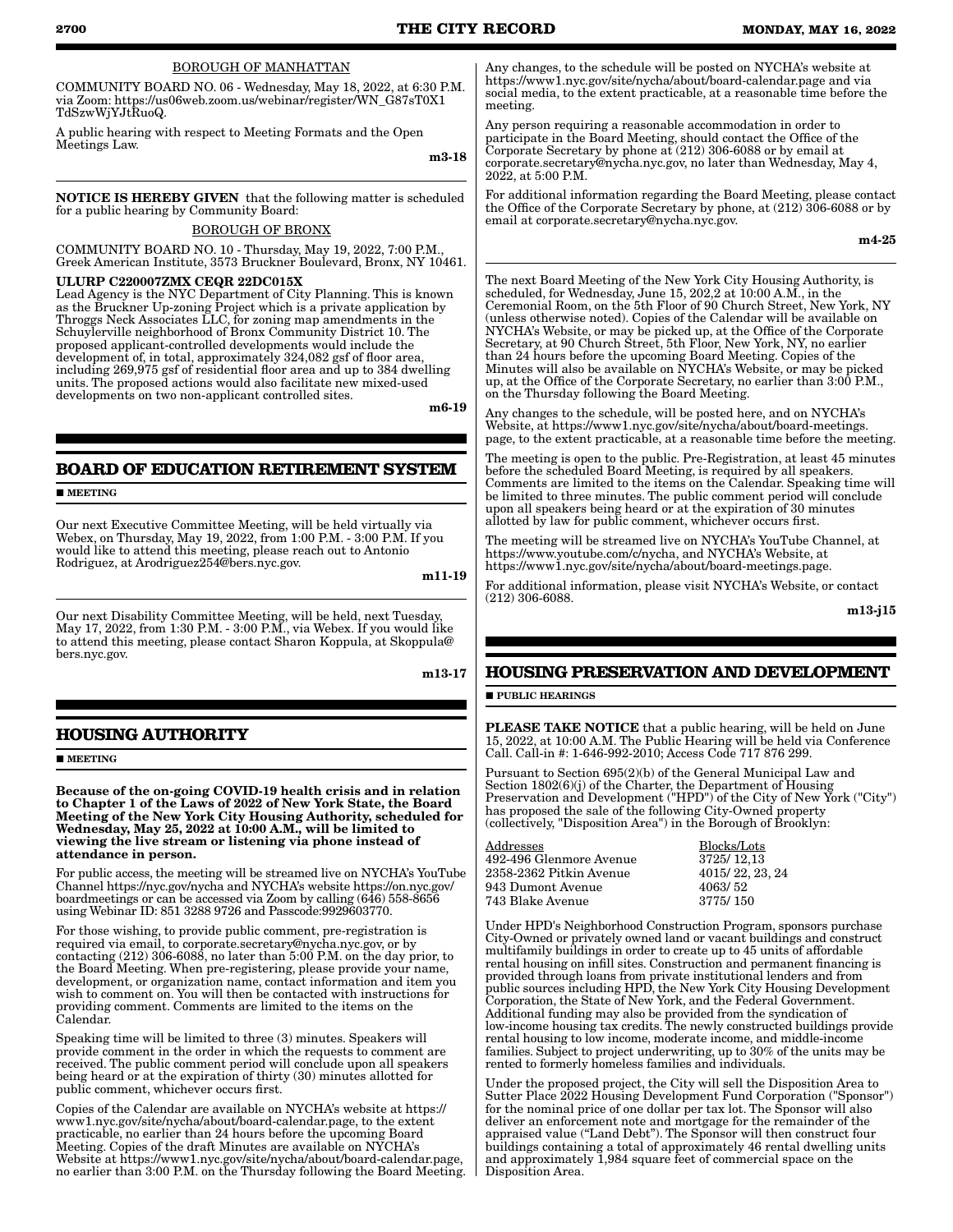The Land Debt or the City's capital subsidy may be repayable out of resale or refinancing profits for a period of at least thirty (30) years following completion of construction. The remaining balance, if any, may be forgiven at the end of the term.

The appraisal and the proposed Land Disposition Agreement and Project Summary are available for public examination by emailing Margaret Carey, at careym@hpd.nyc.gov, on business days during business hours.

To make a request for accommodation, please contact the Mayor's Office of Contract Services ("MOCS") via email, at disabilityaffairs@ mocs.nyc.gov, or via phone at (212) 298-0734. TDD users should call Verizon relay services.

 $\bullet$  m16

# **OFFICE OF LABOR RELATIONS**

**MEETING** 

The New York City Deferred Compensation Board, will hold its next Deferred Compensation Board Hardship meeting on Thursday, May 19, 2022, at 3:00 P.M. The meeting will be held, at 22 Cortlandt Street, 15th Floor, New York, NY 10007.

m12-19

# **LANDMARKS PRESERVATION COMMISSION**

**PUBLIC HEARINGS** 

NOTICE IS HEREBY GIVEN that, pursuant to the provisions of Title 25, Chapter 3 of the Administrative Code of the City of New York (Sections 25-303, 25-307, 25-308, 25-309, 25-313, 25-318, 25-320) on Tuesday, May 24, 2022, the Landmarks Preservation Commission (LPC or agency) will hold a public hearing by teleconference with respect to the properties list below, and then followed by a public meeting.

The final order and estimated times for each application will be posted on the Landmarks Preservation Commission website, the Friday before the hearing. Please note that the order and estimated times are subject to change. The teleconference will be by the Zoom app and will be live streamed on the LPC's YouTube channel, www.youtube.com/nyclpc. Members of the public should observe the meeting on the YouTube channel and may testify on particular matters by joining the meeting using either the Zoom app or by calling in from any phone. Specific instructions on how to observe and testify, including the meeting ID and password, and the call-in number, will be posted on the agency's website, under the "Hearings" tab, https://www1.nyc.gov/site/lpc/ hearings/hearings.page, on the Monday before the public hearing. Any person requiring language assistance services or other reasonable accommodation in order to participate in the hearing or attend the meeting should contact the LPC by contacting Sasha Sealey, Community and Intergovernmental Affairs, at ssealey@lpc.nyc.gov, at least five (5) business days before the hearing or meeting.

Please note: Due to the City's response to COVID-19, this public hearing and meeting is subject to change and/or cancellation.

#### 7 Fillmore Place - Fillmore Place Historic District LPC-21-10217 - Block 2367 - Lot 43 - Zoning: M1-2/R6B CERTIFICATE OF APPROPRIATENESS

An altered Colonial Revival style garage building, built in 1912. Application is to replace windows, doors and ironwork, and construct a rooftop addition and other rooftop elements.

#### 1 Water Street - Fulton Ferry Historic District LPC-22-09733 - Block 25 - Lot 1 - Zoning: M2-1 BINDING REPORT

A shingled fire boat station, built in 1926. Application is to install singage.

#### 279 Lafayette Avenue, aka 279-291 Lafayette Avenue and 36-50 St. James Place - Individual Landmark LPC-20-08205 - Block 1932 - Lot 42 - Zoning: CERTIFICATE OF APPROPRIATENESS

A Neo-French Gothic style church building and chapel, designed by Francis Hatch Kimball and built in 1887, with an attached school building built in 1927. Application is to install LED video screens.

1 Willow Place, aka 54 Joralemon Street - Brooklyn Heights Historic District LPC-22-07520 - Block 260 - Lot 23 - Zoning: R6

CERTIFICATE OF APPROPRIATENESS A Greek Revival style house built in 1849. Application is construct a

stair bulkhead and install other rooftop elements, alter the parapet, modify and create window openings, and legalize the installation of a porch without Landmarks Preservation Commission permit(s).

418A Lewis Avenue - Bedford-Stuyvesant/Expanded Stuyvesant Heights Historic District LPC-21-00794 - Block 1679 - Lot 37 - Zoning: R6B MISCELLANEOUS - AMENDMENT

An altered rowhouse built c. 1870-71. Application is to legalize the installation of a lift and other alterations at the front façade and areaway and the construction of a rear yard addition completed in non-compliance with Certificate of Appropriateness 19-17191.

193-195 Congress Street - Cobble Hill Historic District LPC-22-09688 - Block 297 - Lot 47, 48 - Zoning: R6 CERTIFICATE OF APPROPRIATENESS

An Italianate style rowhouse with Neo-Grec details, built in 1872, and an adjacent yard. Application is to construct a new building.

#### 113 Jane Street - Individual Landmark LPC-22-09815 - Block 642 - Lot 1 - Zoning: C6-2A CERTIFICATE OF APPROPRIATENESS

A Neo-Classical style lodging house, designed by William A. Boring and built in 1907-08. Application is to alter the areaway, install a lift and replace infill, construct rooftop and rear yard additions, and install other rooftop elements.

244 West 11th Street - Greenwich Village Historic District LPC-22-09178 - Block 613 - Lot 13 - Zoning: R6 CERTIFICATE OF APPROPRIATENESS

A rowhouse, built in 1842 and altered in the 1920s. Application is to alter the front and rear façades, excavate the areaway and rear yard, alter the roof, and construct a rear yard addition.

# 118 West 13th Street - Greenwich Village Historic District LPC-22-05535 - Block 608 - Lot 29 - Zoning: R6 CERTIFICATE OF APPROPRIATENESS

A residential building, designed by Benjamin W. Morris and built in 1930-31. Application is to construct rooftop additions, alter the facades and areaway, replace windows and install a sidewalk canopy.

# 105-107 Bank Street - Greenwich Village Historic District LPC-22-04647 - Block 635 - Lot 34 - Zoning: R6 CERTIFICATE OF APPROPRIATENESS

A Greek Revival style rowhouse, built in 1846; and a Greek Revival Style rowhouse, built in 1846 and later altered. Application is to combine the buildings, construct rooftop and rear yard additions, alter facades and areaways and the party wall, and excavate the cellars and rear yards.

#### 1002 Madison Avenue - Upper East Side Historic District LPC-22-07982 - Block 1392 - Lot 57- Zoning: C5-1 CERTIFICATE OF APPROPRIATENESS

A Neo-Federal style bank building, built in 1930. Application is to replace entrance infill and block windows internally.

#### 472 West 145th Street - Hamilton Heights Historic District Extension

LPC-22-05225 - Block 2059 - Lot 158 - Zoning: R6A CERTIFICATE OF APPROPRIATENESS

A Renaissance Revival style rowhouse, designed by G.A. Shellenger and built in 1896. Application is to alter the areaway and install ironwork.

# m10-23

NOTICE IS HEREBY GIVEN that, pursuant to the provisions of Title 25, Chapter 3 of the Administrative Code of the City of New York (Sections 25-303, 25-307, 25-308, 25-309, 25-313, 25-318, 25-320) on Tuesday, May 17, 2022, the Landmarks Preservation Commission (LPC or agency) will hold a public hearing by teleconference with respect to the properties list below, and then followed by a public meeting.

The final order and estimated times for each application will be posted on the Landmarks Preservation Commission website, the Friday before the hearing. Please note that the order and estimated times are subject to change. The teleconference will be by the Zoom app and will be live-streamed on the LPC's YouTube channel, www.youtube.com/nyclpc. Members of the public should observe the meeting on the YouTube channel and may testify on particular matters by joining the meeting using either the Zoom app or by calling in from any phone. Specific instructions on how to observe and testify, including the meeting ID and password, and the call-in number, will be posted on the agency's website, under the "Hearings" tab, https://www1.nyc.gov/site/lpc/ hearings/hearings.page, on the Monday before the public hearing. Any person requiring language assistance services or other reasonable accommodation in order to participate in the hearing or attend the meeting should contact the LPC by contacting Sasha Sealey, Community and Intergovernmental Affairs, at ssealey@lpc.nyc.gov, at least five (5) business days before the hearing or meeting. Please note: Due to the City's response to COVID-19, this public hearing and meeting is subject to change and/or cancellation.

40 Orange Street - Brooklyn Heights Historic District LPC-22-07650 - Block 225 - Lot 15 - Zoning: R6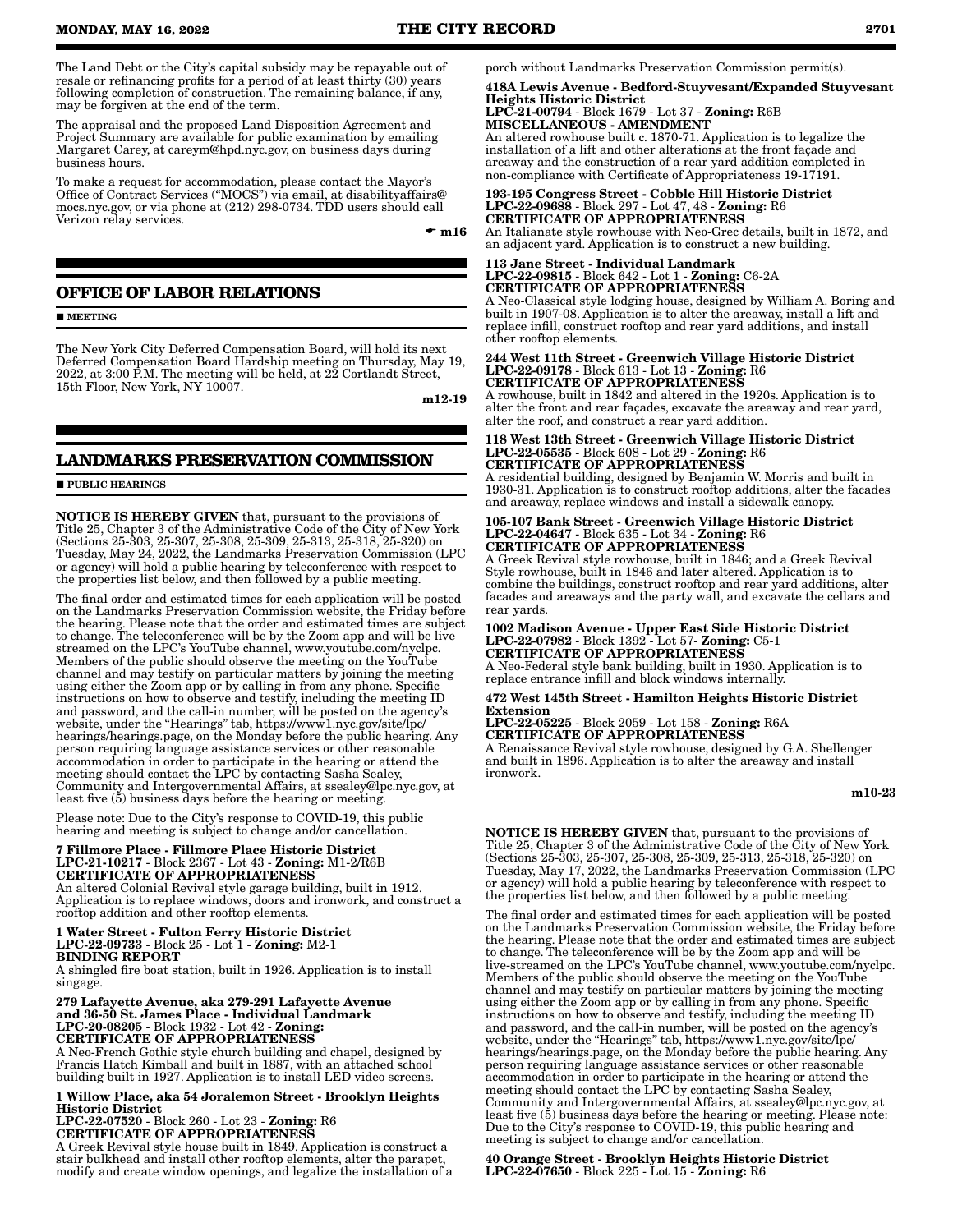# CERTIFICATE OF APPROPRIATENESS

An eclectic style brick rowhouse, built c. 1890. Application is to install signage.

## 104 Bond Street - Boerum Hill Historic District Extension LPC-22-06838 - Block 183 - Lot 37 - Zoning: R6B, R6A CERTIFICATE OF APPROPRIATENESS

A Colonial Revival style residential building, with a commercial ground floor built in 1914. Application is to install signage, replace doors, and replace storefront infill.

#### 218 Carlton Avenue - Fort Greene Historic District LPC-22-03634 - Block 2089 - Lot 43 - Zoning: R6B CERTIFICATE OF APPROPRIATENESS

An Italianate style rowhouse, designed by John Doherty and built c. 1863-64. Application is to legalize and modify the rear façade, which was reconstructed without Landmarks Preservation Commission permit(s).

#### 31 Strong Place - Cobble Hill Historic District LPC-22-07278 - Block 324 - Lot 13 - Zoning: R6 CERTIFICATE OF APPROPRIATENESS

A rowhouse. Application is to build rooftop and rear yard additions.

# 171 Baltic Street - Cobble Hill Historic District LPC-22-05471 - Block 306 - Lot 7501 - zoning: R6

CERTIFICATE OF APPROPRIATENESS A house, built c. 1960. Application is to expand a rooftop bulkhead and install a solar array.

# 337 Clinton Street - Cobble Hill Historic District LPC-22-03056 - Block 325 - Lot 16 - Zoning: R-6 CERTIFICATE OF APPROPRIATENESS

An Italianate style rowhouse, built c. 1850. Application is to modify fire escapes and install decks at the rear façade.

#### 121-123 6th Avenue - Park Slope Historic District Extension II LPC-22-04606 - Block 942 - Lot 7, 8 - Zoning: R6B CERTIFICATE OF APPROPRIATENESS Two altered Italianate style rowhouses, built c. 1880. Application is to replace windows and install rooftop railings.

#### 47-18 Skillman Avenue - Sunnyside Gardens Historic District LPC-22-09405 - Block 136 - Lot 33 - Zoning: R4 CERTIFICATE OF APPROPRIATENESS

A brick rowhouse, with Colonial Revival or Art Deco-style details, designed by Clarence Stein, Henry Wright and Frederick Ackerman and built in 1924. Application is to replace a fence.

#### 9 Hillcrest Avenue - Douglaston Historic District LPC-22-06146 - Block 8093 - Lot 30 - Zoning: R1-2 CERTIFICATE OF APPROPRIATENESS

A vernacular house, built c. 1910. Application is to alter windows and construct a dormer addition.

#### 41-12 47th Street - Sunnyside Gardens Historic District LPC-20-10946 - Block 137 - Lot 39 - Zoning: R4 CERTIFICATE OF APPROPRIATENESS

A simplified Colonial Revival style house, designed by Clarence Stein and Henry Wright and built in 1924. Application is to replace a fence.

#### 157 Hudson Street - Tribeca North Historic District LPC-22-02888 - Block 215 - Lot 7505 - Zoning: C6-2A CERTIFICATE OF APPROPRIATENESS

A Renaissance Revival style stable building, designed by Ritch & Griffiths built in 1866-67, altered and enlarged in 1898-99 by Edward Hale Kendall and in 1902 by Charles W. Romeyn. Application is to enlarge a rooftop addition.

#### 90 West Street – Individual Landmark LPC-22-07756 - Block 56 - Lot 4 - Zoning: C6-9 CERTIFICATE OF APPROPRIATENESS

A Neo-Gothic style office building, designed by Cass Gilbert and built in 1905-07. Application is to replace railings.

#### 1141 Broadway - Madison Square North Historic District LPC-22-03944 - Block 828 - Lot 25 - Zoning: M1-6 CERTIFICATE OF APPROPRIATENESS

An Art Deco style commercial building, designed by William I. Hohauser and built in 1926-27. Application is to construct a rooftop a rooftop addition.

#### 141 Fifth Avenue - Ladies' Mile Historic District LPC-22-08487 - Block 849 - Lot 7505 - Zoning: c6-4M CERTIFICATE OF APPROPRIATENESS

A Beaux-Arts style loft building, designed by Robert Maynicke and built c. 1896-1900, with an addition, designed by Henry Edwards Ficken and built in 1899. Application is to replace windows and install a railing.

#### 251 Fifth Avenue - Madison Square North Historic District LPC-22-02343 - Block 858 - Lot 1 - Zoning: C5-2 MODIFICATION OF USE AND BULK

A Queen Anne style French flats building, with ground floor stores, designed by George B. Post and built in 1872-74. Application is to

request that the Landmarks Preservation Commission issue a report to the City Planning Commission relating to an application for a Modification of Bulk, pursuant to Section 74-711 of the Zoning Resolution.

#### 251-253 Fifth Avenue - Madison Square North Historic District LPC-21-10627 - Block 858 - Lot 1 - Zoning: C52 CERTIFICATE OF APPROPRIATENESS

A Queen Anne style French flats building, with ground floor stores, designed by George B. Post and built in 1872-74, and a store and office building, designed by Charles C. Thain and built in 1920. Application is to restore missing architectural features, modify storefronts, install a marquee, install a skylight at no. 253; and to demolish no. 251 and construct a new building on the site, connected to no. 253.

### 330 West 72nd Street - West End - Collegiate Historic District Extension

LPC-22-08221 - Block 1183 - Lot 46 - Zoning: R10A CERTIFICATE OF APPROPRIATENESS

A Medieval Revival/Art Deco style apartment building, designed by George & Edward Blum built in 1927. Application is to replace windows.

# 201 East 65th Street - Individual Landmark

LPC-21-05056 - Block 1420 - Lot 7501 - Zoning: R8BC1-9 CERTIFICATE OF APPROPRIATENESS

A modern-style mixed-use complex, consisting of an apartment house, underground garage and stores, designed by Mayer & Whittlesey and Skidmore, Owings, & Merrill, and built between 1947 and 1951. Application is to install a canopy and signage.

m3-16

# **MAYOR'S FUND TO ADVANCE NEW YORK CITY**

**MEETING** 

The Board of Directors of the Mayor's Fund to Advance New York City will meet on Wednesday, May 18, 2022, at 5:15 P.M., at the City Hall Governors Room.

m11-17

# **TRANSPORTATION**

**PUBLIC HEARINGS** 

# NOTICE OF A FRANCHISE AND CONCESSION REVIEW

COMMITTEE ("FCRC") PUBLIC HEARING to be held remotely via a Microsoft Teams dial-in on Monday, June 6, 2022, commencing at 2:30 P.M., relating to: a proposed amendment to a common carrier bus service franchise agreement (the "Agreement"), between the City of New York and Private Transportation Corporation, ("franchisee") that will, among other things, raise the franchisee's uniform maximum fare.

The public may participate in the public hearing by calling the dial-in number below. Written testimony may be submitted in advance of the hearing electronically, to fcrc@mocs.nyc.gov. All written testimony must be received by June 3, 2022. In addition, the public, may also testify during the hearing, by calling the dial-in number. The dial-in information is below:

Dial-in #: +1 646-893-7101

Access Code: 307 259 070#

Press # on further prompts

A draft copy of the amendment may be obtained at no cost by any of the following ways:

- 1) Send a written request, by email, to DOT, at franchises@dot.nyc. gov, from May 27, 2022 through June 6th, 2022.
- 2) Download from May 27, 2022 through June 6th, 2022, on DOT's website. To download a draft copy of the amendment, visit https:// www1.nyc.gov/html/dot/html/about/doing-business.shtml#franchises.
- 3) Send a written request, by mail, to Helen Morales, NYC Department of Transportation, 55 Water Street, 9th Floor, New York, NY 10041. Written requests must be received by May 27, 2022. For mail-in request, please include your name, return address, and reference the "Private Transportation Corporation Franchise Amendment".

A transcript of the hearing will be posted on the FCRC website at

https://www1.nyc.gov/site/mocs/reporting/agendas.page.

For further information on accessibility or to make a request for accommodations, such as sign language interpretation services, please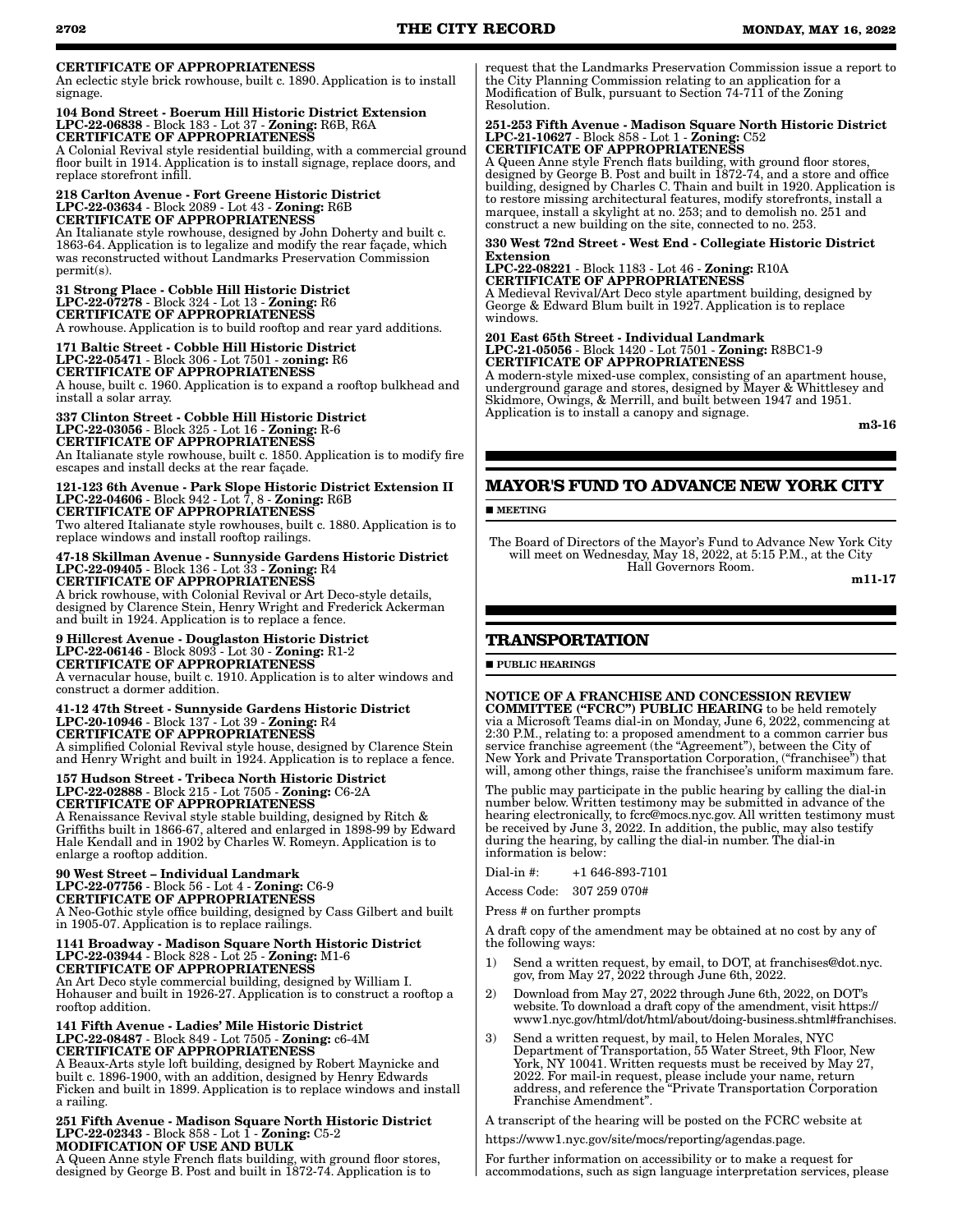contact the Mayor's Office of Contract Services (MOCS), via email, at DisabilityAffairs@mocs.nyc.gov, or via phone, at (646) 872-0231. Any person requiring reasonable accommodation for the public hearing should contact MOCS, at least five  $(5)$  business days in advance of the hearing to ensure availability.

Accessibility questions: DisabilityAffairs@mocs.nyc.gov, (646) 872-0231, by: Friday, May 27, 2022, 5:00 P.M.

m13-j3

# **PROPERTY DISPOSITION**

# **CITYWIDE ADMINISTRATIVE SERVICES**

**SALE** 

 $6g$ 

The City of New York in partnership with PropertyRoom.com posts vehicle and heavy machinery auctions online every week, at: https://www.propertyroom.com/s/nyc+fleet

All auctions are open, to the public and registration is free.

Vehicles can be viewed in person, at: Kenben Industries Ltd., 1908 Shore Parkway, Brooklyn, NY 11214 Phone: (718) 802-0022

No previous arrangements or phone calls are needed to preview. Hours are Monday and Tuesday from 10:00 A.M. – 2:00 P.M.

f23-a4

# **HOUSING PRESERVATION AND DEVELOPMENT**

**PUBLIC HEARINGS** 

All Notices Regarding Housing Preservation and Development Dispositions of City-Owned Property, appear in the Public Hearing Section.

j5-d30



#### *"Compete To Win" More Contracts!*

*Thanks to a new City initiative - "Compete To Win" - the NYC Department of Small Business Services offers a new set of FREE services to help create more opportunities for minority and Women-Owned Businesses to compete, connect and grow their business with the City. With NYC Construction Loan, Technical Assistance, NYC Construction Mentorship, Bond Readiness, and NYC Teaming services, the City will be able to help even more small businesses than before.*

*Win More Contracts, at nyc.gov/competetowin*

*"The City of New York is committed to achieving excellence in the design and construction of its capital program, and building on the tradition of innovation in architecture and engineering that has contributed,, to the City's prestige as a global destination. The contracting opportunities for construction/construction services and construction-related services that appear in the individual agency listings below reflect that commitment to excellence."*

To respond to human services Requests for Proposals (RFPs), in accordance with Section 3-16 of the Procurement Policy Board Rules of the City of New York ("PPB Rules"), vendors must first complete and submit an electronic HHS Accelerator Prequalification Application using the City's PASSPort system. The PASSPort system is a web-based system maintained by the City of New York for use by its Mayoral Agencies to manage procurement. Important business information collected in the Prequalification Application is required every three years. Documents related to annual corporate filings must be submitted on an annual basis to remain eligible to compete. Prequalification applications will be reviewed to validate compliance with corporate filings and organizational capacity. Approved organizations will be eligible to compete and would submit electronic proposals through the PASSPort system. The PASSPort Public Portal, which lists all RFPs, including HHS RFPs that require HHS Accelerator Prequalification, may be viewed, at https://passport. cityofnewyork.us/page.aspx/en/rfp/request\_browse\_public. All current and prospective vendors should frequently review information listed on roadmap to take full advantage of upcoming opportunities for funding. For additional information about HHS Accelerator Prequalification and PASSPort, including background materials, user guides and video tutorials, please visit https://www1.nyc.gov/site/mocs/systems/ about-go-to-passport.page.

# **ADMINISTRATION FOR CHILDREN'S SERVICES**

#### **FAMILY PERMANENCY SERVICES**

**INTENT TO AWARD** 

*Human Services/Client Services*

EXTRAORDINARY NEEDS TREATMENT FAMILY FOSTER CARE PROGRAM - Negotiated Acquisition - Other - PIN#06822N0025 - Due 5-30-22 at 2:00 P.M.

In accordance with Section 3-04(b)(2)(i)(D) of the Procurement Policy Board Rules, the Administration for Children's Services (ACS), intends to enter into a negotiation acquisition contract, with Glove House (with its headquarters, located at, 220 Franklin Street, Elmira, NY, 14904), for the provision of an Extraordinary Needs Treatment Family Foster Care program. The term of the contract will be from April 6, 2020 through June 30, 2021. The proposed budget for this negotiated acquisition is for a maximum contract amount of \$68,309.88. The payment structure for the contract will be rate-based.

ACS, selected the negotiated acquisition procurement method, pursuant to the Procurement Policy Board Rules, Section 3-04(b)(2)(i)  $(D)$  & Section 3-04(b)(2)(ii) because the subject vendor was the only NYS OCFS approved agency that could provide child-specific behavioral Extraordinary Needs Foster Care services within a very limited timeframe.

m13-19

#### **PREVENTION SERVICES**

**INTENT TO AWARD** 

*Human Services/Client Services*

COMMERCIAL SEXUAL EXPLOITATION OF CHILDREN (CSEC) PROGRAM NEGOTIATED ACQUISITION EXTENSION - Negotiated Acquisition - Other - PIN#06822N0099 - Due 5-23-22 at 9:00 P.M.

Commercial Sexual Exploitation of Children (CSEC) Program Negotiated Acquisition Extension with Safe Horizon, Inc., for 1 yea, from 7/1/22 to 6/30/23, for \$150,000, while ACS completes the RFP process for new awards, pursuant to Section 3-04 (b)(2)(iii) of the Procurement Policy Board Rules, is needed to serve youth at the Children's Center awaiting placement in foster care programs, operated by an ACS contracted Provider Agency. The RFP is anticipated to be released by Fall 2022, with new awards to begin on 7/1/2023.

Pursuant to Section 3-04(b)(2)(iii) of the Procurement Policy Board Rules, ACS, intends to extend the subject contract for one (1) year, via the negotiated acquisition extension procurement method. Extending this contract for an additional year will prevent a disruption of these critical & mandated services, while ACS completes the RFP process. RFP is anticipated to be released by Fall 2022.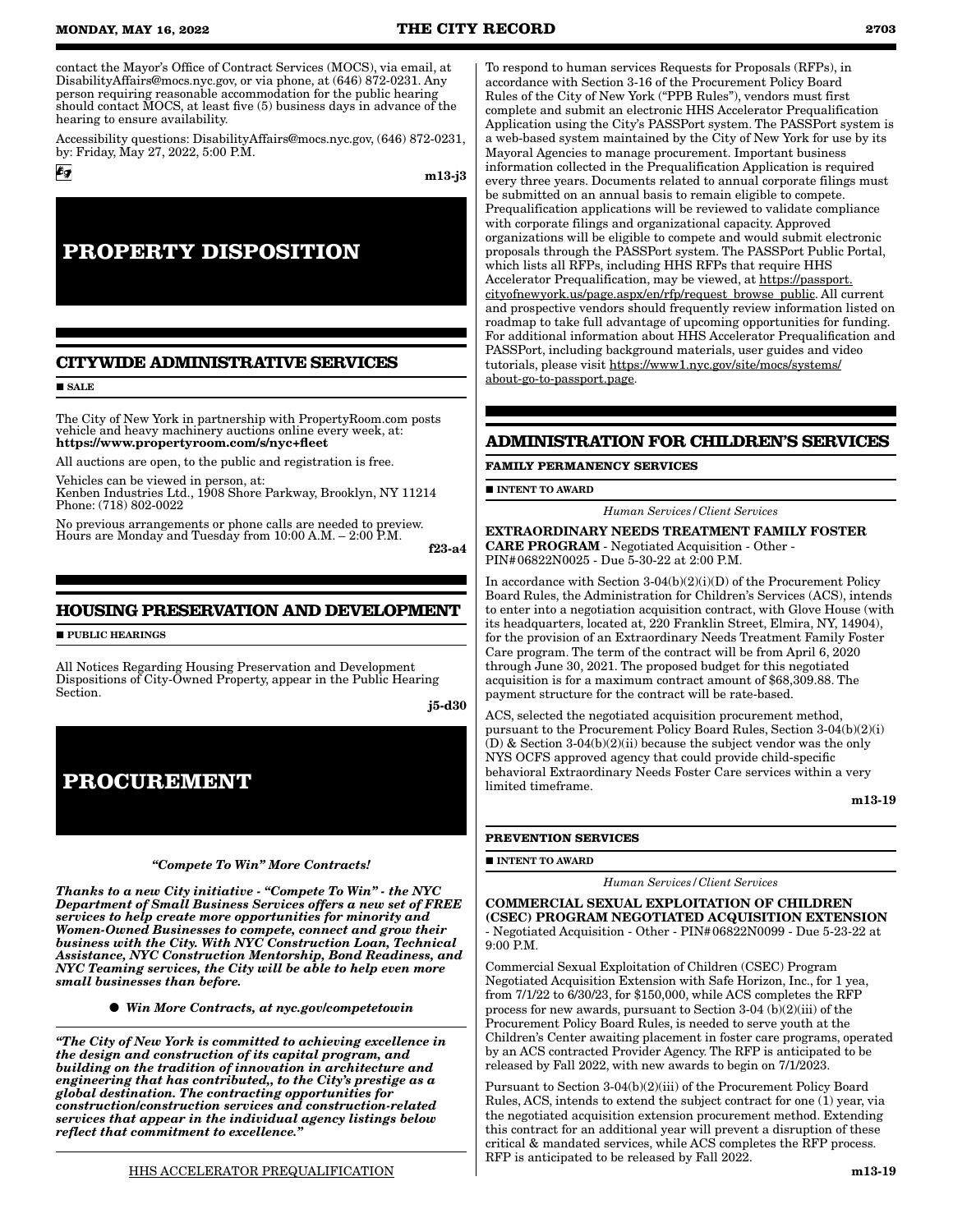# **CITYWIDE ADMINISTRATIVE SERVICES**

AWARD

*Goods*

GRP:LINCOLN LUBRICATION PROD & EQUIP. INDUSTRIAL - Competitive Sealed Bids - PIN# 85722B0110002 - AMT: \$306,000.00 - TO: Metro Hydraulic Jack Co. Inc., PO Box 9410, 1271 McCarter Highway, Newark, NJ 07104.

 $\bullet$  m16

#### **ADMINISTRATION**

**INTENT TO AWARD** 

*Goods and Services*

NEGOTIATED ACQUISITION FOR GEOTAB FLEET SHARE SERVICES - Negotiated Acquisition - Other - PIN# 85622N0007 - Due 5-17-22 at 12:00 P.M.

Pursuant to Section 3-04(b)(2)(i)(D) of the Procurement Policy Board Rules, the Department of Citywide Administrative Services, intends to enter into a negotiated acquisition contract with Geotab, USA Inc., to acquire fleet sharing software services. The contract amount is \$200,000 for a one year term. This notice is for information purposes only. Any firm that believes it could also provide these requirements will be considered in future procurements conducted by the Agency. Expressions of interest can be sent to, sstamo@dcas.nyc.gov.

*Use the following address* unless otherwise specified in notice, to secure, examine or submit bid/proposal documents, vendor prequalification and other forms; specifications/blueprints; other information; and for opening and reading of bids at date and time specified above.

*Citywide Administrative Services, 1 Centre Street, Room 1860, New York, NY 10007. Stephen Stamo (212) 386-0445; sstamo@dcas.nyc.gov*

m11-17

# **DESIGN AND CONSTRUCTION**

**AWARD** 

*Construction/Construction Services*

RECONSTRUCTION OF VESSEY STREET- BOROUGH OF MANHATTAN - Competitive Sealed Bids - PIN# 85021B0133001 - AMT: \$6,197,520.27 - TO: Deboe Construction Corp., 12 Potter Avenue, New Rochelle, NY 10801.

Vesey Street reconstruction, from Church Street to Broadway, including water main, street lighting, traffic signal works, and private utility work together with all work incidental thereto Borough of Manhattan, City of New York.

 $\mathbf{m}16$ 

#### **PROGRAM MANAGEMENT**

#### **VENDOR LIST**

*Construction/Construction Services*

# PQL: MWBE GENERAL CONSTRUCTION SMALL PROJECTS

NYC DDC is certifying the MWBE GC Small PQL with the following approved vendors:

- 1. Akela Contracting LLC<br>2. DRL Services LLC
- 2. DRL Services LLC<br>3. K.O. Technologies.
- 3. K.O. Technologies, Inc.
- 4. KUNJ Construction Corp<br>5. Sharan Builders Inc
- 5. Sharan Builders Inc
- 6. Five Start Contracting Co., Inc.<br>7. Neelam Construction Co.
- 7. Neelam Construction Co.

Additional vendors may continue to apply to be part of the MWBE GC PQL.

*Use the following address* unless otherwise specified in notice, to secure, examine or submit bid/proposal documents, vendor prequalification and other forms; specifications/blueprints; other information; and for opening and reading of bids at date and time specified above.

*Design and Construction, Competitive Sealed Bids (CSB), (718) 391-2410; rfq\_pql@ddc.nyc.gov*

m13-19

# **DISTRICT ATTORNEY - NEW YORK COUNTY**

# **PROCUREMENT AND CONTRACT MANAGEMENT**

**SOLICITATION** 

*Services (other than human services)*

CAR TRANSPORTATION SERVICES - Competitive Sealed Bids - PIN#20231800001 - Due Due 6-17-22 at 12:00 P.M.

The New York County District Attorney's Office is requesting bids from qualified vendors, to provide Car Transportation Services, at various locations, primarily within the five boroughs of New York City, Long Island, and Westchester County, as well as the State of Connecticut and the State of New Jersey.

District Attorney - New York County, bidsrfps@dany.nyc.gov, with a copy, to Wongi@dany.nyc.gov. Io Wong (212) 335-3419.

*Use the following address* unless otherwise specified in notice, to secure, examine or submit bid/proposal documents, vendor prequalification and other forms; specifications/blueprints; other information; and for opening and reading of bids at date and time specified above.

*District Attorney - New York County, Io Wong (212) 335-3419; wongi@dany.nyc.gov*

m13-19

# **ENVIRONMENTAL PROTECTION**

## **ENGINEERING, DESIGN AND CONSTRUCTION**

**SOLICITATION** 

*Construction Related Services*

CONSTRUCTION MANAGEMENT SERVICES FOR THE EXCAVATION AND BELOW GRADE CONSTRUCTION OF THE RH-034 COMBINED SEWER OVERFLOW ABATEMENT FACILITY AT THE GOWANUS CANAL - Competitive Sealed Proposals - Other - PIN# 82622P0022 - Due 5-23-22 at 4:00 P.M.

This Request for Proposal ("RFx), is being released through PASSPort, New York City's online procurement portal. Responses to this RFx should be submitted via PASSPort. To access the solicitation, vendors should visit the PASSPort Public Portal, at https://www1.nyc.gov/site/ mocs/systems/about-go-to-passport.page, and click on the "Search Funding Opportunities in PASSPort" blue box. This will take you to the Public Portal of all procurements in the PASSPort system. To quickly locate the RFx, insert the EPIN 82622P0022 into the Keywords search field. If you need assistance submitting a response, please contact help@mocs.nyc.gov.

Pre-Bid Conference location -Virtual: Conference link info document provided in RFX documents tab Join meeting by link or call in 1-347-921-5612, Conference ID 467 944 181# Queens, NY 00000 Mandatory: no Date/Time - 2022-04-25 14:00:00.

 $- m16$ 

### **WATER SUPPLY**

**INTENT TO AWARD** 

#### *Goods*

82622Y0214-BWS - IDEXX SUPPLIES - SS - Request for Information - PIN# 82622Y0214 - Due 6-3-22 at 11:00 A.M.

Pursuant to Procurement Policy Board Rule Section 3-05, Department of Environmental Protections, intends to enter into a sole source agreement with IDEXX Distribution Inc., for the purchase of Colilert kits and Quanti-Trays products. The Bureau of Water Supply (BWS) / Distribution Water Quality Operations uses Colilert kits and Quanti-Tray for the analysis of all microbiological samples received. DEP has determined, that IDEXX Distribution Inc., is the sole authorized source of these products. Any firm which believes is authorized to provide such products are welcome to submit an expression of interest. All related inquiries should be sent via the Discussion Forum in PASSPort or to Ira M. Elmore, Deputy Agency Chief Contracting Officer, at Ielmore@ dep.nyc.gov, no later than June 3, 2022, by 11:00 P.M.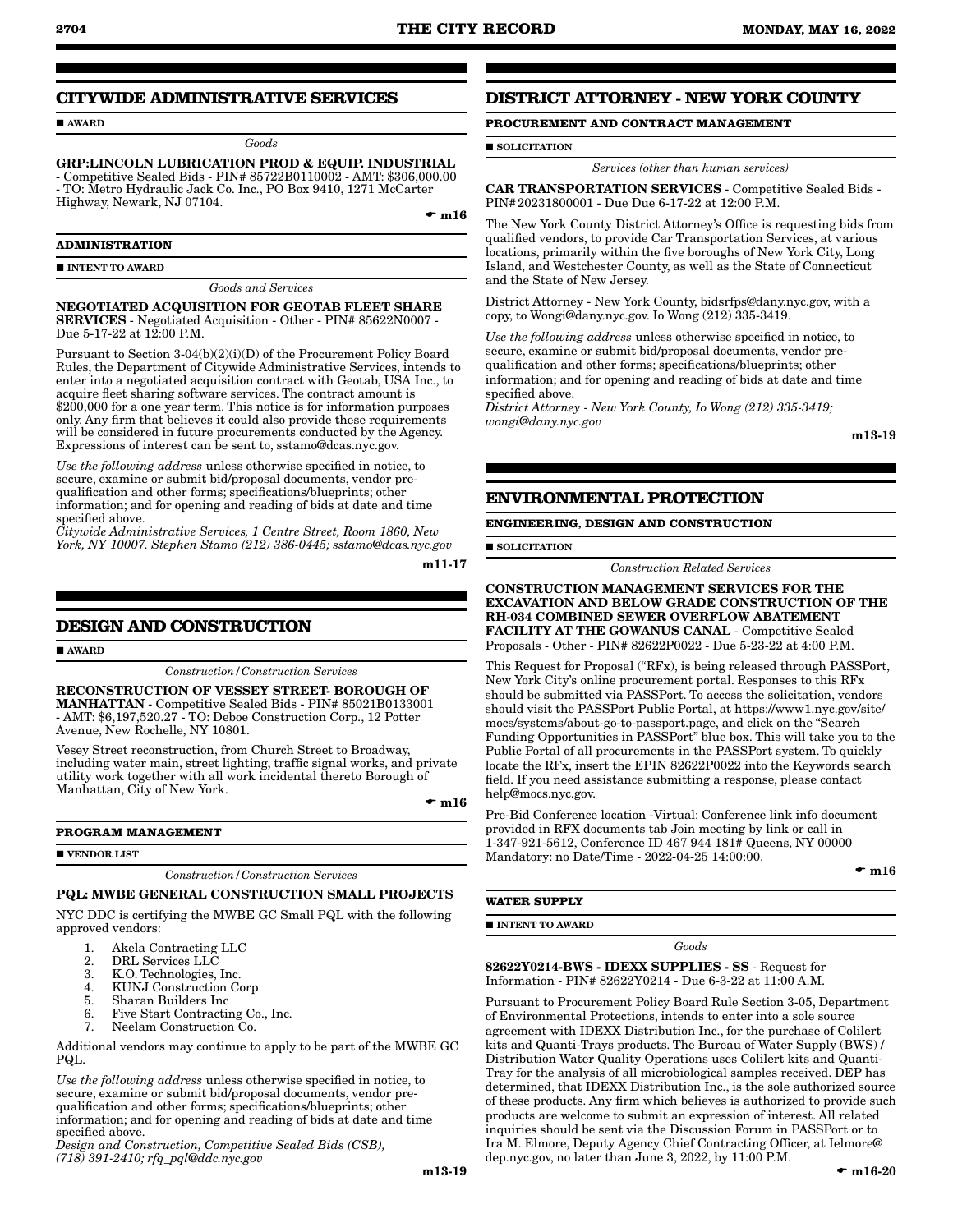# **FIRE DEPARTMENT**

#### AWARD

# *Services (other than human services)*

WTC EPIDEMIOLOGICAL/BIOSTATISTICAL SUPPORT SERVICES - Renewal - PIN# 05720R8295KXLR001 - AMT: \$6,307,447.00 - TO: Montefiore Medical Center, 111 East 210th Street, Bronx, NY 10467.

 $\bullet$  m16

FIRECAD SYSTEM MAINTENANCE AND ENHANCEMENTS - Sole Source - Other - PIN# 05721S0003001 - AMT: \$10,140,015.00 - TO: Accenture LLP, 161 N. Clark Street, Chicago, IL 60601-3200.

Accenture LLP, will provide FireCAD System Maintenance, Support and Enhancements for the New York City Fire Department.

The sole source method is the most competitive method that is appropriate under the circumstances since there is only one source available.

 $\bullet$  m16

# **HOUSING AUTHORITY**

**PROCUREMENT**

**SOLICITATION** 

*Construction/Construction Services*

ROOFING REPLACEMENT AND ROOFTOP STRUCTURE RENOVATION @ JACKSON HOUSES (BUILDINGS 1-7) - Competitive Sealed Bids - PIN# 347881 - Due 6-20-22 at 11:00 A.M.

#### RFQ Solicitation Timetable

a. A non-mandatory virtual Proposers' conference will be held on May 24, 2022 at 11:00 A.M., via Microsoft Teams. Pre bid Teams Meeting information: (646) 838-1534 Conference ID: 617 518 0#. Although attendance is not mandatory, it is strongly recommended that all interested vendors attend. In order to RSVP to the Pre-Bid Conference and obtain the Teams Meeting link to view the virtual conference, email cpd.procurement@nycha.nyc.gov, with the RFQ number as the Subject line to confirm attendance.

*\*Note: Site Visits May 31, 2022*

b. All questions related to this RFQ are to be submitted via email to the CPD Procurement Unit, at cpd.procurement@nycha.nyc.gov, with the RFQ number as the Subject line by no later than 2:00 P.M., on June 6, 2022. Proposers will be permitted to ask additional questions at the Proposers' Conference. Responses to all submitted questions will be available for public viewing in Sourcing under the RFQ.

*\*Note: RFQ Question and Answer Release Date June 13, 2022, 2:00 P.M.*

c. Bids are due on June 20, 2022, at 11:00 A.M., via iSupplier portal.

#### Bid Submission Requirements

Vendors shall electronically upload a single .pdf containing ALL components of the bid into iSupplier by the RFQ Bid Submission Deadline. NYCHA will NOT accept hardcopy Bids or bids via email, fax, or mail.

Instructions for registering for iSupplier can be found at, http://www1. nyc.gov/site/nycha/business/isupplier-vendor-registration.page. After Proposer registers for iSupplier, it typically takes 24 to 72 hours for Proposer's iSupplier profile to be approved.

It is Vendors sole responsibility to complete iSupplier registration and submit its Bid before the RFQ Bid Submission Deadline. NYCHA is not responsible for delays caused by technical difficulty or caused by any other occurrence.

For assistance regarding iSupplier, please email procurement@nycha. nyc.gov.

*Use the following address* unless otherwise specified in notice, to secure, examine or submit bid/proposal documents, vendor prequalification and other forms; specifications/blueprints; other information; and for opening and reading of bids at date and time specified above.

*Housing Authority, 90 Church Street, 6th Floor, New York, NY 10007. Shawntae Davis (212) 306-3127; shawntae.davis@nycha.nyc.gov*

# **HOUSING PRESERVATION AND DEVELOPMENT**

**AWARD** 

*Construction/Construction Services*

IMMEDIATE EMERGENCY DEMO OF 671 REAR CENTRAL AVE BK - Emergency Purchase - PIN# 80622E0019001 - AMT: \$1,350,000.00 - TO: Russo Development Enterprises Inc., 67 East Avenue, Lawrence, NY 11559-1003.

 $\bullet$  m16

# **NYC HEALTH + HOSPITALS**

**SUPPLY CHAIN SERVICES**

**SOLICITATION** 

*Goods*

CONEY ISLAND HOSPITAL: ZERO GRAVITY SHIELD - Request for Quote - PIN# CIH-CP6-26 - Due 5-27-22 at 3:00 P.M.

Coney Island Hospital, is seeking a comprehensive quotation for: (1) Shield, Lead, Mobile.

Compliance with Federal Emergency Management Agency Regulations.

*Use the following address* unless otherwise specified in notice, to secure, examine or submit bid/proposal documents, vendor prequalification and other forms; specifications/blueprints; other information; and for opening and reading of bids at date and time specified above.

*NYC Health + Hospitals, Samuel H. Finken (646) 537-0665; finkens@nychhc.org*

 $\bullet$  m16

#### CONEY ISLAND HOSPITAL: BLOOD MICROCOAGULATION SYSTEM - Request for Quote - PIN# CIH-CP6-29 - Due 5-27-22 at 3:00 P.M.

Coney Island Hospital, is seeking a comprehensive quotation for: (2) Analyzer, Lab, Coagulation, Portable.

Compliance with Federal Emergency Management Agency Regulations.

*Use the following address* unless otherwise specified in notice, to secure, examine or submit bid/proposal documents, vendor prequalification and other forms; specifications/blueprints; other information; and for opening and reading of bids at date and time specified above.

*NYC Health + Hospitals, Samuel H. Finken (646) 537-0665; finkens@nychhc.org*

 $- m16$ 

CONEY ISLAND HOSPITAL: LITHOTRIPTER - Request for Quote - PIN# CIH-CP6-22 - Due 5-27-22 at 3:00 P.M.

Coney Island Hospital, is seeking a comprehensive quotation for: (1) Lithotripter System, Electrohydraulic.

Compliance with Federal Emergency Management Agency Regulations.

*Use the following address* unless otherwise specified in notice, to secure, examine or submit bid/proposal documents, vendor pre-

qualification and other forms; specifications/blueprints; other information; and for opening and reading of bids at date and time specified above.

*NYC Health + Hospitals, Samuel H. Finken (646) 537-0665; finkens@nychhc.org*

 $\bullet$  m16

CONEY ISLAND HOSPITAL: NUCLEAR MEDICINE NEBULIZER - Request for Quote - PIN# CIH-CP6-21 - Due 5-27-22 at 3:00 P.M.

Coney Island Hospital, is seeking a comprehensive quotation for: (1) Delivery System, Radioaerosol Delivery.

Compliance with Federal Emergency Management Agency Regulations.

*Use the following address* unless otherwise specified in notice, to secure, examine or submit bid/proposal documents, vendor prequalification and other forms; specifications/blueprints; other information; and for opening and reading of bids at date and time specified above. *NYC Health + Hospitals, Samuel H. Finken (646) 537-0665;* 

*finkens@nychhc.org*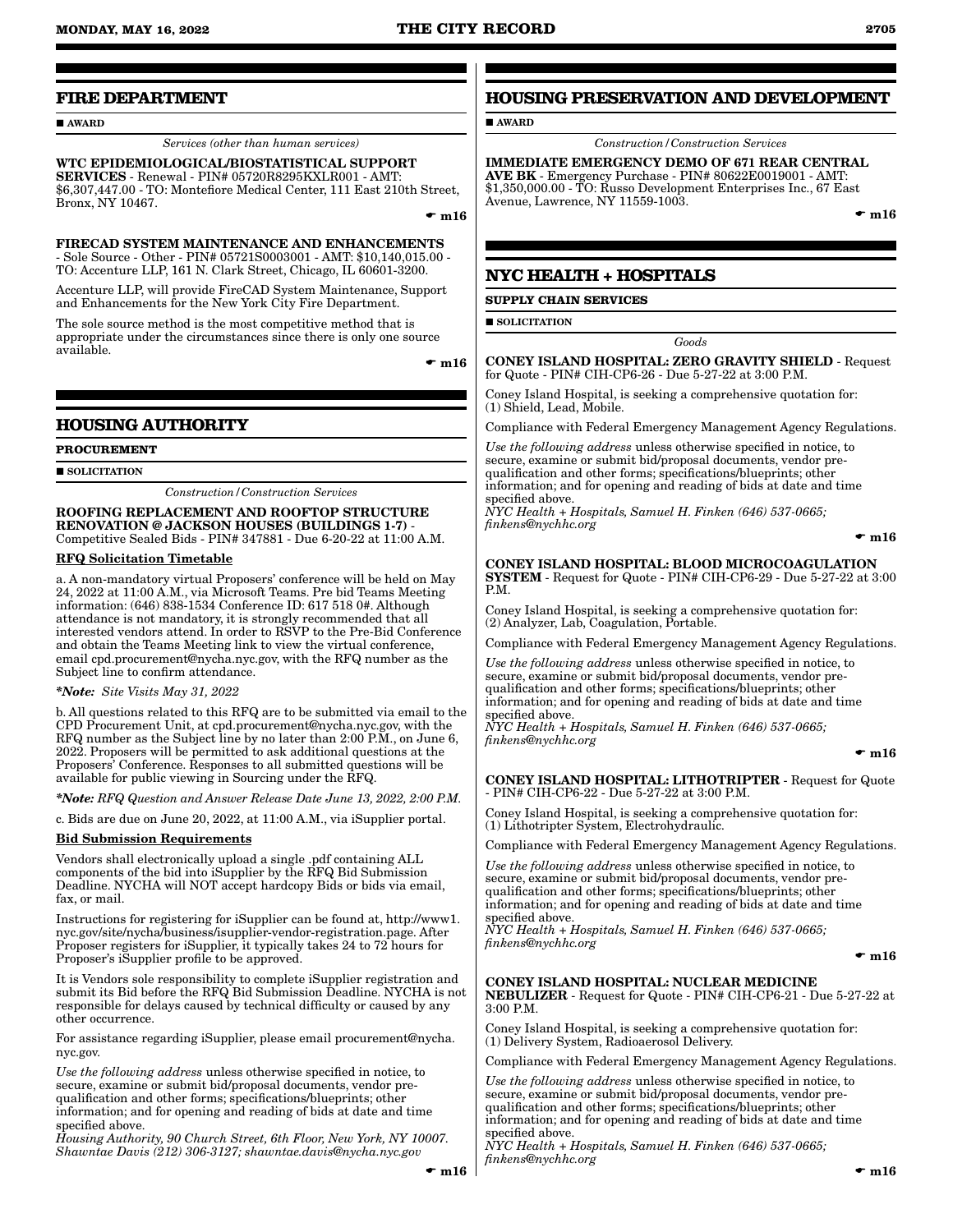#### CONEY ISLAND HOSPITAL: PORTABLE COMMODES - Request for Quote - PIN# CIH-CP6-32 - Due 5-27-22 at 3:00 P.M.

Coney Island Hospital, is seeking a comprehensive quotation for: (1) Chair, Clinical, Commode, Bariatric (6) Chair, Clinical, Commode, Floor.

Compliance with Federal Emergency Management Agency Regulations.

*Use the following address* unless otherwise specified in notice, to secure, examine or submit bid/proposal documents, vendor prequalification and other forms; specifications/blueprints; other information; and for opening and reading of bids at date and time specified above.

*NYC Health + Hospitals, Samuel H. Finken (646) 537-0665; finkens@nychhc.org*

 $- m16$ 

CONEY ISLAND HOSPITAL: RADIAL BOARDS - Request for Quote - PIN# CIH-CP6-25 - Due 5-27-22 at 3:00 P.M.

Coney Island Hospital, is seeking a comprehensive quotation for: (2) Positioning Device, Rad Board Xtra Board Extension (2) Positioning Device, Radial Arm Board.

Compliance with Federal Emergency Management Agency Regulations

*Use the following address* unless otherwise specified in notice, to secure, examine or submit bid/proposal documents, vendor prequalification and other forms; specifications/blueprints; other information; and for opening and reading of bids at date and time specified above.

*NYC Health + Hospitals, Samuel H. Finken .(646) 537-0665; finkens@nychhc.org*

 $\bullet$  m16

# **PARKS AND RECREATION**

**AWARD** 

*Services (other than human services)*

CNYG-3422M - CONSTRUCTION SUPERVISION SERVICES - Competitive Sealed Proposals - Other - PIN# 84622P0006011 - AMT: \$15,000,000.00 - TO: KS Engineers PC, 2 Riverfront Plaza, 3rd Floor, Newark, NJ 07102.

Judgment is required in evaluating competing proposals, and it is in the best interest of the City to require a balancing of price, quality, and other factors.

 $\bullet$  m16

#### **CAPITAL PROGRAM MANAGEMENT**

#### **SOLICITATION**

*Construction/Construction Services*

#### 84621B0092 - BG-718M - MARLBORO PLAYGROUND AND CADMAN PLAZA PARK COMFORT STATION RECONSTRUCTION - Competitive Sealed Bids - PIN# 84621B0092 - Due 6-8-22 at 3:30 P.M.

BG-718M - The Reconstruction of Marlboro Playground Comfort Station and Cadman Plaza East Comfort Station, Borough of Brooklyn. Please note that date of Bid Submission is different than date of Bid Opening. Please refer to website for updated procedures due to pandemic. This procurement is subject to: Wick Law Subcontractor ID Requirements Participation goals for MBEs and/or WBEs as required by Local Law 1 of 2013. Bid Submission Due Date: 6/8/2022, Time: 3:30 P.M., by Mail or Drop Box at Olmsted Center Annex, Date of Bid Opening (via Zoom Conference): 6/10/2022, Time: 10:30 A.M., https:// us02web.zoom.us/j/9573076290?pwd=cnVXVzN2Q014SjBLaktv VzIzWnlvUT09, Meeting ID: 957 307 6290 Passcode: 118035 Conf. Number: +1 (929) 205-6099, 9573076290#, \*118035#.

The Cost Estimate Range is: \$1,000,000.00 to \$3,000,000.00. Bid documents are available online for free through NYC PASSPort System, https://www1.nyc.gov/site/mocs/systems/about-go-to-passport. page. To download the bid solicitation documents (including drawings if any), you must have an NYC ID Account and Login.

# **TRANSPORTATION**

# **FRANCHISES, CONCESSIONS & CONSENTS**

**SOLICITATION** 

*Services (other than human services)*

DEVELOPMENT, OPERATION, AND MAINTENANCE OF A FOOD, BEVERAGE AND/OR MERCHANDISE CONCESSION AT KIOSK 3 AT FORDHAM PLAZA IN THE BOROUGH OF THE BRONX - Competitive Sealed Proposals - Judgment required in evaluating proposals - PIN#84122BXAD546 - Due 6-17-22 at 2:00 P.M.

*Use the following address* unless otherwise specified in notice, to secure, examine or submit bid/proposal documents, vendor prequalification and other forms; specifications/blueprints; other information; and for opening and reading of bids, at date and time specified above.

*Transportation, 55 Water Street, 9th Floor, New York, NY 10041. Brandon Budelman (212) 839-6550; concessions@dot.nyc.gov*

m9-20

# **YOUTH AND COMMUNITY DEVELOPMENT**

#### **AWARD**

*Human Services/Client Services*

SUMMER YOUTH EMPLOYMENT PROGRAM SCHOOL-BASED RENEWAL - Renewal - PIN# 26020P8352KXLR001 - AMT: \$168,000.00 - TO: Grand Street Settlement Inc., 80 Pitt Street, New York, NY 10002-3516.

 $\bullet$  m16

SUMMER YOUTH EMPLOYMENT PROGRAM (SYEP) SPECIAL INITIATIVES - Renewal - PIN# 26019P8354KXLR001 - AMT: \$960,000.00 - TO: The Child Center of NY Inc., 118-35 Queens Boulevard, 6th Floor, Forest Hills, NY 11375.

Summer Youth Employment Program School - Based

 $\bullet$  m16

SUMMER YOUTH EMPLOYMENT PROGRAM SCHOOL-BASED RENEWAL - Renewal - PIN# 26021P8035KXLR001 - AMT: \$684,000.00 - TO: Good Shepherd Services, 305 Seventh Avenue, 9th Floor, New York, NY 10001-6008.

 $\bullet$  m16

COMPASS PROGRAMMING AT MS 210 - Negotiated Acquisition - Other - PIN# 26021N0656001 - AMT: \$565,818.00 - TO: Community Association of Progressive Dominicians I, 300 East 175th Street, Bronx, NY 10457.

SONYC Middle School Expansion NAE

 $\bullet$  m16

# SUMMER YOUTH EMPLOYMENT PROGRAM COMMUNITY

BASED RENEWAL - Renewal - PIN# 26020P8423KXLR001 - AMT: \$649,350.00 - TO: Cypress Hills Local Development Corporation Inc., 625 Jamaica Avenue, Brooklyn, NY 11208-1203.

 $\bullet$  m16

SUMMER YOUTH EMPLOYMENT PROGRAM COMMUNITY BASED RENEWAL - Renewal - PIN# 26020P8334KXLR001 - AMT: \$432,000.00 - TO: Young Mens and Womens Hebrew Asso Washington Heights, 54 Nagle Avenue, New York, NY 10040-1406.

 $\bullet$  m16

SUMMER YOUTH EMPLOYMENT PROGRAM COMMUNITY BASED RENEWAL - Renewal - PIN# 26020P8417KXLR001 - AMT: \$472,500.00 - TO: Community Association of Progressive Dominicians I, 300 East 175th Street, Bronx, NY 10457.

 $\bullet$  m16

SUMMER YOUTH EMPLOYMENT PROGRAM (SYEP) SPECIAL INITIATIVES - Renewal - PIN# 26019P8342KXLR001 - AMT: \$148,500.00 - TO: Expanded Schools Inc., 11 West 42nd Street, 3rd Floor, New York, NY 10036.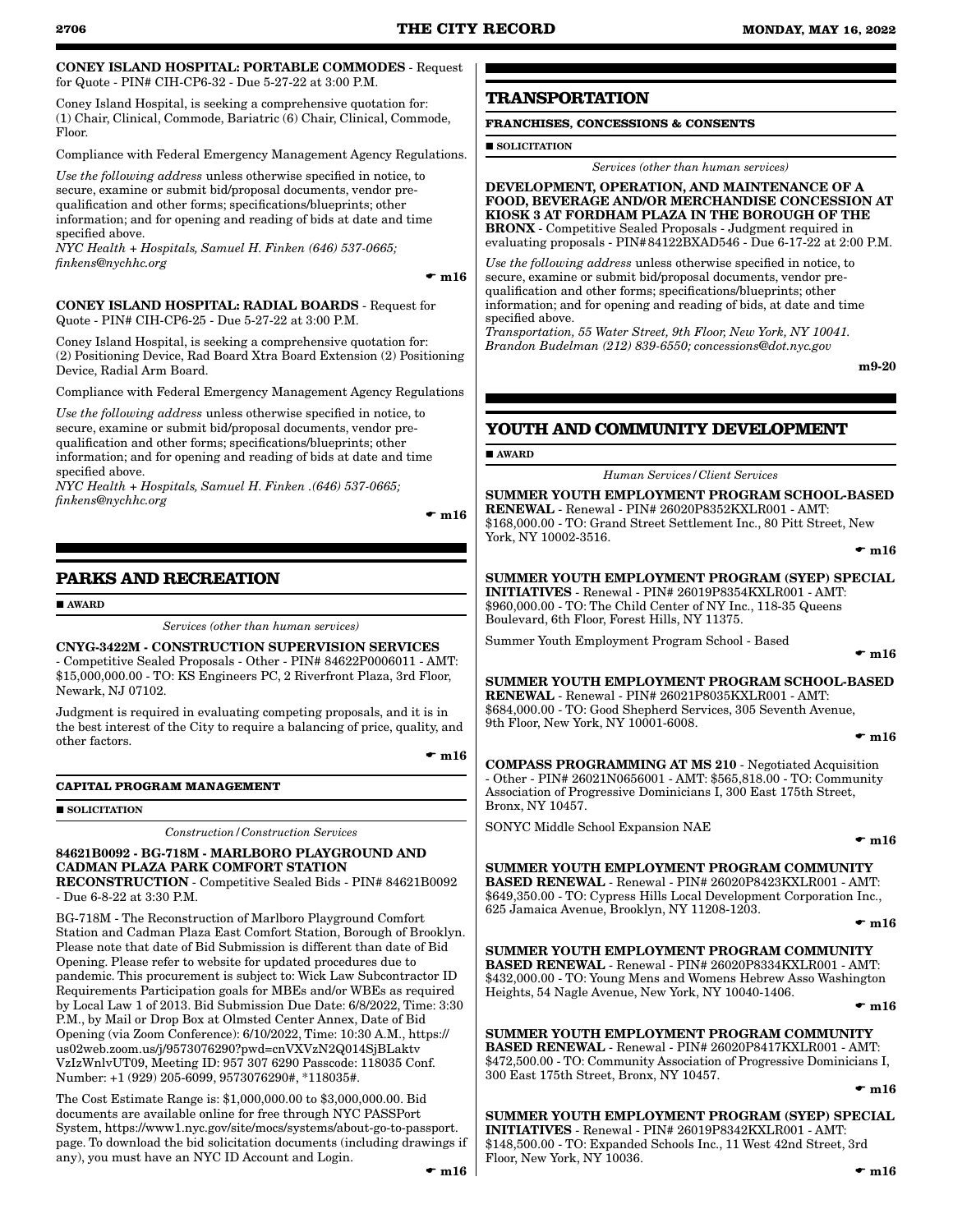COMPASS PROGRAMMING AT MS 243 - Negotiated Acquisition - Other - PIN# 26021N0657001 - AMT: \$632,594.00 - TO: Community Association of Progressive Dominicians I, 300 East 175th Street, Bronx, NY 10457.

SONYC Middle School Expansion NAE

 $\bullet$  m16

#### **CAPACITY BUILDING**

**INTENT TO AWARD** 

#### *Services (other than human services)*

FY23 WIOA NEGOTIATED ACQUISITION \_LITERACY - Negotiated Acquisition - Other - PIN# 26022N0413 - Due 5-23-22 at 9:00 A.M.

In accordance with Section 3-04(b)(2)(iii) of the Procurement Policy Board Rules, the Department of Youth and Community Development (DYCD) wishes to extend the following Capacity Building Contracts through a Negotiated Acquisition Extension. The contractor listed below will provide Capacity Building Services under Service Option III: Workforce Innovation and Opportunity Act (WIOA) funded Programs. The contractor will provide capacity building services around literacy.

The term of this contract extension shall be for a one-year period from 7/1/2022 to 6/30/2023, with no option to renew.

Below are the pin numbers, contract amounts, contractor names and addresses

Conrtact PIN: 26023088484E Contract Amount: \$100,000.00 Contractor Name: Literacy Assistance Center Contract Address: 85 Broad Street, 27th Floor, New York, NY 10004

If you wish to contact DYCD for further information, please send an email, to ACCO@dycd.nyc.gov.

It is not advantageous to release an RFP right now because DYCD needs a vendor with experience/expertise to provide services for 7/1/22.

 $\bullet$  m16-20

#### **PROCUREMENT**

**INTENT TO AWARD** 

#### *Services (other than human services)*

FY23 WIOA NEGOTIATED ACQUISITION EXTENSION -

Negotiated Acquisition - Other - PIN# 26022N0414 - Due 5-23-22 at 9:00 A.M.

In accordance with Section 3-04(b)(2)(iii) of the Procurement Policy Board Rules, the Department of Youth and Community Development (DYCD) wishes to extend the following Capacity Building Contract through a Negotiated Acquisition Extension. The contractor listed below will provide Capacity Building Services under Service Option III: Workforce Innovation and Opportunity Act (WIOA) funded Programs. The contractor will provide capacity building services around career development.

The term of this contract extension shall be for a one-year period from 7/1/2022 to 6/30/2023, with no option to renew.

Contract PIN: 26023088481E

Contract Amount: \$100,000.00

Contractor Name: Workforce Professionals Training Institute Contractor Address: 11 Park Place, Suite 701, New York, NY 10007

If you wish to contact DYCD for further information, please send an email, to ACCO@dycd.nyc.gov.

In order to maintain continuity of services, DYCD intends to extend WPTI's contract. DYCD is working to release a RFP for Capacity Building Services.

 $\bullet$  m16-20

# **CONTRACT AWARD HEARINGS**

**NOTE: LOCATION(S) ARE ACCESSIBLE TO INDIVIDUALS USING WHEELCHAIRS OR OTHER MOBILITY DEVICES. FOR FURTHER INFORMATION ON ACCESSIBILITY OR TO MAKE A REQUEST FOR ACCOMMODATIONS, SUCH AS SIGN LANGUAGE INTERPRETATION SERVICES, PLEASE CONTACT THE MAYOR'S OFFICE OF CONTRACT SERVICES (MOCS) VIA E-MAIL AT DISABILITYAFFAIRS@MOCS.NYC.GOV OR VIA PHONE AT (212) 298-0734. ANY PERSON REQUIRING** 

**REASONABLE ACCOMMODATION FOR THE PUBLIC HEARING SHOULD CONTACT MOCS AT LEAST THREE (3) BUSINESS DAYS IN ADVANCE OF THE HEARING TO ENSURE AVAILABILITY.** ैं

# **CITYWIDE ADMINISTRATIVE SERVICES**

## **PUBLIC HEARINGS**

NOTICE IS HEREBY GIVEN that a Contract Public Hearing will be held on Thursday, May 26, 2022, at 10:00 A.M. The Public Hearing will<br>be held via Conference Call. **Call-in #: 1-646-992-2010, ACCESS** CODE: 715 951 139.

IN THE MATTER OF a Purchase Order/Contract between the Department of Citywide Administrative Services of the City of New York and Certified Management Services Inc., located at 130 Main Street, Second Floor, Islip, NY 11751, for the provision of Replacement of water Lines for two DCAS locations at 60 Centre Street, New York, NY and 345 Adams Street, Brooklyn, NY. The amount of this Purchase Order/Contract will be \$350,000.00. The term of this contract shall be from July 1, 2022 to December 30, 2022. CB 2, Brooklyn and CB 1, Manhattan. E-PIN #: 85622W0045001

The Vendor has been selected by M/WBE Noncompetitive Small Purchase Method, pursuant to Section 3-08 (c)(1)(iv) of the Procurement Policy Board Rules.

In order to access the Public Hearing and testify, please call 1-646-992-2010, ACCESS CODE: 715 951 139 no later than 9:55 A.M. If you need further accommodations, please let us know at least five business days in advance of the Public Hearing via e-mail at DisabilityAffairs@ mocs.nyc.gov or via phone at 1-212-298-0734.

 $\bullet$  m16

# **CORRECTION**

 $\blacksquare$ PUBLIC HEARINGS

NOTICE IS HEREBY GIVEN that a Contract Public Hearing will be held on Thursday, May 26, 2022, at 10:00 A.M. The Public Hearing will be held via Conference Call. Call-in #: 1-646-992-2010, ACCESS CODE: 715 951 139.

IN THE MATTER OF a Purchase Order/Contract between the New York City Department of Correction and Routerati, Inc. d/b/a CloudSyntrix, located 315 West 36th Street, New York, NY 10018, for Genetec Renewal. The amount of this Purchase Order/Contract will be \$443,380.00. The term shall be from July 1, 2021 to June 30, 2022. CB 1 and 3, Queens. E-PIN #: 07222W0026001.

The Vendor has been selected by M/WBE Noncompetitive Small Purchase Method, pursuant to Section 3-08 (c)(1)(iv) of the Procurement Policy Board Rules.

In order to access the Public Hearing and testify, please call 1-646-992- 2010, ACCESS CODE: 715 951 139 no later than 9:55 A.M. If you need further accommodations, please let us know at least five business days in advance of the Public Hearing via e-mail at DisabilityAffairs@ mocs.nyc.gov or via phone at 1-212-298-0734.

 $\mathbf{m}16$ 

## **CULTURAL AFFAIRS**

**PUBLIC HEARINGS** 

NOTICE IS HEREBY GIVEN that a Contract Public Hearing will be held on Thursday, May 26, 2022, at 10:00 A.M. The Public Hearing will<br>be held via Conference Call. **Call-in #: 1-646-992-2010, ACCESS** CODE: 715 951 139.

IN THE MATTER OF a proposed contract between the Department of Cultural Affairs and New York Shakespeare Festival DBA The Public Theater, 425 Lafayette Street, New York, NY 10003, for the purchase of pianos and an AV system, in addition to the initial outfitting of the New York Shakespeare Festival/The Public Theater. The contract amount shall be \$1,047,492.00. The contract term will be five years from date of registration. CB 2, Manhattan. E-PIN #: 126PV289NWDA.

The proposed contract is being funded through City Council and Borough President Discretionary Funds Appropriation, pursuant to Section 1-02 (e) of the Procurement Policy Board Rules.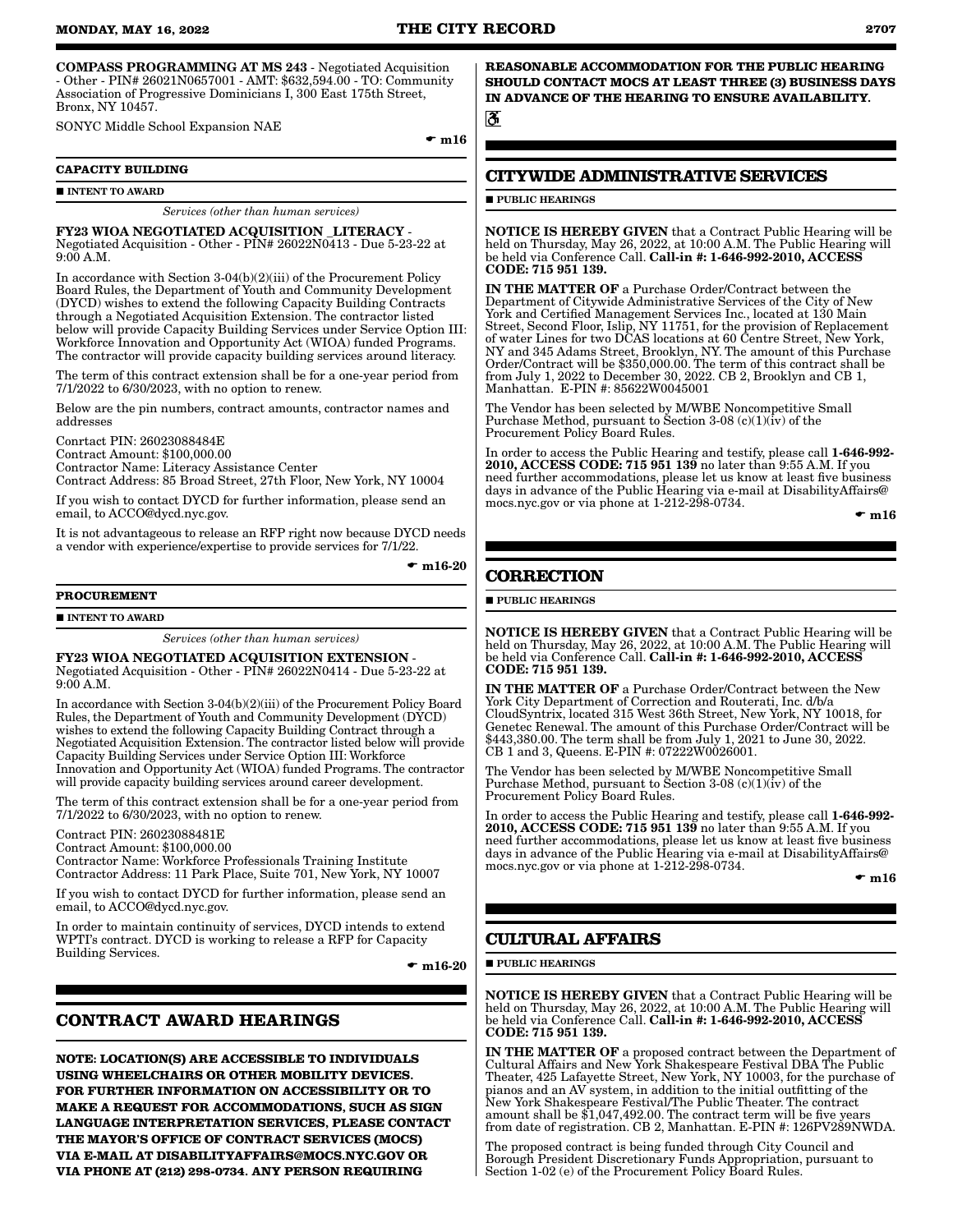A draft copy of the proposed contract is available for public inspection at the Department of Cultural Affairs, Contracting Unit, from May 18, 2022 to May 26, 2022, excluding Saturdays, Sundays, and Holidays, from 9:00 AM to 4:00 PM. Please contact Ingrid Salzman-Huie at isalzman-huie@culture.nyc.gov to arrange a visitation.

Anyone who wishes to speak at this Public Hearing should request to do so in writing. The written request must be received by the Agency within five (5) business days after publication of this notice. Written requests to speak should be sent to: Ingrid Salzman-Huie, DACCO, at the Department of Cultural Affairs, isalzman-huie@culture.nyc.gov.

In order to access the Public Hearing and testify, please call 1-646-992- 2010, ACCESS CODE: 715 951 139 no later than 9:55 A.M. If you need further accommodations, please let us know at least five business days in advance of the Public Hearing via e-mail at DisabilityAffairs@ mocs.nyc.gov or via phone at 1-212-298-0734.

 $\bullet$  m16

# **DESIGN AND CONSTRUCTION**

**PUBLIC HEARINGS** 

NOTICE IS HEREBY GIVEN that a Contract Public Hearing will be held on Thursday, May 26, 2022, at 10:00 A.M. The Public Hearing will be held via Conference Call. Call-in #: 1-646-992-2010, ACCESS CODE: 715 951 139.

IN THE MATTER OF a proposed contract between the Department of Design and Construction of the City of New York and Institute for Community Living, Inc., 125 Broad Street, New York, NY 10004, for HLDNINCL, HLDNINS1, HLDNINS2, HLDNINSC the purchase of four (4) wheelchair passenger vans. The contract amount shall be \$179,000.00. The contract term shall be five years from date of registration. CB 1, Manhattan. PIN #: 8502022HL0038D, E-PIN #: 85022L0025001.

The proposed contractor is being funded through City Council Discretionary Funds/Line Item Appropriation, pursuant to Section 1-02 (e) of the Procurement Policy Board Rules.

In order to access the Public Hearing and testify, please call 1-646-992- 2010, ACCESS CODE: 715 951 139 no later than 9:55 A.M. If you need further accommodations, please let us know at least five business days in advance of the Public Hearing via e-mail at DisabilityAffairs@ mocs.nyc.gov or via phone at 1-212-298-0734.

 $\bullet$  m16

NOTICE IS HEREBY GIVEN that a Contract Public Hearing will be held on Thursday, May 26, 2022, at 10:00 A.M. The Public Hearing will be held via Conference Call. Call-in #: 1-646-992-2010, ACCESS CODE: 715 951 139.

IN THE MATTER OF a Purchase Order/Contract between the Department of Design and Construction of the City of New York and CAG Construction Corp., 30 Summit Avenue, Staten Island, NY 10306, for the Installation of Standard Pedestrian Ramps in Queens. The Purchase Order/Contract amount shall be \$408,545.00. The term shall be 365 consecutive calendar days from date of registration. All CBs, Queens. PIN #: 85022W0023001.

The Vendor has been selected by M/WBE Noncompetitive Small Purchase Method, pursuant to Section 3-08  $(c)(1)(iv)$  of the Procurement Policy Board Rules.

A draft copy of the Purchase Order/Contract is available for public inspection at the Department of Design and Construction, Finance and Procurement Section, 30-30 Thomson Avenue, Fourth Floor, Long Island City, New York 11101, from May 16, 2022 to May 26, 2022, excluding Saturdays, Sundays and Holidays from 9:00 A.M. to 4:00 PM. Contact Michael Ransom at (718) 391-1403.

In order to access the Public Hearing and testify, please call 1-646-992- 2010, ACCESS CODE: 715 951 139 no later than 9:55 A.M. If you need further accommodations, please let us know at least five business days in advance of the Public Hearing via e-mail at DisabilityAffairs@ mocs.nyc.gov or via phone at 1-212-298-0734.

 $\bullet$  m16

# **BOARD OF ELECTIONS**

**PUBLIC HEARINGS** 

NOTICE IS HEREBY GIVEN that a Contract Public Hearing will be held on Thursday, May 26, 2022, at 10:00 A.M. The Public Hearing will be held via Conference Call. Call-in #: 1-646-992-2010, ACCESS CODE: 715 951 139.

IN THE MATTER OF a Purchase Order/Contract between the New York City Board of Elections and Miller Advertising Agency, Inc., 10 Rockefeller Plaza, Suite 1016, New York, NY 10030-1903, for the purposes of redesigning Poll Worker recruitment ads to engage the public and conduct a campaign, Citywide. The amount of this Purchase Order/Contract is \$402,500.00. The term will be from August 31, 2021 to August 30, 2022. PIN #: 003202125.

The Vendor has been selected by M/WBE Noncompetitive Small Purchase Method, pursuant to Section 3-08  $(c)(1)(iv)$  of the Procurement Policy Board Rules.

A draft copy of the Purchase Order/Contract will be available for public inspection at the Procurement Office Board of Elections at 32 Broadway, 7th Floor New York, NY 10004, from May 16, 2022 to May 26, 2022. Please contact Sherwin Suss at 212 487 7290 or email ssuss@ boe.nyc.to arrange visitation.

In order to access the Public Hearing and testify, please call 1-646-992-2010, ACCESS CODE: 715 951 139 no later than 9:55 A.M. If you need further accommodations, please let us know at least five business days in advance of the Public Hearing via e-mail at DisabilityAffairs@ mocs.nyc.gov or via phone at 1-212-298-0734.

 $\bullet$  m16

# **EMERGENCY MANAGEMENT**

**PUBLIC HEARINGS** 

NOTICE IS HEREBY GIVEN that a Contract Public Hearing will be held on Thursday, May 26, 2022, at 10:00 A.M. The Public Hearing will be held via Conference Call. Call-in #: 1-646-992-2010, ACCESS CODE: 715 951 139.

IN THE MATTER OF a Purchase Order/Contract between New York City Emergency Management and Accurate Communication, Inc., principal office located at 85 Broad Street, 18th Floor, New York, NY 10004, for the provision of In-Person Interpretation Services. The Purchase Order/Contract amount shall not exceed \$250,000.00. The term shall be from July 1, 2022 to June 30, 2024. CB 2, Brooklyn. E-PIN #: 01722W0013001.

The Vendor has been selected by M/WBE Noncompetitive Small Purchase Method, pursuant to Section 3-08 (c)(1)(iv) of the Procurement Policy Board Rules.

In order to access the Public Hearing and testify, please call 1-646-992- 2010, ACCESS CODE: 715 951 139 no later than 9:55 A.M. If you need further accommodations, please let us know at least five business days in advance of the Public Hearing via e-mail at DisabilityAffairs@ mocs.nyc.gov or via phone at 1-212-298-0734.

 $\mathbf{m}$ 16

## **FINANCE**

 $\blacksquare$ PUBLIC HEARINGS

NOTICE IS HEREBY GIVEN that a Contract Public Hearing will be held on Thursday, May 26, 2022, at 10:00 A.M. The Public Hearing will be held via Conference Call. Call-in #: 1-646-992-2010, ACCESS CODE: 715 951 139.

IN THE MATTER OF a proposed contract between the New York City Department of Finance and IXP Corporation, located 150 College Road West, Suite 200, Princeton, NJ 08540, to provide the Sheriff with MDS Gateway Application Maintenance and Support, software, Citywide. The contract amount is not to exceed \$1,126,440.00. The contract term shall be for three years from date of Notice to Proceed with two one-year renewal options. E-PIN #: 83622S0002001.

The proposed contractor has been selected by Sole Source Procurement Method, pursuant to Section 3-05 of the Procurement Policy Board Rules.

In order to access the Public Hearing and testify, please call 1-646-992- 2010, ACCESS CODE: 715 951 139 no later than 9:55 A.M. If you need further accommodations, please let us know at least five business days in advance of the Public Hearing via e-mail at DisabilityAffairs@ mocs.nyc.gov or via phone at 1-212-298-0734.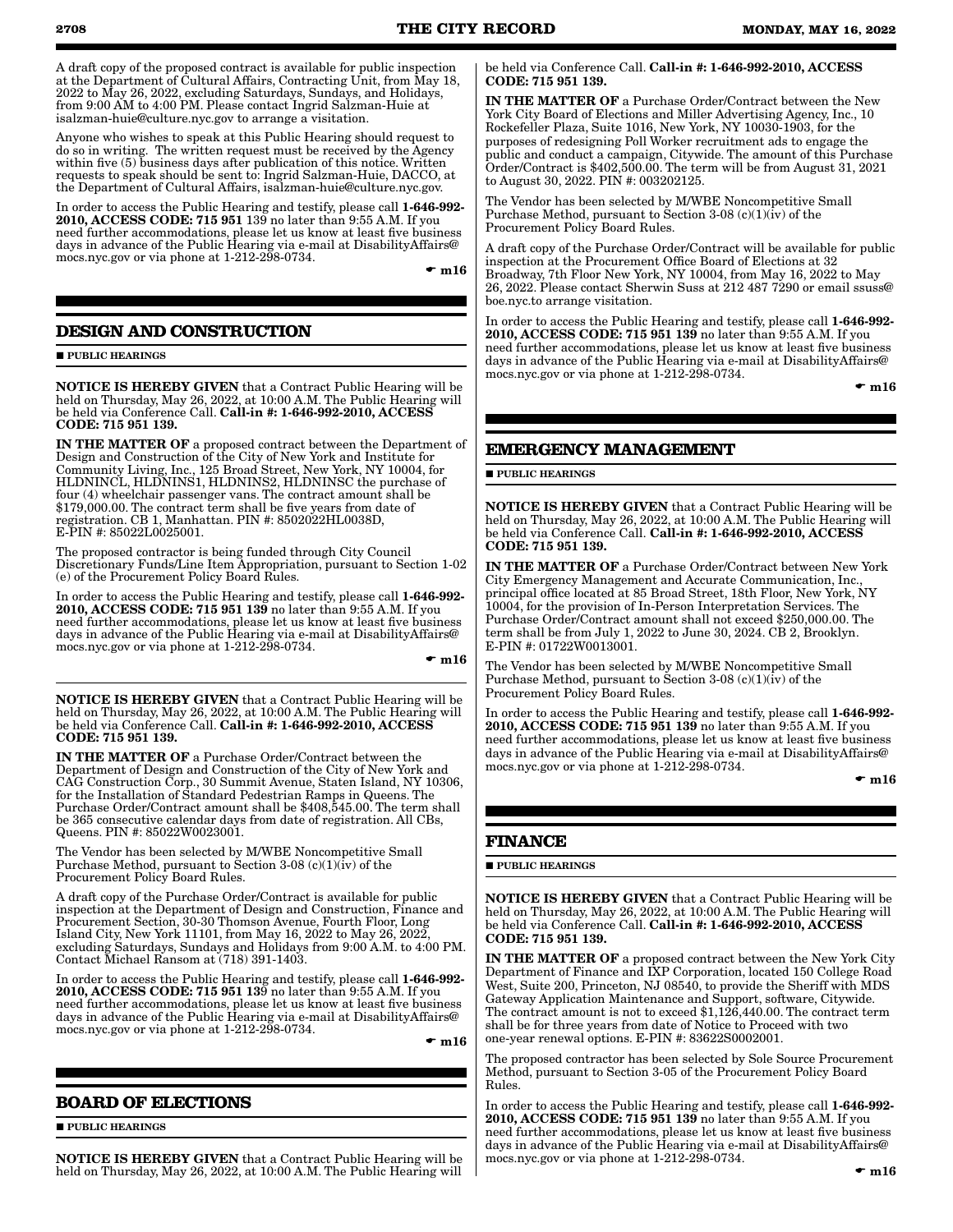# **HEALTH AND MENTAL HYGIENE**

**PUBLIC HEARINGS** 

NOTICE IS HEREBY GIVEN that a Contract Public Hearing will be held on Thursday, May 26, 2022, at 10:00 A.M. The Public Hearing will be held via Conference Call. Call-in #: 1-646-992-2010, ACCESS CODE: 715 951 139.

IN THE MATTER OF a proposed contract between the Department of Health and Mental Hygiene and SUS-Mental Health Programs, Inc., located at 463 7th Avenue, 18th floor. New York, NY 10018, to provide NY 15/15 congregate supportive housing, Citywide. The contract term shall be from June 1, 2022 to May 31, 2037, with no option to renew. The contract amount will be \$11,287,500.00. E-PIN #: 81622P0020001.

The proposed contractor has been selected through HHS ACCELERATOR, pursuant to Section 3-16 of the Procurement Policy Board Rules.

In order to access the Public Hearing and testify, please call 1-646-992- 2010, ACCESS CODE: 715 951 139 no later than 9:55 A.M. If you need further accommodations, please let us know at least five business days in advance of the Public Hearing via e-mail at DisabilityAffairs@ mocs.nyc.gov or via phone at 1-212-298-0734.

IN THE MATTER OF a proposed contract between the Department of Health and Mental Hygiene and SUS-Mental Health Programs, Inc., located at 463 7th Avenue, 18th Floor, New York, NY 10018, for the provision of NY 15/15 Congregate Supportive Housing, Citywide. The contract term shall be from September 1, 2021 to August 31, 2036, with no option to renew. The contract amount will be \$31,608,180.00. E-PIN #: 81622P0008002.

The proposed contractor has been selected through HHS ACCELERATOR, pursuant to Section 3-16 of the Procurement Policy Board Rules.

In order to access the Public Hearing and testify, please call 1-646-992- 2010, ACCESS CODE: 715 951 139 no later than 9:55 A.M. If you need further accommodations, please let us know at least five business days in advance of the Public Hearing via e-mail at DisabilityAffairs@ mocs.nyc.gov or via phone at 1-212-298-0734.

 $\mathbf{m}16$ 

# **HOMELESS SERVICES**

**PUBLIC HEARINGS** 

NOTICE IS HEREBY GIVEN that a Contract Public Hearing will be held on Thursday, May 26, 2022, at 10:00 A.M. The Public Hearing will be held via Conference Call. Call-in #: 1-646-992-2010, ACCESS CODE: 715 951 139.

IN THE MATTER OF a proposed contract between the Department of Homeless Services of the City of New York and Concourse House HDFC, located at 2751 Grand Concourse, Bronx, NY 10468, for the provision of shelter facilities for homeless families with children at Concourse House, located at 2751 Grand Concourse, Bronx, NY 10468. The contract term shall be from July 1, 2022 to June 30, 2027 with one option to renew from July 1, 2027 to June 30, 2031. The contract amount will be \$12,615,660.00. CB 7, Bronx. E-PIN #: 07122P0010005.

The proposed contractor has been selected by Competitive Sealed Proposal Method (Open-Ended Request for Proposals), pursuant to Section 3-03 (b)(2) of the Procurement Policy Board Rules.

In order to access the Public Hearing and testify, please call 1-646-992- 2010, ACCESS CODE: 715 951 139 no later than 9:55 A.M. If you need further accommodations, please let us know at least five business days in advance of the Public Hearing via e-mail at DisabilityAffairs@ mocs.nyc.gov or via phone at 1-212-298-0734.

 $\bullet$  m16

NOTICE IS HEREBY GIVEN that a Contract Public Hearing will be held on Thursday, May 26, 2022, at 10:00 A.M. The Public Hearing will be held via Conference Call. Call-in #: 1-646-992-2010, ACCESS CODE: 715 951 139.

IN THE MATTER OF a proposed contract between the Department of Homeless Services of the City of New York and Urban Resource Institute, located at 75 Broad Street, Suite 505, New York, NY 10004, for the provision of Shelter Facilities for Homeless Families with Children at 2 Mount Hope Place, Bronx, NY 10453. The contract term shall be from August 1, 2022 to June 30, 2031, with no option to renew. The contract amount will be \$72,724,090.00. CB 5, Bronx.

#### E-PIN: 07119P0003057.

The proposed contractor has been selected through HHS ACCELERATOR, pursuant to Section 3-16 of the Procurement Policy Board Rules.

In order to access the Public Hearing and testify, please call 1-646-992- 2010, ACCESS CODE: 715 951 139 no later than 9:55 A.M. If you need further accommodations, please let us know at least five business days in advance of the Public Hearing via e-mail at DisabilityAffairs@ mocs.nyc.gov or via phone at 1-212-298-0734.

 $\bullet$  m16

NOTICE IS HEREBY GIVEN that a Contract Public Hearing will be held on Thursday, May 26, 2022, at 10:00 A.M. The Public Hearing will be held via Conference Call. Call-in #: 1-646-992-2010, ACCESS CODE: 715 951 139.

IN THE MATTER OF a proposed contract between the Department of Homeless Services of the City of New York and Women's Prison Association & Home, Inc., located at 110 Second Avenue, New York, NY 10003, for the provision of Shelter Facilities for Families with Children at 347 East 10th Street, New York, NY 10009. The contract term shall be from July 1, 2022 to June 30, 2027 with one four-year renewal option from July 1, 2027 to June 30, 2031 The contract amount will be \$9,198,595.00. CB 3, Manhattan. E-PIN #: 07122P0010006.

The proposed contractor has been selected by Competitive Sealed Proposal Method (Open-Ended Request for Proposals), pursuant to Section 3-03 (b)(2) of the Procurement Policy Board Rules.

In order to access the Public Hearing and testify, please call 1-646-992- 2010, ACCESS CODE: 715 951 139 no later than 9:55 A.M. If you need further accommodations, please let us know at least five business days in advance of the Public Hearing via e-mail at DisabilityAffairs@ mocs.nyc.gov or via phone at 1-212-298-0734.

 $\bullet$  m16

NOTICE IS HEREBY GIVEN that a Contract Public Hearing will be held on Thursday, May 26, 2022, at 10:00 A.M. The Public Hearing will be held via Conference Call. Call-in #: 1-646-992-2010, ACCESS CODE: 715 951 139.

IN THE MATTER OF a proposed contract between the Department of Homeless Services of the City of New York and Bronx Family Network, Inc., for the provision of Stabilization Beds for street homeless individuals. The contract term shall be from January 1, 2022 to June 30, 2026 with one four-year renewal option from July 1, 2026 to June 30, 2030.

| Contractor/<br>Address                                                | Site Name/ CB E-PIN #<br><b>Address</b>          |     |                              | Amount |
|-----------------------------------------------------------------------|--------------------------------------------------|-----|------------------------------|--------|
| Bronx Family<br>Network, Inc.<br>255 Bronx River<br>Road.<br>Suite 8M | 1393 - 1395<br>Dean St.<br>Brooklyn,<br>NY 11216 | - 8 | 22PHEDA04801 \$12,781,074.00 |        |
| Yonkers. NY 10704                                                     |                                                  |     |                              |        |

The proposed contractor has been selected by Competitive Sealed Proposal Method (Open-Ended Request for Proposals), pursuant to

Section 3-03 (b)(2) of the Procurement Policy Board Rules. In order to access the Public Hearing and testify, please call 1-646-992-2010, ACCESS CODE: 715 951 139 no later than 9:55 A.M. If you

need further accommodations, please let us know at least five business days in advance of the Public Hearing via e-mail at DisabilityAffairs@ mocs.nyc.gov or via phone at 1-212-298-0734.

 $\bullet$  m16

NOTICE IS HEREBY GIVEN that a Contract Public Hearing will be held on Thursday, May 26, 2022, at 10:00 A.M. The Public Hearing will be held via Conference Call. Call-in #: 1-646-992-2010, ACCESS CODE: 715 951 139.

IN THE MATTER OF a proposed contract between the Department of Homeless Services of the City of New York and Project Renewal, Inc., for the provision of Shelter Facilities for Homeless Single Adults. The contract term shall be from May 1, 2022 to June 30, 2055.

| Contractor/<br>Address                                   | Site Name/<br><b>Address</b>                    | $CB$ E-PIN# | Amount                           |
|----------------------------------------------------------|-------------------------------------------------|-------------|----------------------------------|
| Project<br>Renewal Inc.<br>200 Varick<br>${\rm Street.}$ | Greenpoint<br>Shelter<br>19 Debevoise<br>Avenue |             | 1 07119P0001025 \$451,560,627.00 |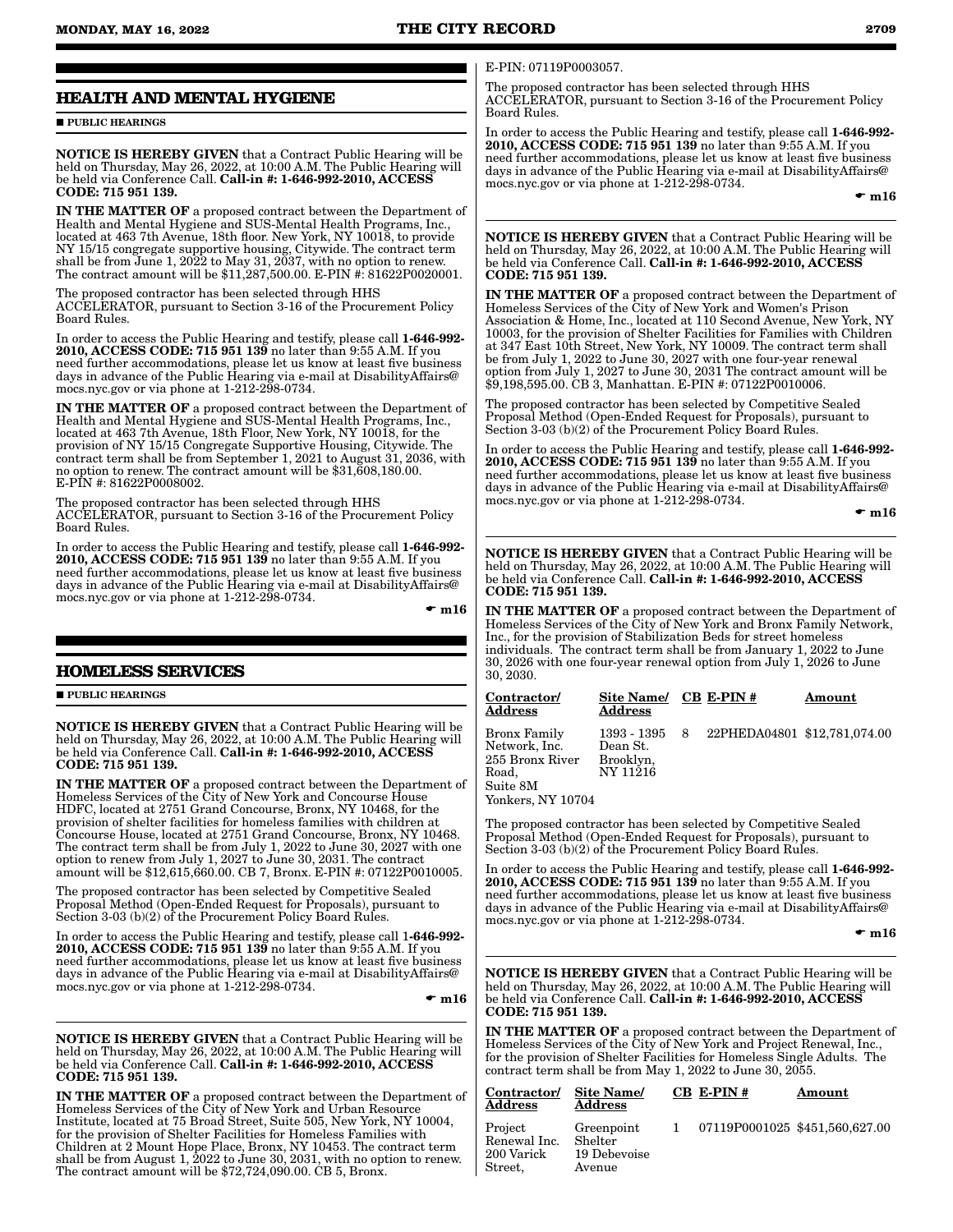9th Floor New York, Brooklyn, NY 11211 NY 10014

The proposed contractor has been selected through HHS ACCELERATOR, pursuant to Section 3-16 of the Procurement Policy Board Rules.

In order to access the Public Hearing and testify, please call 1-646-992- 2010, ACCESS CODE: 715 951 139 no later than 9:55 AM. If you need further accommodations, please let us know at least five business days in advance of the Public Hearing via e-mail at DisabilityAffairs@ mocs.nyc.gov or via phone at 1-212-298-0734.

 $\bullet$  m16

NOTICE IS HEREBY GIVEN that a Contract Public Hearing will be held on Thursday, May 26, 2022, at 10:00 A.M. The Public Hearing will be held via Conference Call. Call-in #: 1-646-992-2010, ACCESS CODE: 715 951 139.

IN THE MATTER OF a proposed contract between the Department of Homeless Services of the City of New York and Women in Need, Inc., located at One State Street Plaza, 18th Floor, New York, NY 10004, for the provision of shelter facilities for homeless families with children at 325 East 104th Street, New York, NY 10029. The contract term shall be from July 1, 2022 to June 30, 2027 with one option to renew from July 1, 2027 to June 30, 2031. The contract amount will be \$43,434,250.00. CB 11, Manhattan. E-PIN #: 07122P0010004.

The proposed contractor has been selected by Competitive Sealed Proposal Method (Open-Ended Request for Proposals), pursuant to Section 3-03 (b)(2) of the Procurement Policy Board Rules.

In order to access the Public Hearing and testify, please call 1-646-992- 2010, ACCESS CODE: 715 951 139 no later than 9:55 A.M. If you need further accommodations, please let us know at least five business days in advance of the Public Hearing via e-mail at DisabilityAffairs@ mocs.nyc.gov or via phone at 1-212-298-0734.

 $\bullet$  m16

# **HOUSING PRESERVATION AND DEVELOPMENT**

#### **PUBLIC HEARINGS**

NOTICE IS HEREBY GIVEN that a Contract Public Hearing will be held on Thursday, May 26, 2022, at 10:00 A.M. The Public Hearing will be held via Conference Call. Call-in #: 1-646-992-2010, ACCESS CODE: 715 951 139.

IN THE MATTER OF a proposed contract between New York City Department of Housing Preservation and Development and CHHAYA Community Development Corporation, located at 37-43 77th Street, 2nd Floor, Jackson Heights, NY 11372, for the provision of Local Initiatives, Housing Stability Program, Housing Preservation Initiatives, Community Land Trust, Foreclosure Prevention Program, Stabilizing NYC, and providing services. The contract amount shall be \$454,800.00. The contract term shall be from July 1, 2021 to June 30, 2022. CB 3, Queens. E-PIN #: 80622L0915001.

The proposed contractor is being funded through City Council Discretionary Funds/Line Item Appropriation, pursuant to Section 1-02 (e) of the Procurement Policy Board Rules.

A draft copy of the proposed contract is available for public inspection at the Department of Housing Preservation and Development, 100 Gold Street, 8th Floor, Room 8B-05, New York, NY10038, on business days, from May 16, 2022 to May 26, 2022, excluding Holidays, from 10:00 AM to 4:00 PM. Contact Ms. Shauntay Cherry, Deputy ACCO, Room 8B-05 at (212) 863-6298.

In order to access the Public Hearing and testify, please call 1-646-992- 2010, ACCESS CODE: 715 951 139 no later than 9:55 A.M. If you need further accommodations, please let us know at least five business days in advance of the Public Hearing via e-mail at DisabilityAffairs@ mocs.nyc.gov or via phone at 1-212-298-0734.

 $\bullet$  m16

NOTICE IS HEREBY GIVEN that a Contract Public Hearing will be held on Thursday, May 26, 2022, at 10:00 A.M. The Public Hearing will be held via Conference Call. Call-in #: 1-646-992-2010, ACCESS CODE: 715 951 139.

IN THE MATTER OF a proposed contract between New York City Department of Housing Preservation and Development and Pratt Area Community Council, Inc., 1000 Dean Street, Suite 420, Brooklyn, NY 11238, for the provision of Local Initiatives, Housing Preservation Initiatives, Stabilizing NYC, and providing services. The contract

amount shall be \$246,750.00. The contract term shall be from July 1, 2021 to June 30, 2022. CB 2, 3 and 8, Brooklyn. E-PIN #: 80622L0903001

The proposed contractor is being funded through City Council Discretionary Funds/Line Item Appropriation, pursuant to Section 1-02 (e) of the Procurement Policy Board Rules.

A draft copy of the proposed contract is available for public inspection at the Department of Housing Preservation and Development, 100 Gold Street, 8th Floor, Room 8B-05, New York, NY10038, on business days, from May 16, 2022 to May 26, 2022, excluding Holidays, from 10:00 A.M. to 4:00 P.M. Contact Ms. Shauntay Cherry, Deputy ACCO, Room 8B-05 at (212) 863-6298.

In order to access the Public Hearing and testify, please call 1-646-992- 2010, ACCESS CODE: 715 951 139 no later than 9:55 A.M. If you need further accommodations, please let us know at least five business days in advance of the Public Hearing via e-mail at DisabilityAffairs@mocs. nyc.gov or via phone at 1-212-298-0734.

 $\bullet$  m16

NOTICE IS HEREBY GIVEN that a Contract Public Hearing will be held on Thursday, May 26, 2022, at 10:00 A.M. The Public Hearing will be held via Conference Call. Call-in #: 1-646-992-2010, ACCESS CODE: 715 951 139.

IN THE MATTER OF a proposed contract between New York City Department of Housing Preservation and Development and The Committee Against Anti-Asian Violence, Inc,, 55 Hester Street, New York, NY 10002, for the provision of Stabilizing NYC initiatives Citywide. The proposed contract is in the amount of \$159,179.00. The contract term shall be from July 1, 2021 to June 30, 2022. E-PIN #: 80622L0931001.

The proposed contractor is being funded through City Council Discretionary Funds/Line Item Appropriation, pursuant to Section 1-02 (e) of the Procurement Policy Board Rules.

A draft copy of the proposed contract is available for public inspection at the Department of Housing Preservation and Development, 100 Gold Street, 8th Floor, Room 8B-05, New York, NY10038, excluding Saturdays, Sundays and Holidays, from May 16, 2022 to May 26, 2022, from 10:00 AM to 4:00 PM. Contact Shauntay Cherry, Deputy ACCO, Room 8B-05 at (212) 863-6298

In order to access the Public Hearing and testify, please call 1-646-992- 2010, ACCESS CODE: 715 951 139 no later than 9:55 A.M. If you need further accommodations, please let us know at least five business days in advance of the Public Hearing via e-mail at DisabilityAffairs@ mocs.nyc.gov or via phone at 1-212-298-0734.

#### $\bullet$  m16

NOTICE IS HEREBY GIVEN that a Contract Public Hearing will be held on Thursday, May 26, 2022, at 10:00 A.M. The Public Hearing will be held via Conference Call. Call-in #: 1-646-992-2010, ACCESS CODE: 715 951 139.

IN THE MATTER OF a proposed contract between New York City Department of Housing Preservation and Development and Housing and Family Services of Greater New York, Inc., 415 Albemarle Road, Brooklyn, NY 11218, for the provision of Anti-Poverty, Local Initiatives, Housing Preservation Initiatives, Community Housing Preservation Strategies, and Foreclosure Prevention Programs. The contract amount shall be \$298,486.00. The contract term shall be from July 1, 2021 to June 30, 2022. All CBs, Brooklyn. E-PIN #: 80622L0913001.

The proposed contractor is being funded through City Council Discretionary Funds/Line Item Appropriation, pursuant to Section 1-02 (e) of the Procurement Policy Board Rules.

A draft copy of the proposed contract is available for public inspection at the Department of Housing Preservation and Development, 100 Gold Street, 8th Floor, Room 8B-05, New York, NY10038, on business days, from May 16, 2022 to May 26, 2022, excluding Holidays, from 10:00 A.M. to 4:00 P.M. Contact Ms. Shauntay Cherry, Deputy ACCO, Room 8B-05 at (212) 863-6298

In order to access the Public Hearing and testify, please call 1-646-992-2010, ACCESS CODE: 715 951 139 no later than 9:55 A.M. If you need further accommodations, please let us know at least five business days in advance of the Public Hearing via e-mail at DisabilityAffairs@ mocs.nyc.gov or via phone at 1-212-298-0734.

#### $\bullet$  m16

NOTICE IS HEREBY GIVEN that a Contract Public Hearing will be held on Thursday, May 26, 2022, at 10:00 A.M. The Public Hearing will be held via Conference Call. Call-in #: 1-646-992-2010, ACCESS CODE: 715 951 139.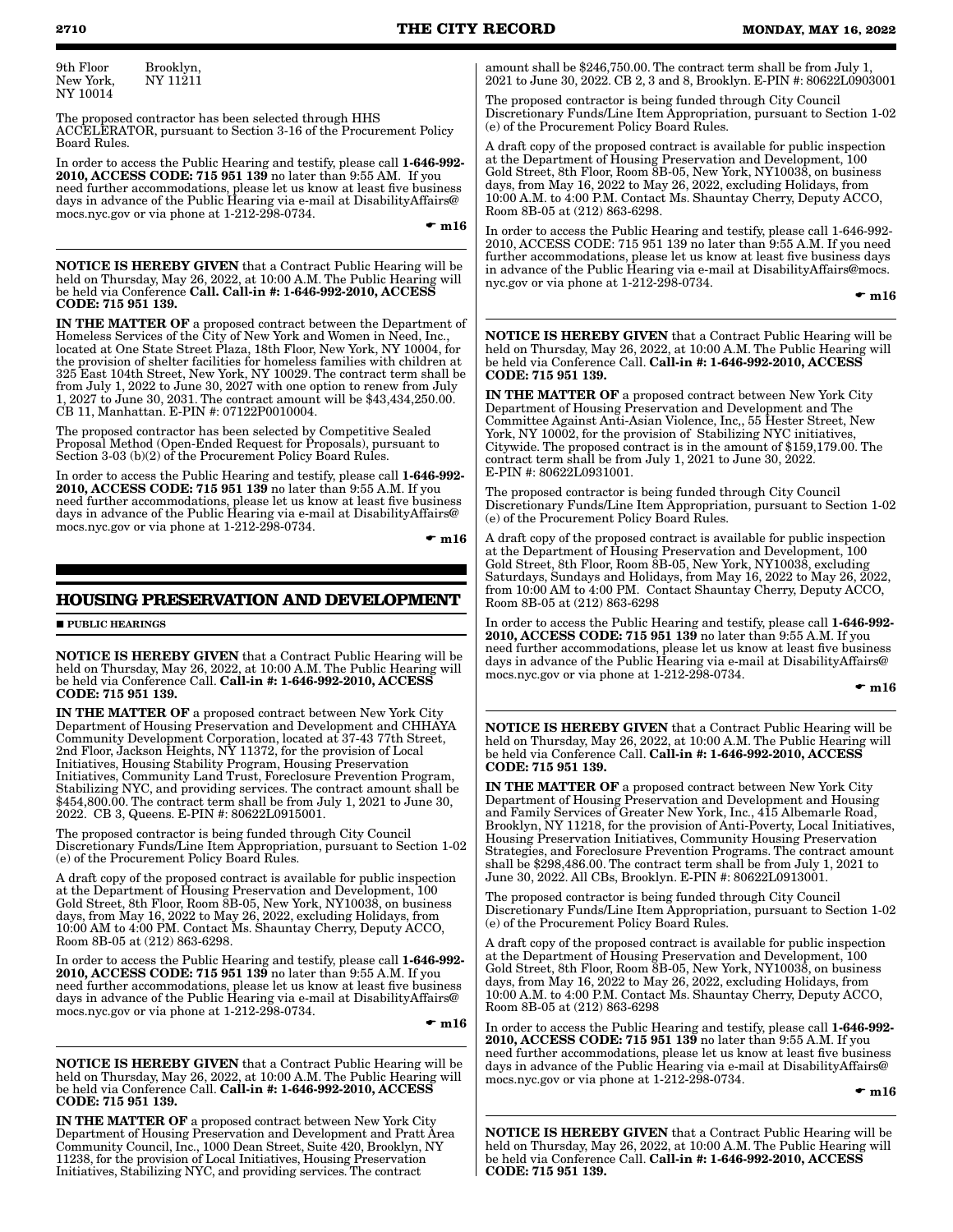IN THE MATTER OF a proposed contract between New York City Department of Housing Preservation and Development and Good Old Lower East Side, Inc., 173 Avenue B, New York, NY 10009, for the provision of Housing Preservation Initiatives, Community Housing Preservation Strategies, Stabilizing NYC, and providing services. The contract amount shall be \$189,116.00. The contract term shall be from July 1, 2021 to June 30, 2022. All CBs, Manhattan. E-PIN #: 80622L1095001.

The proposed contractor is being funded through City Council Discretionary Funds/Line Item Appropriation, pursuant to Section 1-02 (e) of the Procurement Policy Board Rules.

A draft copy of the proposed contract is available for public inspection at the Department of Housing Preservation and Development, 100 Gold Street, 8th Floor, Room 8B-05, New York, NY10038, on business days, from May 16, 2022 to May 26, 2022, excluding Holidays, from 10:00 AM to 4:00 PM. Contact Ms. Shauntay Cherry, Deputy ACCO, Room 8B-05 at 212-863-6298

In order to access the Public Hearing and testify, please call 1-646-992- 2010, ACCESS CODE: 715 951 139 no later than 9:55 A.M. If you need further accommodations, please let us know at least five business days in advance of the Public Hearing via e-mail at DisabilityAffairs@ mocs.nyc.gov or via phone at 1-212-298-0734.

IN THE MATTER OF a proposed contract between New York City Department of Housing Preservation and Development and Association of the Bar of the City of New York Fund, Inc., 42 West 44th Street, New York, NY 10036, for the provision of Foreclosure Prevention Programs. The proposed contract is in the amount of \$120,000.00. The contract term shall be from July 1, 2021 to June 30, 2022. All CBs, Manhattan. E-PIN #: 80622L1215001.

The proposed contractor is being funded through City Council Discretionary Funds/Line Item Appropriation, pursuant to Section 1-02 (e) of the Procurement Policy Board Rules.

A draft copy of the proposed contract is available for public inspection at the Department of Housing Preservation and Development, 100 Gold Street, 8th Floor, Room 8B-05, New York, NY10038, excluding Saturdays, Sundays and Holidays, from May 16, 2022 to May 26, 2022, from 10:00 A.M. to 4:00 P.M. Contact Ms. Shauntay Cherry, Deputy ACCO, Room 8B-05 at (212) 863-6298

In order to access the Public Hearing and testify, please call 1-646-992- 2010, ACCESS CODE: 715 951 139 no later than 9:55 A.M. If you need further accommodations, please let us know at least five business days in advance of the Public Hearing via e-mail at DisabilityAffairs@ mocs.nyc.gov or via phone at 1-212-298-0734.

IN THE MATTER OF a proposed contract between the New York City Department of Housing Preservation and Development and Neighborhood Housing Services of New York City, Inc., located at 307 West 36th Street, 12th Floor, New York, NY 10018, for the provision of Home Emergency Loan Program (Project Help). The proposed contract is in the amount of \$200,000.00. The contract term shall be from July 1, 2021 to June 30, 2022. All CBs, Manhattan. E-PIN #: 80622L1209001.

The proposed contractor is being funded through City Council Discretionary Funds/Line Item Appropriation, pursuant to Section 1-02 (e) of the Procurement Policy Board Rules.

A draft copy of the proposed contract is available for public inspection at the Department of Housing Preservation and Development, 100 Gold Street, 8th Floor, Room 8B-05, New York, NY 10038, excluding Saturdays, Sundays and Holidays, from May 16, 2022 to May 26, 2022, excluding Holidays, from 10:00 A.M. to 4:00 P.M. Contact Cherry, Shauntay, Deputy ACCO, Room 8B-05 at (212) 863-6298

In order to access the Public Hearing and testify, please call 1-646-992- 2010, ACCESS CODE: 715 951 139 no later than 9:55 A.M. If you need further accommodations, please let us know at least five business days in advance of the Public Hearing via e-mail at DisabilityAffairs@ mocs.nyc.gov or via phone at 1-212-298-0734.

IN THE MATTER OF a proposed contract between New York City Department of Housing Preservation and Development and Palante Harlem, Inc., 1411 Amsterdam Avenue, New York, NY 10027, for the provision of Local Initiatives Programs, Manhattan, Borowide. The contract amount shall be \$272,222.00. The contract term shall be from July 1, 2021 to June 30, 2022. E-PIN #: 80622L0082001.

The proposed contractor is being funded through City Council Discretionary Funds/Line Item Appropriation, pursuant to Section 1-02 (e) of the Procurement Policy Board Rules.

A draft copy of the proposed contract is available for public inspection at the Department of Housing Preservation and Development, 100 Gold Street, 8th Floor, Room 8B-05, New York, NY10038, on business days, from May 16, 2022 to May 26, 2022, excluding Holidays, from 10:00 A.M. to 4:00 P.M. Contact Ms. Shauntay Cherry, Deputy ACCO, Room 8B-05 at (212) 863-6298.

In order to access the Public Hearing and testify, please call 1-646-992- 2010, ACCESS CODE: 715 951 139 no later than 9:55 A.M. If you need further accommodations, please let us know at least five business

days in advance of the Public Hearing via e-mail at DisabilityAffairs@ mocs.nyc.gov or via phone at 1-212-298-0734.

 $\bullet$  m16

NOTICE IS HEREBY GIVEN that a Contract Public Hearing will be held on Thursday, May 26, 2022, at 10:00 A.M. The Public Hearing will<br>be held via Conference Call. **Call-in #: 1-646-992-2010, ACCESS** CODE: 715 951 139.

IN THE MATTER OF a proposed contract between New York City Department of Housing Preservation and Development and Good Old Lower East Side, Inc., 173 Avenue B, New York, NY 10009, for the provision of Anti-Poverty, Local Initiatives, Community Housing Preservation Strategies, Housing Preservation Initiatives, and providing services. The contract amount shall be \$206,620.00. The contract term shall be from July 1, 2021 to June 30, 2022. All CBs, Manhattan. E-PIN #: 80622L0905001.

The proposed contractor is being funded through City Council Discretionary Funds/Line Item Appropriation, pursuant to Section 1-02 (e) of the Procurement Policy Board Rules.

A draft copy of the proposed contract is available for public inspection at the Department of Housing Preservation and Development, 100 Gold Street, 8th Floor, Room 8B-05, New York, NY10038, on business days, from May 16, 2022 to May 26, 2022, excluding Holidays, from 10:00 A.M. to 4:00 P.M. Contact Ms. Shauntay Cherry, Deputy ACCO, Room 8B-05 at 212-863-6298.

In order to access the Public Hearing and testify, please call 1-646-992- 2010, ACCESS CODE: 715 951 139 no later than 9:55 AM. If you need further accommodations, please let us know at least five business days in advance of the Public Hearing via e-mail at DisabilityAffairs@ mocs.nyc.gov or via phone at 1-212-298-0734.

 $\div$  m16

# **HUMAN RESOURCES ADMINISTRATION**

**PUBLIC HEARINGS** 

NOTICE IS HEREBY GIVEN that a Contract Public Hearing will be held on Thursday, May 26, 2022, at 10:00 A.M. The Public Hearing will be held via Conference Call. Call-in #: 1-646-992-2010, ACCESS CODE: 715 951 139.

IN THE MATTER OF a proposed contract between the Human Resources Administration of the City of New York and University Consultation and Treatment Center For Mental Hygiene, Inc., located at 1020 Grand Concourse, South Professional Wing, Bronx, NY 10451, for the provision of NYNYIII Scatter Site Housing and Supportive Services for People Living with AIDS (PLWAs). The contract term shall be from July 1, 2022 to June 30, 2023. The contract amount will be \$1,371,485.00. CB 4, Bronx. E-PIN #: 06922N0133001.

The proposed contractor has been selected by Negotiated Acquisition Extension, pursuant to Section 3-04 (b)(2)(iii) of the Procurement Policy Board Rules.

In order to access the Public Hearing and testify, please call 1-646-992- 2010, ACCESS CODE: 715 951 139 no later than 9:55 A.M. If you need further accommodations, please let us know at least five business days in advance of the Public Hearing via e-mail at DisabilityAffairs@ mocs.nyc.gov or via phone at 1-212-298-0734.

 $\bullet$  m16

NOTICE IS HEREBY GIVEN that a Contract Public Hearing will be held on Thursday, May 26, 2022, at 10:00 A.M. The Public Hearing will<br>be held via Conference Call. **Call-in #: 1-646-992-2010, ACCESS** CODE: 715 951 139.

IN THE MATTER OF a proposed contract between the Human Resources Administration of the City of New York and Barrier Free Living, Inc., located at 637 East 138th Street, Bronx, NY 10454, for the provision of Non-Residential Support Services for Survivors of Domestic Violence. The contract term shall be from April 1, 2022 to June 30, 2023. The contract amount will be \$939,010.65. CB 3, Manhattan. E-PIN #: 06922N0057001.

The proposed contractor has been selected by Negotiated Acquisition Extension, pursuant to Section 3-04 (b)(2)(iii) of the Procurement Policy Board Rules.

In order to access the Public Hearing and testify, please call 1-646-992- 2010, ACCESS CODE: 715 951 139 no later than 9:55 A.M. If you need further accommodations, please let us know at least five business days in advance of the Public Hearing via e-mail at DisabilityAffairs@ mocs.nyc.gov or via phone at 1-212-298-0734.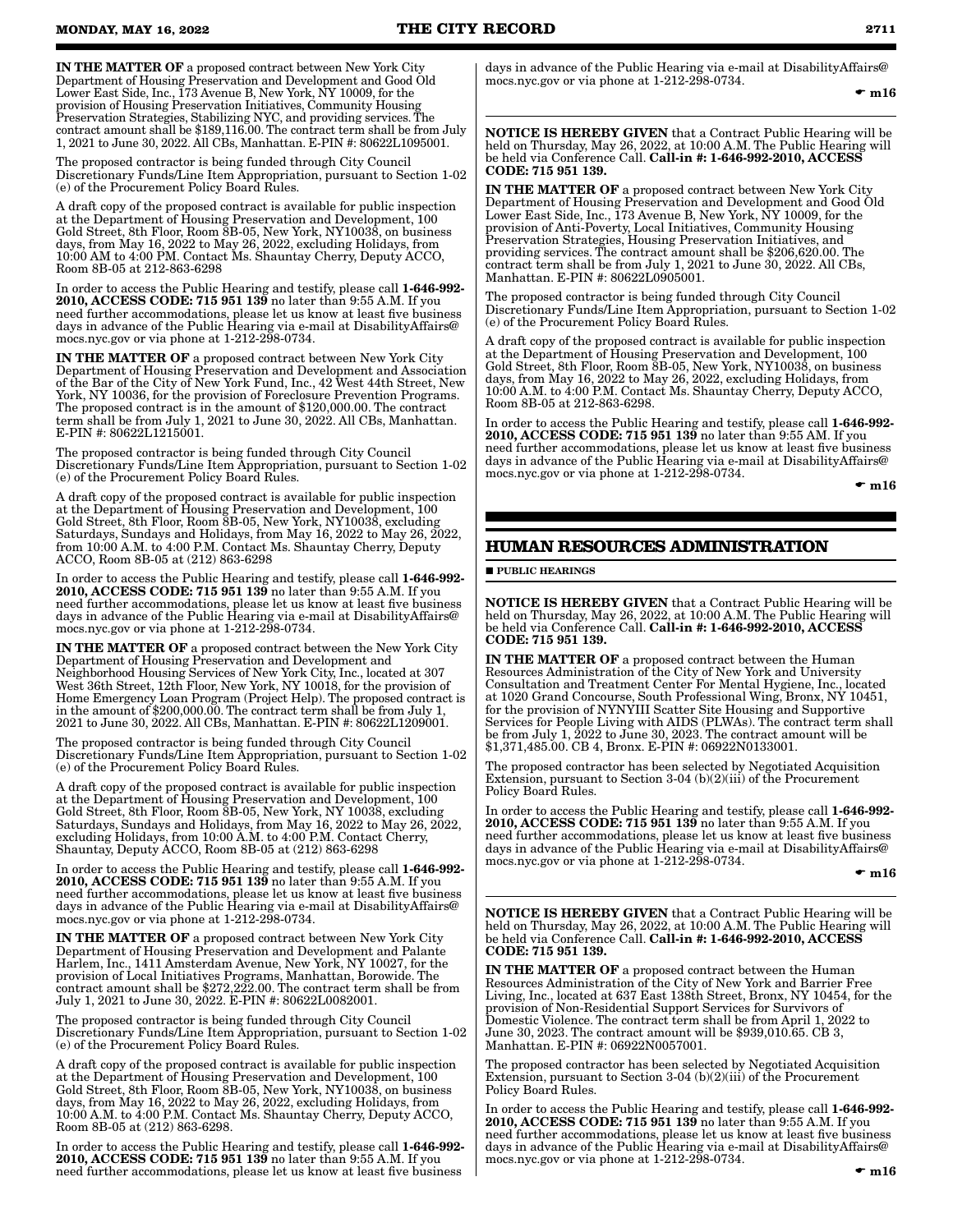NOTICE IS HEREBY GIVEN that a Contract Public Hearing will be held on Thursday, May 26, 2022, at 10:00 A.M. The Public Hearing will be held via Conference Call. Call-in #: 1-646-992-2010, ACCESS CODE: 715 951 139.

IN THE MATTER OF a proposed contract between the Human Resources Administration of the City of New York and Institute for Community Living, Inc., located at 125 Broad Street, 3rd Floor, New York, NY 10004, for the provision of NYNYIII Scatter Site Housing and Supportive Services for People Living with AIDS (PLWAs). The contract term shall be from July 1, 2022 to June 30, 2023. The contract amount will be \$1,601,475.00. CB 2, Bronx and CB 5, Brooklyn. E-PIN #: 06922N0132001.

The proposed contractor has been selected by Negotiated Acquisition Extension, pursuant to Section 3-04 (b)(2)(iii) of the Procurement Policy Board Rules.

In order to access the Public Hearing and testify, please call 1-646-992- 2010, ACCESS CODE: 715 951 139 no later than 9:55 A.M. If you need further accommodations, please let us know at least five business days in advance of the Public Hearing via e-mail at DisabilityAffairs@ mocs.nyc.gov or via phone at 1-212-298-0734.

 $\mathbf{m}16$ 

NOTICE IS HEREBY GIVEN that a Contract Public Hearing will be held on Thursday, May 26, 2022, at 10:00 A.M. The Public Hearing will be held via Conference Call. Call-in #: 1-646-992-2010, ACCESS CODE: 715 951 139.

IN THE MATTER OF a proposed contract between the Human Resources Administration of the City of New York and Institute for Community Living, Inc., located at 125 Broad Street, 3rd Floor, New York, NY 10004, for the provision of NYNYIII Scatter Site Housing and Supportive Services for People Living with AIDS (PLWAs). The contract term shall be from July 1, 2022 to June 30, 2023. The contract amount will be \$961,389.00. CB 5, Brooklyn. E-PIN #: 06922N0131001.

The proposed contractor has been selected by Negotiated Acquisition Extension, pursuant to Section 3-04 (b)(2)(iii) of the Procurement Policy Board Rules.

In order to access the Public Hearing and testify, please call 1-646-992- 2010, ACCESS CODE: 715 951 139 no later than 9:55 A.M. If you need further accommodations, please let us know at least five business days in advance of the Public Hearing via e-mail at DisabilityAffairs@ mocs.nyc.gov or via phone at 1-212-298-0734.

 $\bullet$  m16

NOTICE IS HEREBY GIVEN that a Contract Public Hearing will be held on Thursday, May 26, 2022, at 10:00 AM. The Public Hearing will be held via Conference Call. Call-in #: 1-646-992-2010 , ACCESS CODE: 715 951 139.

IN THE MATTER OF a proposed contract between the Human Resources Administration of the City of New York and Comunilife, Inc., located at 462 7th Avenue, 3rd Floor, New York, NY 10018, for the provision of NYNYIII Scatter Site Housing and Supportive Services for People Living with AIDS (PLWAs). The contract term shall be from July 1, 2022 to June 30, 2023. The contract amount will be \$1,734,792.00. CB 3, Brooklyn. E-PIN #: 06922N0129001.

The proposed contractor has been selected by Negotiated Acquisition Extension, pursuant to Section 3-04 (b)(2)(iii) of the Procurement Policy Board Rules.

In order to access the Public Hearing and testify, please call 1-646-992- 2010, ACCESS CODE: 715 951 139 no later than 9:55 A.M. If you need further accommodations, please let us know at least five business days in advance of the Public Hearing via e-mail at DisabilityAffairs@ mocs.nyc.gov or via phone at 1-212-298-0734.

 $\mathbf{m}16$ 

NOTICE IS HEREBY GIVEN that a Contract Public Hearing will be held on Thursday, May 26, 2022, at 10:00 A.M. The Public Hearing will be held via Conference Call. Call-in #: 1-646-992-2010, ACCESS CODE: 715 951 139.

IN THE MATTER OF a proposed contract between the Human Resources Administration of the City of New York and CAMBA Inc., located at 1720 Church Avenue, 2nd Floor, Brooklyn, NY 11226, for the provision of NYNYIII Scatter Site Housing and Supportive Services for People Living with AIDS (PLWAs). The contract term shall be from July 1, 2022 to June 30, 2023. The contract amount will be \$1,627,742.00. CB 14, Brooklyn. E-PIN #: 06922N0094001.

The proposed contractor has been selected by Negotiated Acquisition Extension, pursuant to Section 3-04 (b)(2)(iii) of the Procurement Policy Board Rules.

In order to access the Public Hearing and testify, please call 1-646-992- 2010, ACCESS CODE: 715 951 139 no later than 9:55 A.M. If you need further accommodations, please let us know at least five business days in advance of the Public Hearing via e-mail at DisabilityAffairs@ mocs.nyc.gov or via phone at 1-212-298-0734.

 $\bullet$  m16

NOTICE IS HEREBY GIVEN that a Contract Public Hearing will be held on Thursday, May 26, 2022, at 10:00 A.M. The Public Hearing will<br>be held via Conference Call. **Call-in #: 1-646-992-2010, ACCESS** CODE: 715 951 139.

IN THE MATTER OF a proposed contract between the Human Resources Administration of the City of New York and Bridging Access to Care, Inc., located at 2261 Church Avenue, 3rd Floor, Brooklyn, NY 11226, for the provision of NYNYIII Scatter Site Housing and Supportive Services for People Living with AIDS (PLWAs). The contract term shall be from July 1, 2022 to June 30, 2023. The contract amount will be \$1, 620,687.00. CB 2, Bronx; CB 14, Brooklyn and CB 3, Queens. E-PIN #: 06922N0128001.

The proposed contractor has been selected by Negotiated Acquisition Extension, pursuant to Section 3-04 (b)(2)(iii) of the Procurement Policy Board Rules.

In order to access the Public Hearing and testify, please call 1-646-992- 2010, ACCESS CODE: 715 951 139 no later than 9:55 A.M. If you need further accommodations, please let us know at least five business days in advance of the Public Hearing via e-mail at DisabilityAffairs@ mocs.nyc.gov or via phone at 1-212-298-0734.

 $\mathbf{m}_{16}$ 

NOTICE IS HEREBY GIVEN that a Contract Public Hearing will be held on Thursday, May 26, 2022, at 10:00 AM. The Public Hearing will<br>be held via Conference **Call. Call-in #: 1-646-992-2010, ACCESS** CODE: 715 951 139.

IN THE MATTER OF a proposed contract between the Human Resources Administration of the City of New York and Aids Center of Queens County, Inc. d/b/a Advocacy Center of Queens, located at 161-21 Jamaica Avenue, 6th Floor, Jamaica, NY 11432, for the provision of NYNYIII Scatter Site Housing and Supportive Services for People Living with AIDS (PLWAs). The contract term shall be from July 1, 2022 to June 30, 2023. The contract amount will be \$933,550.00. CB 2, Bronx; CB 3, Brooklyn and CB 12, Queens. E-PIN #: 06922N0144001.

The proposed contractor has been selected by Negotiated Acquisition Extension, pursuant to Section 3-04 (b)(2)(iii) of the Procurement Policy Board Rules.

In order to access the Public Hearing and testify, please call 1-646-992-2010, ACCESS CODE: 715 951 139 no later than 9:55 A.M. If you need further accommodations, please let us know at least five business days in advance of the Public Hearing via e-mail at DisabilityAffairs@ mocs.nyc.gov or via phone at 1-212-298-0734.

 $\mathbf{m}_{16}$ 

NOTICE IS HEREBY GIVEN that a Contract Public Hearing will be held on Thursday, May 26, 2022, at 10:00 AM. The Public Hearing will be held via Conference Call. Call-in #: 1-646-992-2010, ACCESS CODE: 715 951 139.

IN THE MATTER OF a proposed contract between the Human Resources Administration of the City of New York and The Legal Aid Society, located at 199 Water Street, New York, NY 10038, for the provision of the Housing Help Program. The contract term shall be from July 1, 2022 to June 30, 2023. The contract amount will be \$3,386,419.14. CB 1, Manhattan. E-PIN#: 06922N0056001.

The proposed contractor has been selected by Negotiated Acquisition Extension, pursuant to Section 3-04 (b)(2)(iii) of the Procurement Policy Board Rules.

In order to access the Public Hearing and testify, please call 1-646-992- 2010, ACCESS CODE: 715 951 139 no later than 9:55 A.M. If you need further accommodations, please let us know at least five business days in advance of the Public Hearing via e-mail at DisabilityAffairs@ mocs.nyc.gov or via phone at 1-212-298-0734.

 $\mathbf{m}16$ 

NOTICE IS HEREBY GIVEN that a Contract Public Hearing will be held on Thursday, May 26, 2022, at 10:00 A.M. The Public Hearing will be held via Conference Call. **Call-in #: 1-646-992-2010, ACCESS**<br>**CODE: 715 951 139.** 

IN THE MATTER OF a proposed contract between the Human Resources Administration of the City of New York and Outfront Media Group, LLC, located at 405 Lexington Avenue, New York, NY 10174, to post the Fair Fares campaign ads on buses and subways, Citywide. The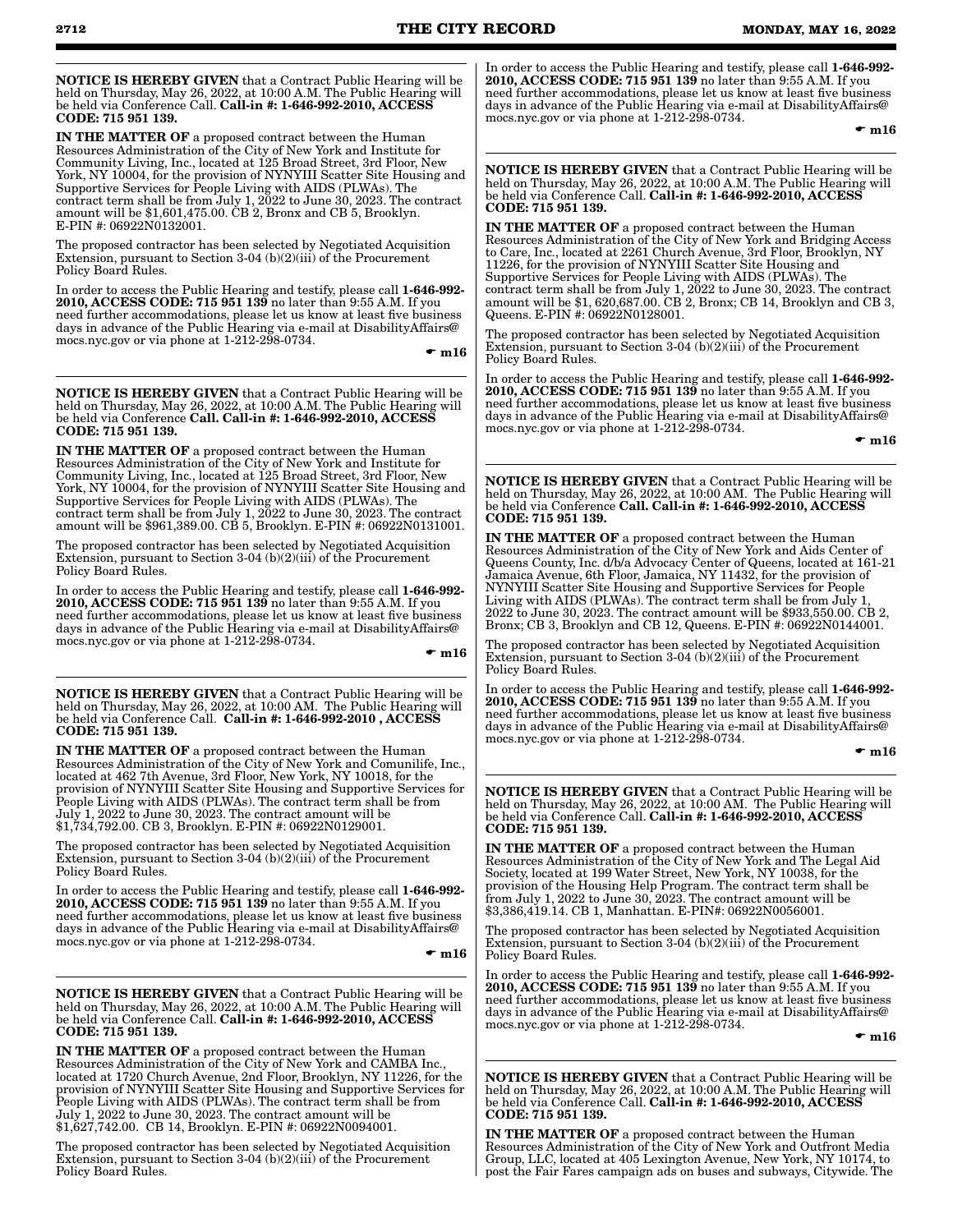term of this contract will be from September 13, 2021 to December 5, 2021, with no option to renew. The contract amount will be \$1,049,951.64. E-PIN #: 06922S0012001.

The proposed contractor has been selected by Sole Source Procurement Method, pursuant to Section 3-05 of the Procurement Policy Board Rules.

In order to access the Public Hearing and testify, please call 1-646-992- 2010, ACCESS CODE: 715 951 139 no later than 9:55 A.M. If you need further accommodations, please let us know at least five business days in advance of the Public Hearing via e-mail at DisabilityAffairs@ mocs.nyc.gov or via phone at 1-212-298-0734.

IN THE MATTER OF a proposed contract between the Human Resources Administration of the City of New York and Outfront Media Group, LLC., located at 405 Lexington Avenue, New York, NY 10174, to post the Emergency Rental Assistance Program (ERAP) campaign ads on buses and subways, Citywide. The term of this contract will be from October 11, 2021 to November 28, 2021, with no option to renew. The contract amount will be \$690,629.81. E-PIN #: 06922S0011001.

The proposed contractor has been selected by Sole Source Procurement Method, pursuant to Section 3-05 of the Procurement Policy Board Rules.

In order to access the Public Hearing and testify, please call 1-646-992- 2010, ACCESS CODE: 715 951 139 no later than 9:55 A.M. If you need further accommodations, please let us know at least five business days in advance of the Public Hearing via e-mail at DisabilityAffairs@ mocs.nyc.gov or via phone at 1-212-298-0734.

IN THE MATTER OF a proposed contract between the Human Resources Administration of the City of New York and Chapin Hall Center for Children, located at 1313 E 60th Street, Chicago, IL 60637, for the provision of Research Regarding Unconditional Cash Transfers to Homeless Youth in New York City. The contract term shall be from April 1, 2021 to June 30, 2022, with no renewal option. The contract amount will be \$300,000.00. E-PIN #: 06922N0038001.

The proposed contractor has been selected by Negotiated Acquisition Method, pursuant to Section 3-04 (b)(2)(ii) of the Procurement Policy Board Rules.

In order to access the Public Hearing and testify, please call 1-646-992- 2010, ACCESS CODE: 715 951 139 no later than 9:55 A.M. If you need further accommodations, please let us know at least five business days in advance of the Public Hearing via e-mail at DisabilityAffairs@ mocs.nyc.gov or via phone at 1-212-298-0734.

IN THE MATTER OF a proposed contract between the Human Resources Administration of the City of New York and the vendor listed below, for the provision of NYC Housing Court Helpline telephone hotline services. The term of this contract will be from April 1, 2021 to March 31, 2022, with no option to renew.

#### Contractor/Address E-PIN # Amount Service Area

State of New York/ 06922T0001001 \$200,000.00 Citywide New York State Unified Court System 4 Empire State Plaza, Suite 2001 Albany, NY 12223

The proposed contractor is with another government, public authority or public benefit corporation, pursuant to Section 1-02 (f)(1) of the Procurement Policy Board Rules.

In order to access the Public Hearing and testify, please call 1-646-992- 2010, ACCESS CODE: 715 951 139 no later than 9:55 A.M. If you need further accommodations, please let us know at least five business days in advance of the Public Hearing via e-mail at DisabilityAffairs@ mocs.nyc.gov or via phone at 1-212-298-0734.

IN THE MATTER OF a proposed contract between the Human Resources Administration and the contractor listed below, for the payment for fiscal year (FY) 2017 consultant services provided under the Inspection Remediation & Cross Agency Collaboration Task Order/ ITCS3 Change Order (CO) 3-071-3061C contract. The amount of this contract will be \$186,739.00. The contract term shall be from July 1, 2016 to June 30, 2017.

# Contractor/Address E-PIN #/PIN # Amount Service Area

9175 Guilford Road, Suite 101 Columbia, MD 21046

GCOM Software LLC 06922N0035001/ \$186,739.00 Citywide 22OPEMI08501

The proposed contractor has been selected by Negotiated Acquisition Method, pursuant to Section 3-04 (b)(2)(ii) of the Procurement Policy Board Rules.

In order to access the Public Hearing and testify, please call 1-646-992- 2010, ACCESS CODE: 715 951 139 no later than 9:55 A.M. If you need further accommodations, please let us know at least five business days in advance of the Public Hearing via e-mail at DisabilityAffairs@ mocs.nyc.gov or via phone at 1-212-298-0734.

 $\bullet$  m16

NOTICE IS HEREBY GIVEN that a Contract Public Hearing will be held on Thursday, May 26, 2022, at 10:00 A.M. The Public Hearing will be held via Conference Call. Call-in #: 1-646-992-2010, ACCESS CODE: 715 951 139.

IN THE MATTER OF a proposed contract between the Human Resources Administration of the City of New York and Harlem United Community Aids Center, Inc., located at 306 Lenox Avenue, 3rd Floor, New York, NY 10027, for the provision of NYNYIII Scatter Site Housing and Supportive Services for People Living with AIDS (PLWAs). The contract term shall be from July 1, 2022 to June 30, 2023. The contract amount will be \$1,686,708.00. CB 3, Bronx and CB 2, Manhattan. E-PIN #: 06922N0130001.

The proposed contractor has been selected by Negotiated Acquisition Extension, pursuant to Section 3-04 (b)(2)(iii) of the Procurement Policy Board Rules.

In order to access the Public Hearing and testify, please call 1-646-992- 2010, ACCESS CODE: 715 951 139 no later than 9:55 A.M. If you need further accommodations, please let us know at least five business days in advance of the Public Hearing via e-mail at DisabilityAffairs@ mocs.nyc.gov or via phone at 1-212-298-0734.

 $\bullet$  m16

NOTICE IS HEREBY GIVEN that a Contract Public Hearing will be held on Thursday, May 26, 2022, at 10:00 A.M. The Public Hearing will be held via Conference Call. Call-in #: 1-646-992-2010, ACCESS CODE: 715 951 139.

IN THE MATTER OF a Purchase Order/Contract between the Human Resources Administration of the City of New York and Olivia Rios LLC, 26 Avenue at Port Imperial, Apt 208, West New York, NJ 07093, for the creation and management of social media content for COVID19, Citywide. The amount of this Purchase Order/Contract will be \$200,000.00. The term will be from May 30, 2022 to June 30, 2023. E-PIN #: 06922W0031001

The Vendor has been selected by M/WBE Noncompetitive Small Purchase Method, pursuant to Section  $3-08$  (c)(1)(iv) of the Procurement Policy Board Rules.

In order to access the Public Hearing and testify, please call 1-646-992-2010, ACCESS CODE: 715 951 139 no later than 9:55 A.M. If you need further accommodations, please let us know at least five business days in advance of the Public Hearing via e-mail at DisabilityAffairs@ mocs.nyc.gov or via phone at 1-212-298-0734.

 $\bullet$  m16

# **INFORMATION TECHNOLOGY AND TELECOMMUNICATIONS**

**PUBLIC HEARINGS** 

NOTICE IS HEREBY GIVEN that a Contract Public Hearing will be held on Thursday, May 26, 2022, at 10:00 A.M. The Public Hearing will be held via Conference Call. Call-in #: 1-646-992-2010, ACCESS CODE: 715 951 139.

IN THE MATTER OF a Purchase Order/Contract between the New York City Department of Information Technology and Telecommunications and T R Joy & Associates, Inc., located at 18-30 42nd Street, Astoria, NY 11105, for "Security System Installation and Maintenance (Hirsch ® ACCESS CONTROL SYSTEM)". The amount of this Purchase Order/ Contract will be \$240,790.63. The term will be for three years from date of registration. CB 2, Brooklyn. E-PIN #: 85822W0075001.

The Vendor has been selected by M/WBE Noncompetitive Small Purchase Method, pursuant to Section 3-08 (c)(1)( $iv$ ) of the Procurement Policy Board Rules.

In order to access the Public Hearing and testify, please call 1-646-992- 2010, ACCESS CODE: 715 951 139 no later than 9:55 A.M. If you need further accommodations, please let us know at least five business days in advance of the Public Hearing via e-mail at DisabilityAffairs@ mocs.nyc.gov or via phone at 1-212-298-0734.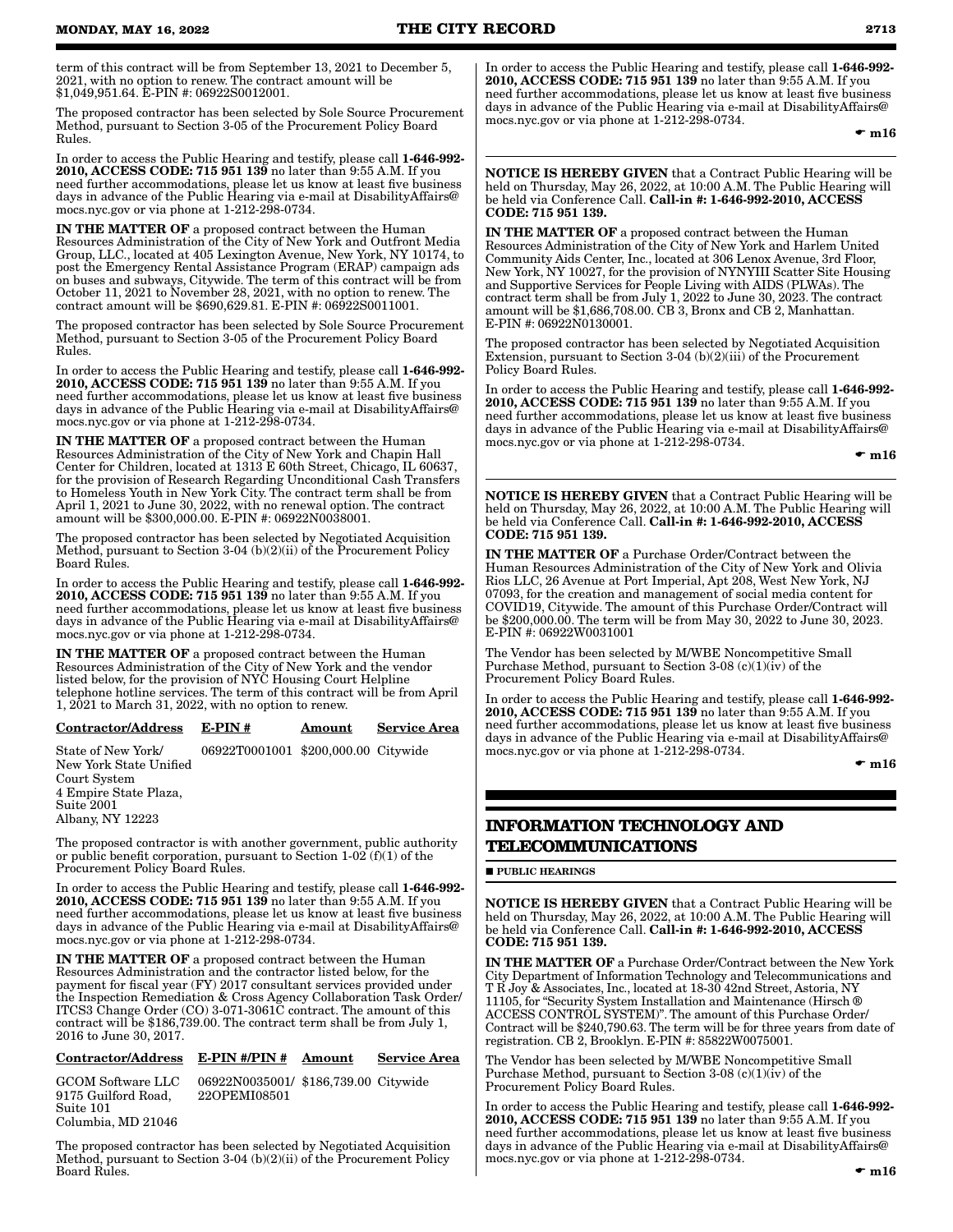NOTICE IS HEREBY GIVEN that a Contract Public Hearing will be held on Monday, May 30, 2022, at 10:00 A.M. The Public Hearing will be held via Conference Call. Call-in #: 1-917-410-4077, ACCESS CODE: 187 820 731.

IN THE MATTER of a Purchase Order/Contract between the New York City Department of Information Technology and Telecommunications and SHI International Corp, located at 290 Davidson Avenue, Somerset, NJ 08873, for AWS MARKETPLACE CHARGES. The amount of this Purchase Order/Contract will be \$500,000.00. The term will be from 07/01/2022 – 06/30/2025. CB 2, Brooklyn. E-PIN #: 85822W0079001.

The Vendor has been selected by M/WBE Noncompetitive Small Purchase Method, pursuant to Section 3-08 (c)(1)( $\hat{i}$ v) of the Procurement Policy Board Rules. In order to access the Public Hearing and testify, please call 1-917-410-4077, ACCESS CODE: 187 820 731 no later than 9:55 A.M.

Pursuant to Section 2-11(c)(3) of the Procurement Policy Board Rules, if DoITT does not receive, by May 23, 2021, from any individual a written request to speak at this hearing, then DoITT need not conduct this hearing. Written notice should be sent to Lana Worrell, NYC DoITT, via email to lworrell@doitt.nyc.gov.

 $\mathbf{m}16$ 

# **LAW DEPARTMENT**

#### **PUBLIC HEARINGS**

NOTICE IS HEREBY GIVEN that a Contract Public Hearing will be held on Thursday, May 26, 2022, at 10:00 A.M. The Public Hearing will be held via Conference Call. Call-in #: 1-646-992-2010, ACCESS CODE: 715 951 139.

IN THE MATTER OF a proposed contract between the New York City Law Department and CCH Incorporated, located at 2700 Lake Cook Road, Riverwoods, IL 60015, for the provision of a multi-year subscription pertaining to Wolters Kluwer Law and Business book titles. The contract is in an amount not to exceed \$172,500.00. The contract term shall be from January 1, 2022 to December 31, 2024. PIN #: 02522X001231, E-PIN #: 02522U0006001.

The proposed contract is a Subscription, pursuant to Section 1-02 (f)(5) of the Procurement Policy Board Rules.

In order to access the Public Hearing and testify, please call 1-646-992- 2010, ACCESS CODE: 715 951 139 no later than 9:55 A.M. If you need further accommodations, please let us know at least five business days in advance of the Public Hearing via e-mail at DisabilityAffairs@ mocs.nyc.gov or via phone at 1-212-298-0734.

 $\bullet$  m16

# **MAYOR'S OFFICE OF CRIMINAL JUSTICE**

# **PUBLIC HEARINGS**

NOTICE IS HEREBY GIVEN that a Contract Public Hearing will be held on Thursday, May 26, 2022, at 10:00 A.M. The Public Hearing will be held via Conference Call. Call-in #: 1-646-992-2010, ACCESS CODE: 715 951 139.

IN THE MATTER OF a proposed contract between the Mayor's Office of Criminal Justice and Urban Justice Center, located at 40 Rector Street, 9th Floor, New York, NY 10006, to support organizations that offer services including health care, legal assistance, housing and emergency shelter to persons involved in the sex trade, Citywide. The contract term shall be from July 1, 2021 to June 30, 2022, with no option to renew. The contract amount will be \$150,000.00. E-PIN #: 00222L0116001.

The proposed contractor is being funded through City Council Discretionary Funds/Line Item Appropriation, pursuant to Section 1-02 (e) of the Procurement Policy Board Rules.

In order to access the Public Hearing and testify, please call 1-646-992- 2010, ACCESS CODE: 715 951 139 no later than 9:55 A.M. If you need further accommodations, please let us know at least five business days in advance of the Public Hearing via e-mail at DisabilityAffairs@ mocs.nyc.gov or via phone at 1-212-298-0734.

# **PARKS AND RECREATION**

**PUBLIC HEARINGS** 

# THIS PUBLIC HEARING IS CANCELLED

NOTICE IS HEREBY GIVEN that a Contract Public Hearing will be held on May 20, 2022, at 11:30 A.M. The Public Hearing will be held via Zoom.

IN THE MATTER OF a proposed Purchase Order/Contract between the New York City Department of Parks and Recreation and HIMA Group, Inc., 4 Cathedral Avenue, Garden City, NY 11530, for X092- 122M: Van Cortland Park Greenhouse Stabilization, Borough of the Bronx. The amount of this Purchase Order/Contract is \$350,000.00. The term shall be 30 consecutive calendar days from the Order to Work. Contract X092-117M; E-PIN 84622W0039001.

The Vendor has been selected by M/WBE Noncompetitive Small Purchase Method, pursuant to Section 3-08 (c)(1)( $iv$ ) of the Procurement Policy Board Rules.

In order to access the Public Hearing and testify, please join our Zoom Virtual Meeting link.

https://us02web.zoom.us/j/84445917001?pwd=bnNkQnZMaUxZU1o 3K2dnYXg1Q1Ztdz09

Meeting ID: 844 4591 7001; Passcode: 585923

Pursuant to Section 2-11(c)(3) of the Procurement Policy Board Rules, if Parks does not receive, by May 13,2022, from any individual a written request to speak at this hearing, then Parks need not conduct this hearing. Requests should be made to Ms. Allison James via email at allison.james@parks.nyc.gov

 $\bullet$  m16

## THIS PUBLIC HEARING IS CANCELLED

NOTICE IS HEREBY GIVEN that a Contract Public Hearing will be held on May 20, 2022, at 11:30 A.M. The Public Hearing will be held via Zoom.

IN THE MATTER OF a proposed Purchase Order/Contract between the New York City Department of Parks and Recreation and HMD Lawn Service LLC, 21 Stagecoach Road, Millstone, NJ 08510, for R120-120M Construction of Arden Woods Hiking Trails. The amount of this Purchase Order/Contract is \$345,000.00. The term shall be 365 consecutive calendar days from the Order to Work. Contract R120- 120M; E-PIN 84622W0035001.

The Vendor has been selected by M/WBE Noncompetitive Small Purchase Method, pursuant to Section 3-08 (c)(1)(iv) of the Procurement Policy Board Rules.

In order to access the Public Hearing and testify, please join our Zoom Virtual Meeting link.

https://us02web.zoom.us/j/84445917001?pwd=bnNkQnZMaUxZU1 o3K2dnYXg1Q1Ztdz09

Meeting ID: 844 4591 7001; Passcode: 585923

Pursuant to Section 2-11(c)(3) of the Procurement Policy Board Rules, if Parks does not receive, by May 13, 2022, from any individual a written request to speak at this hearing, then Parks need not conduct this hearing. Requests should be made to Ms. Ani Jamgotchian via email at ani.jamgotchian@parks.nyc.gov

#### $\mathbf{m}16$

NOTICE IS HEREBY GIVEN that a Contract Public Hearing will be held on May 30, 2022, at 11:30 A.M. The Public Hearing will be held via Zoom.

IN THE MATTER OF a proposed Purchase Order/Contract between the New York City Department of Parks and Recreation and CAG Construction Corporation, 30 Summit Avenue, Staten Island, NY 10306, for R017-121M Freshkills Park Owl Hollow Fields Parking And Access Road Construction, Staten Island. The amount of this Purchase Order/Contract is \$475,495.40. The term shall be 365 consecutive calendar days from the Order to Work. Contract R017-121M; E-PIN 84622W0038001.

The Vendor has been selected by M/WBE Noncompetitive Small Purchase Method, pursuant to Section 3-08 (c)(1)(iv) of the Procurement Policy Board Rules. In order to access the Public Hearing and testify, please join our Zoom Virtual Meeting link. https://us02web.zoom.us/j/84445917001?pwd=bnNkQnZMaUxZU1o 3K2dnYXg1Q1Ztdz09 Meeting ID: 844 4591 7001; Passcode: 585923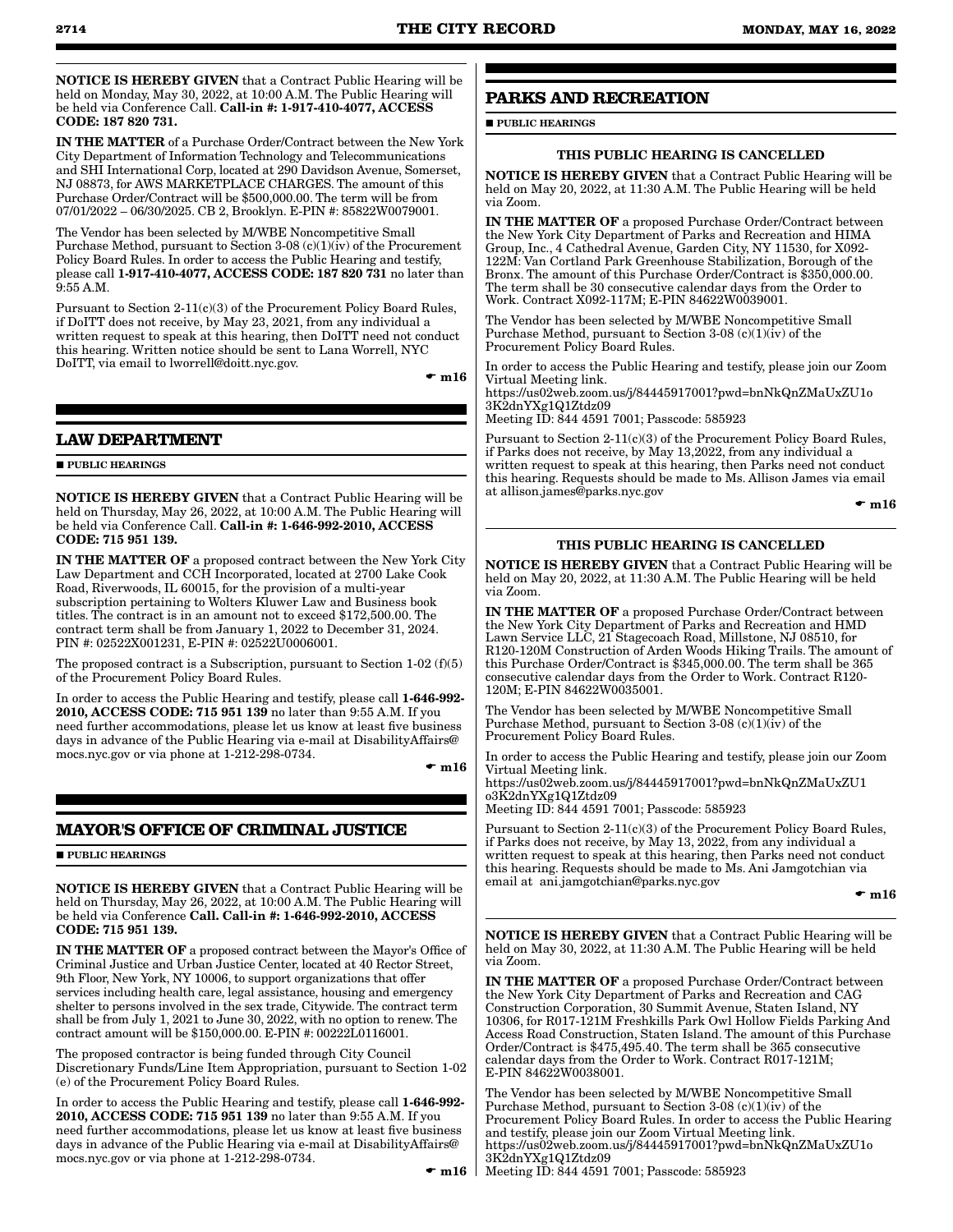Pursuant to Section 2-11(c)(3) of the Procurement Policy Board Rules, if Parks does not receive, by May 23, 2022, from any individual a written request to speak at this hearing, then Parks need not conduct this hearing. Requests should be made to Ms. Ani Jamgotchian via email at ani.jamgotchian@parks.nyc.gov

 $\bullet$  m16

# **POLICE DEPARTMENT**

#### **PUBLIC HEARINGS**

NOTICE IS HEREBY GIVEN that a Contract Public Hearing will be held on Thursday, May 26, 2022, at 10:00 A.M. The Public Hearing will be held via Conference Call. Call-in #: 1-646-992-2010, ACCESS CODE: 715 951 139.

IN THE MATTER OF a proposed contract between the Police Department of the City of New York and Noritsu America Corporation, located at 6900 Noritsu Avenue, Buena Park, CA 90620, for Noritsu Photographic Equipment. The contract amount shall be \$182,122.00. The contract term shall be for one year from date of Notice to Proceed. CB 7, Manhattan. E-PIN #: 05622S0001001.

The proposed contractor has been selected by Sole Source Procurement Method, pursuant to Section 3-05 of the Procurement Policy Board Rules.

In order to access the Public Hearing and testify, please call 1-646-992- 2010, ACCESS CODE: 715 951 139 no later than 9:55 A.M. If you need further accommodations, please let us know at least five business days in advance of the Public Hearing via e-mail at DisabilityAffairs@ mocs.nyc.gov or via phone at 1-212-298-0734.

 $\bullet$  m16

# **SANITATION**

**PUBLIC HEARINGS** 

NOTICE IS HEREBY GIVEN that a Contract Public Hearing will be held on Thursday, May 26, 2022, at 10:00 A.M. The Public Hearing will be held via Conference Call. Call-in #: 1-646-992-2010, ACCESS CODE: 715 951 139.

IN THE MATTER OF a Purchase Order/Contract between the Department of Sanitation and R and B Janitorial Company, located at 106 Fulton Avenue, Jersey City, NJ 07305, for Green Trash Bag Liners, Citywide. The amount of this Purchase Order/Contract will be \$500,000.00. The term shall be from July 1, 2022 to June 30, 2025. E-PIN #: 82722W0039001.

The Vendor has been selected by M/WBE Noncompetitive Small Purchase Method, pursuant to Section 3-08 (c)(1)( $iv$ ) of the Procurement Policy Board Rules.

A draft copy of the Purchase Order/Contract terms is available for public inspection at the Department of Sanitation's Contract Division, 44 Beaver Street, 2nd Floor, Room 203, New York, NY 10004, Monday to Friday, from May 16, 2022 to May 26, 2022, excluding Holidays, from 10:00 A.M. to 4:00 P.M.

In order to access the Public Hearing and testify, please call 1-646-992- 2010, ACCESS CODE: 715 951 139 no later than 9:55 A.M. If you need further accommodations, please let us know at least five business days in advance of the Public Hearing via e-mail at DisabilityAffairs@ mocs.nyc.gov or via phone at 1-212-298-0734.

IN THE MATTER OF a Purchase Order/Contract between the Department of Sanitation and Flash Exterminating, Inc., located at 310 Montgomery Street, Brooklyn, NY 11225, for Bird Infestation Control Services, Citywide. The amount of this Purchase Order/ Contract will be \$500,000.00. The term shall be from July 1, 2022 to June 30, 2025. E-PIN #: 82722W0034001.

The Vendor has been selected by M/WBE Noncompetitive Small Purchase Method, pursuant to Section 3-08 (c)(1)( $iv$ ) of the Procurement Policy Board Rules.

A draft copy of the Purchase Order/Contract is available for public inspection at the Department of Sanitation's Contract Division, 44 Beaver Street, 2nd Floor, Room 203, New York, NY 10004, Monday to Friday, from May 16, 2022 to May 26, 2022, excluding Holidays, from 10:00 A.M. to 4:00 P.M.

In order to access the Public Hearing and testify, please call 1-646-992- 2010, ACCESS CODE: 715 951 139 no later than 9:55 A.M. If you need further accommodations, please let us know at least five business days in advance of the Public Hearing via e-mail at DisabilityAffairs@ mocs.nyc.gov or via phone at 1-212-298-0734.

 $\bullet$  m16

# **SMALL BUSINESS SERVICES**

 $\blacksquare$ PUBLIC HEARINGS

NOTICE IS HEREBY GIVEN that a Contract Public Hearing will be held on Thursday, May 26, 2022, at 10:00 A.M. The Public Hearing will be held via Conference Call. Call-in #: 1-646-992-2010, ACCESS CODE: 715 951 139.

IN THE MATTER OF a proposed contract between the New York City Department of Small Business Services and Community Development Project, Inc., located at 123 William Street, 16th Floor, New York, NY 10038, to support of creation of jobs in worker cooperatives by coordinating education and training resources and by providing technical legal and financial assistance. The contract term shall be for 12 months from July 1, 2021 to June 30, 2022. The amount of this contract is \$324,567.00. All CBs, Manhattan. E-PIN #:80122L1214001.

The proposed contractor is being funded through City Council Discretionary Funds/Line Item Appropriation, pursuant to Section 1-02 (e) of the Procurement Policy Board Rules.

In order to access the Public Hearing and testify, please call 1-646-992- 2010, ACCESS CODE: 715 951 139 no later than 9:55 A.M. If you need further accommodations, please let us know at least five business days in advance of the Public Hearing via e-mail at DisabilityAffairs@ mocs.nyc.gov or via phone at 1-212-298-0734.

 $\bullet$  m16

NOTICE IS HEREBY GIVEN that a Contract Public Hearing will be held on Thursday, May 26, 2022, at 10:00 A.M. The Public Hearing will be held via Conference Call. Call-in #: 1-646-992-2010, ACCESS CODE: 715 951 139.

IN THE MATTER OF a Purchase Order/Contract between the New York City Department of Small Business Services and PruTech Solutions, Inc., located at 555 U.S. Highway 1 South, Iselin, NJ 08830, to provide Business Analysis services including business analysis, product management and user experience activities related to development of Financial Management Systems product solutions, Citywide. The amount of this Purchase Order/Contract is \$186,165.00. The term shall be from date of Notice to Proceed to June 30, 2023. E-PIN #: 80122W0021001.

The Vendor has been selected by M/WBE Noncompetitive Small Purchase Method, pursuant to Section 3-08 (c)(1)( $iv$ ) of the Procurement Policy Board Rules.

In order to access the Public Hearing and testify, please call 1-646-992- 2010, ACCESS CODE: 715 951 139 no later than 9:55 A.M. If you need further accommodations, please let us know at least five business days in advance of the Public Hearing via e-mail at DisabilityAffairs@ mocs.nyc.gov or via phone at 1-212-298-0734.

IN THE MATTER OF a Purchase Order/Contract between the New York City Department of Small Business Services and Peer Consulting Resources, Inc., located at 20 Jefferson Plaza, Princeton, NJ 08540, for a Consultant to support the Business Preparedness and Resiliency Program; providing business analysis services and work with the project team to finalize the features of the Business PREP online resources portal, Citywide. The amount of this Purchase Order/ Contract is \$149,884.00. The term shall be from date of Notice to Proceed to June 30, 2023. E-PIN #: 80122W0020001.

The Vendor has been selected by M/WBE Noncompetitive Small Purchase Method, pursuant to Section 3-08  $(c)(1)(iv)$  of the Procurement Policy Board Rules.

In order to access the Public Hearing and testify, please call 1-646-992- 2010, ACCESS CODE: 715 951 139 no later than 9:55 AM. If you need further accommodations, please let us know at least five business days in advance of the Public Hearing via e-mail at DisabilityAffairs@ mocs.nyc.gov or via phone at 1-212-298-0734.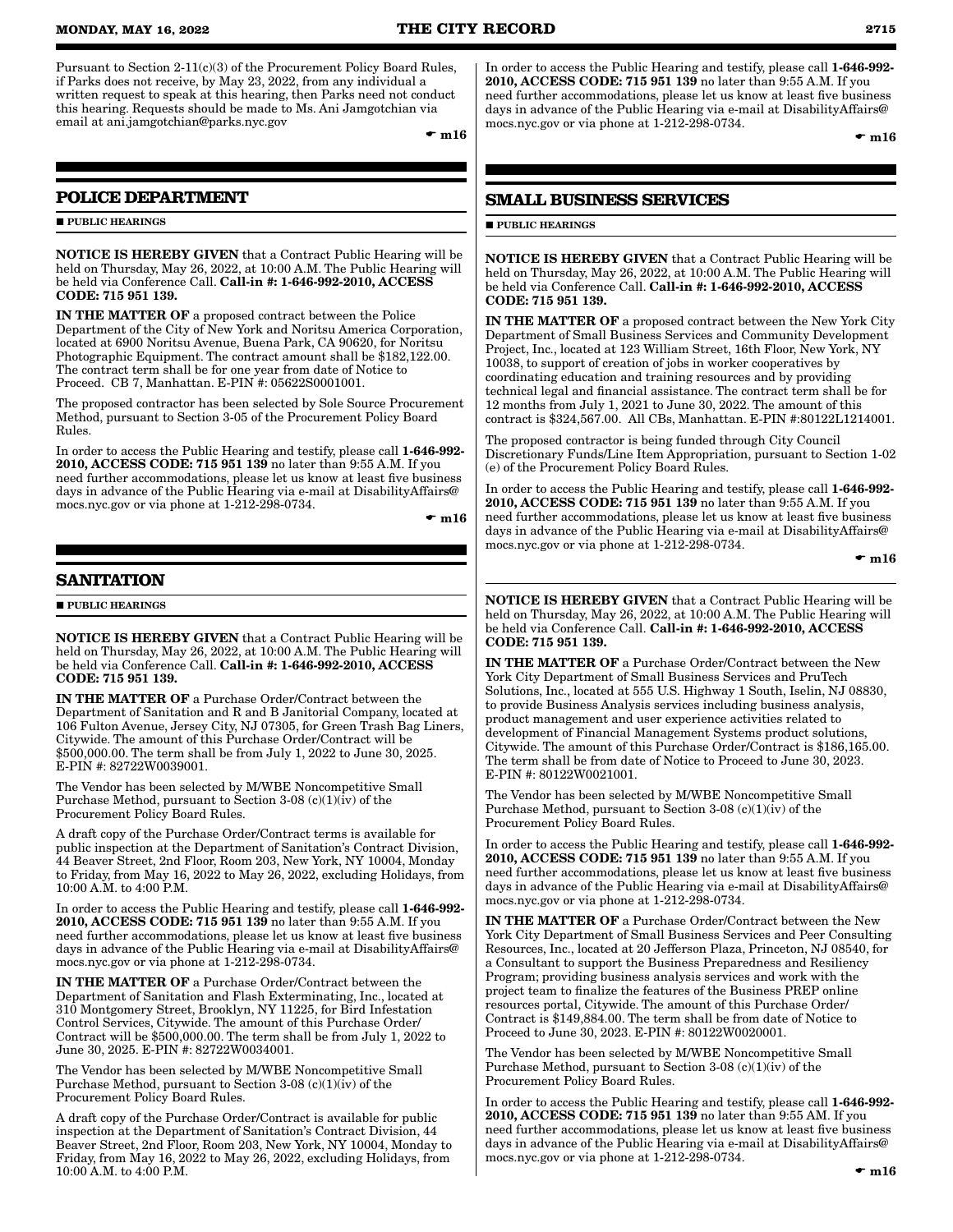# **TRANSPORTATION**

**PUBLIC HEARINGS** 

NOTICE IS HEREBY GIVEN that a Contract Public Hearing will be held on Thursday, May 26, 2022, at 10:00 A.M. The Public Hearing will be held via Conference Call. Call-in #: 1-646-992-2010, ACCESS CODE: 715 951 139.

IN THE MATTER OF a Purchase Order/Contract between the Department of Transportation of the City of New York and Finesse Creations, Inc., located at 3004 Avenue J, Brooklyn, NY 11210, to procure Planters, Citywide. The Purchase Order/Contract amount will be \$500,000.00. The term shall be from Date of Award to June 30, 2023. E-PIN #: 84122W0055001.

The Vendor has been selected by M/WBE Noncompetitive Small Purchase Method, pursuant to Section 3-08 (c)(1)( $iv$ ) of the Procurement Policy Board Rules.

In order to access the Public Hearing and testify, please call 1-646-992- 2010, ACCESS CODE: 715 951 139 no later than 9:55 A.M. If you need further accommodations, please let us know at least five business days in advance of the Public Hearing via e-mail at DisabilityAffairs@ mocs.nyc.gov or via phone at 1-212-298-0734.

IN THE MATTER OF a Purchase Order/Contract between the Department of Transportation of the City of New York and Tech Business Products, Inc., at 13112 Linden Blvd., South Ozone Park, NY 11420, to procure Life Raft Services, Citywide. The Purchase Order/ Contract amount will be \$500,000.00. The term shall be one year from Date of Award. E-PIN #: 84122W0026001A001.

The Vendor has been selected by M/WBE Noncompetitive Small Purchase Method, pursuant to Section 3-08  $(c)(1)(iv)$  of the Procurement Policy Board Rules.

In order to access the Public Hearing and testify, please call 1-646-992- 2010, ACCESS CODE: 715 951 139 no later than 9:55 A.M. If you need further accommodations, please let us know at least five business days in advance of the Public Hearing via e-mail at DisabilityAffairs@ mocs.nyc.gov or via phone at 1-212-298-0734.

IN THE MATTER OF a proposed contract between the Department of Transportation of the City of New York and Twin Peaks, Inc., located at 37-39 30th Street, Long Island City, NY 11101, for the provision of Inspection Services at Asphalt and Concrete Plants, Citywide (including the immediate vicinity). The contract amount shall be \$3,095,074.69. The contract term shall be 1095 Consecutive Calendar Days from date of Written Notice to Proceed.

E-PIN #: 84122P0004001, PIN #: 84122MBBR508.

The proposed contractor has been selected by Competitive Sealed Proposal Method, pursuant to Section 3-03 of the Procurement Policy Board Rules.

In order to access the Public Hearing and testify, please call 1-646-992-2010, ACCESS CODE: 715 951 139 no later than 9:55 A.M. If you need further accommodations, please let us know at least five business days in advance of the Public Hearing via e-mail at DisabilityAffairs@ mocs.nyc.gov or via phone at 1-212-298-0734.

 $\bullet$  m16

NOTICE IS HEREBY GIVEN that a Contract Public Hearing will be held on Thursday, May 26, 2022, at 10:00 AM. The Public Hearing will be held via Conference Call. Call-in #: 1-646-992-2010, ACCESS CODE: 715 951 139.

IN THE MATTER OF a Purchase Order/Contract between the Department of Transportation of the City of New York and Harlem Data Communications LLC, located at 2214 Frederick Douglass Blvd., Suite 173, New York, NY 10026, to procure VLAN Migration, Nexus Firmware Upgrade, DNAC setup. The Purchase Order/Contract amount will be \$180,000.00. The term will be from May 16, 2022 to May 15, 2024. CB 1, Manhattan. E- PIN #: 84122W0060001.

The Vendor has been selected by M/WBE Noncompetitive Small Purchase Method, pursuant to Section 3-08 (c)(1)(iv) of the Procurement Policy Board Rules.

In order to access the Public Hearing and testify, please call 1-646-992- 2010, ACCESS CODE: 715 951 139 no later than 9:55 A.M. If you need further accommodations, please let us know at least five business days in advance of the Public Hearing via e-mail at DisabilityAffairs@ mocs.nyc.gov or via phone at 1-212-298-0734.

IN THE MATTER OF a Purchase Order/Contract between the Department of Transportation of the City of New York and Haas Media LLC, located at 953 West Side Avenue, Suite #2, Jersey City, NJ 07306, to procure Consultant Services for Public Speaking Training for DOT

Staff Training Programs. The amount of this Purchase Order/Contract will be \$200,000.00. The term will be from November 1, 2019 to October 31, 2024. CB 1, Manhattan. E-PIN #: 84120W8373KXLA001.

The Vendor has been selected by M/WBE Noncompetitive Small Purchase Method, pursuant to Section 3-08  $(c)(1)(\hat{i}v)$  of the Procurement Policy Board Rules.

In order to access the Public Hearing and testify, please call 1-646-992- 2010, ACCESS CODE: 715 951 139 no later than 9:55 A.M. If you need further accommodations, please let us know at least five business days in advance of the Public Hearing via e-mail at DisabilityAffairs@ mocs.nyc.gov or via phone at 1-212-298-0734.

 $\bullet$  m16

NOTICE IS HEREBY GIVEN that a Contract Public Hearing will be held on Thursday, May 26, 2022, at 10:00 A.M. The Public Hearing will be held via Conference Call. Call-in #: 1-646-992-2010, ACCESS CODE: 715 951 139.

IN THE MATTER OF a proposed contract between the Department of Transportation of the City of New York and ATANE Engineers, Architects and Land Surveyors, DPC, located at 40 Wall Street, 11th Floor, New York, NY 10005, for the provision of Resident Engineering Inspection Services in Connection with the Component Rehabilitation of 13 Bridges in the Boroughs of Manhattan and Staten Island. The contract amount shall be \$3,956,780.31. The contract term shall be 1155 Consecutive Calendar Days from date of Written Notice to Proceed for the Final Completion of Construction Contract. E-PIN #: 84121P0015001, PIN #: 84121MBBR460

The proposed contractor has been selected by Competitive Sealed Proposal Method, pursuant to Section 3-03 of the Procurement Policy Board Rules.

In order to access the Public Hearing and testify, please call 1-646-992- 2010, ACCESS CODE: 715 951 139 no later than 9:55 A.M. If you need further accommodations, please let us know at least five business days in advance of the Public Hearing via e-mail at DisabilityAffairs@ mocs.nyc.gov or via phone at 1-212-298-0734.

 $\bullet$  m16

NOTICE IS HEREBY GIVEN that a Contract Public Hearing will be held on Thursday, May 26, 2022, at 10:00 A.M. The Public Hearing will be held via Conference Call. Call-in #: 1-646-992-2010, ACCESS CODE: 715 951 139.

IN THE MATTER OF a Purchase Order/Contract between the Department of Transportation of the City of New York and B J Laura & Sons, Inc., located at 45-58 162nd Street, Flushing, NY 11358, to procure RAPID ROLL UP DOORS INSTALLATION. The Purchase Order/Contract amount will be \$212,825.00. The term shall be one year from Date of Award. CB 7, Queens. E-PIN# 84122W0054001.

The Vendor has been selected by M/WBE Noncompetitive Small Purchase Method, pursuant to Section 3-08  $(c)(1)(\hat{\textbf{i}}v)$  of the Procurement Policy Board Rules.

In order to access the Public Hearing and testify, please call 1-646-992- 2010, ACCESS CODE: 715 951 139 no later than 9:55 A.M. If you need further accommodations, please let us know at least five business days in advance of the Public Hearing via e-mail at DisabilityAffairs@ mocs.nyc.gov or via phone at 1-212-298-0734.

 $\bullet$  m16

NOTICE IS HEREBY GIVEN that a Contract Public Hearing will be held on Thursday, May 26, 2022, at 10:00 A.M. The Public Hearing will be held via Conference Call. Call-in #: 1-646-992-2010, ACCESS CODE: 715 951 139.

IN THE MATTER OF a Purchase Order/Contract between the Department of Transportation of the City of New York and NY Automatic Gates, Inc., located at 3008 Dewey Avenue, Bronx, NY 10465, to procure Motor Gate and Controls at Richmond Terrace and Brush Avenue. The amount of this Purchase Order/Contract will be \$500,000.00. The term will be from May 16, 2022 to May 15, 2024. CB 1, Staten Island. E-PIN #: 84122W0059001.

The Vendor has been selected by M/WBE Noncompetitive Small Purchase Method, pursuant to Section 3-08  $(c)(1)(iv)$  of the Procurement Policy Board Rules.

In order to access the Public Hearing and testify, please call 1-646-992- 2010, ACCESS CODE: 715 951 139 no later than 9:55 A.M. If you need further accommodations, please let us know at least five business days in advance of the Public Hearing via e-mail at DisabilityAffairs@ mocs.nyc.gov or via phone at 1-212-298-0734.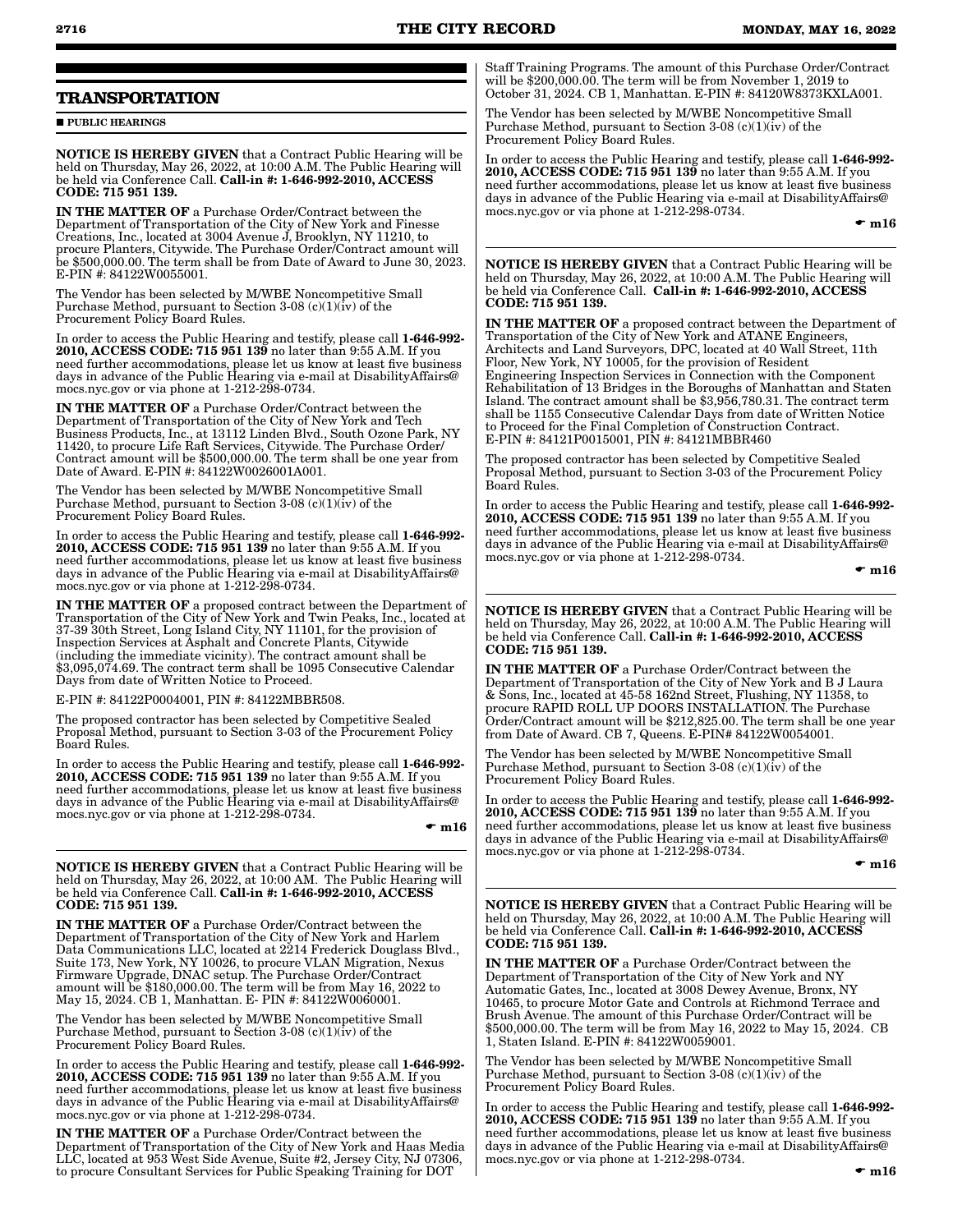NOTICE IS HEREBY GIVEN that a Contract Public Hearing will be held on Thursday, May 26, 2022, at 10:00 A.M. The Public Hearing will be held via Conference Call. Call-in #: 1-646-992-2010, ACCESS CODE: 715 951 139.

IN THE MATTER OF a Purchase Order/Contract between the Department of Transportation of the City of New York and K5 Corporation, located at 9 Rockview Way, Rockland, MA 02370, to procure Plaza Mix Color Aggregate & Epoxy. The Purchase Order/ Contract amount will be \$500,000.00. The term shall be from Date of Award to December 31, 2022. CB 5, Queens. E-PIN #: 84122W0058001

The Vendor has been selected by M/WBE Noncompetitive Small Purchase Method, pursuant to Section  $3-08$  (c)(1)(iv) of the Procurement Policy Board Rules.

In order to access the Public Hearing and testify, please call 1-646-992-2010, ACCESS CODE: 715 951 139 no later than 9:55 A.M. If you need further accommodations, please let us know at least five business days in advance of the Public Hearing via e-mail at DisabilityAffairs@ mocs.nyc.gov or via phone at 1-212-298-0734.

 $\bullet$  m16

**AGENCY RULES**

# **CONFLICTS OF INTEREST BOARD**

#### $\blacksquare$  NOTICE

# CAPA REGULATORY AGENDA FY 2023

Pursuant to Section 1042 of the New York City Charter, the New York City Conflicts of Interest Board (the "Board") sets forth below its regulatory agenda for the City's fiscal year 2023.

- 1. SUBJECT: Procedural Rules for Annual Disclosure Penalties
- A. Reason: To provide a clear set of procedures regarding the assessment of penalties under Section 12-110(g) of the New York City Administrative Code.
- B. Anticipated Contents: Procedural rules regarding the assessment of penalties under Section 12-110(g) of the New York City Administrative Code.
- C. Objectives: Provide clear procedures to ensure administrative due process.
- D. Legal Basis for the Proposed Rule: Charter Section 2603(a) of the New York City Charter; Section 12-110 of the New York City Administrative Code.
- E. Types of Individuals and Entities Likely to be Affected: Individuals required to file an annual disclosure report pursuant to Section 12-110(b) of the New York City Administrative Code.
- F. Other Relevant Law: Chapter 68 of the New York City Charter.
- G. Approximate Schedule: First quarter of FY 2023.

Agency Contact: Katherine J. Miller (212) 437-0730

 $\bullet$  m16

# **TAXI AND LIMOUSINE COMMISSION**

**NOTICE** 

#### Regulatory Agenda

#### Fiscal Year Ending June 30, 2023

Pursuant to Section 1042 of the Charter of the City of New York, the New York City Taxi and Limousine Commission ("TLC") hereby publishes a Regulatory Agenda for the Fiscal Year ending June 30, 2023. This Regulatory Agenda describes briefly the subject areas in which it is anticipated that rules may be promulgated during the fiscal year.

- 1. Taxicab Rate of Fare
	- a. Anticipated Contents: Revision to taxicab rate of fare.
- Reason: Taximeter rate of fare was last adjusted in 2011. TLC intends to review driver income and expenses, as well as other pertinent information, to adjust the rate of fare and airport fares.
- c. Objectives: A rate of fare that is fair to drivers, owners, and passengers.
- d. Legal Basis: Chapter 65 of the New York City Charter and Title 19 and Chapter 5 of the Administrative Code.
- e. Other Relevant Laws: None
- f. Persons and entities likely to be affected: Owners and drivers of taxicabs, for-hire vehicles and high volume services, and passengers of taxicabs.
- g. Approximate schedule: Second quarter of FY 2023.
- h. Agency Contact for Rulemaking: Sherryl Eluto, Acting General Counsel. (212) 676-1089.

#### 2. For-hire Vehicle Driver Income Rules

- a. Anticipated Contents: Revisions to the driver rate of pay, and potentially to the utilization rate.
- b. Reason: TLC periodically reviews the driver rate of pay to ensure that it reflects changes to the consumer price index.
- c. Objectives: Ensure driver incomes remains stable and fair.
- d. Legal Basis: Chapter 65 of the New York City Charter and Title 19 and Chapter 5 of the Administrative Code.
- e. Other Relevant Laws: None
- f. Persons and entities likely to be affected: Owners, drivers and passengers of for-hire vehicles and bases.
- g. Approximate schedule: Second quarter of FY 2023.
- h. Agency Contact for Rulemaking: Sherryl Eluto, Acting General Counsel. (212) 676-1089.

#### 3. Regulatory Review Rules

- Anticipated contents: Revisions to TLC Rules as the first step in broad regulatory review effort, including replacing obsolete terms, repealing outdated sections, clarifying certain rules, updating rules to reflect modern industry and agency practices, and reducing the administrative and enforcement burdens on TLC licensees.
- b. Reason: Some TLC rules are outdated or ineffective, placing a burden on drivers and the regulated industry without adequate public benefit. As recommended by the Black Car and Livery Task Force and mentioned in the agency's Taxi Strategic Plan, TLC is seeking to streamline its rules to ensure that they are effective and adapted to the current needs of drivers, industry members, and passengers and are not overly restrictive or overly punitive towards licensed drivers and businesses.
- c. Objectives: Reduce burdens on TLC licensees where such burdens do not have or no longer have strong public benefits.
- d. Legal Basis: Chapter 65 of the New York City Charter and Title 19 and Chapter 5 of the Administrative Code.
- e. Other Relevant Laws: None.
- f. Persons and entities likely to be affected: Drivers and businesses licensed by TLC.
- g. Approximate schedule: First quarter of FY 2023.
- h. Agency Contact for Rulemaking: Sherryl Eluto, Acting General Counsel. (212) 676-1089.

#### 4. Consolidation of Critical Driver and Persistent Violator Rules

- a. Anticipated Contents: Pursuant to Local Law 12 of 2020, the TLC's Critical driver Program is consolidated into the Persistent Violator Program. Accordingly, TLC will propose rules that reflect that consolidation by deleting references to the Critical Driver Program and expanding the Persistent Violator Program to incorporate elements that were previously part of the Critical Driver Program.
- b. Reason: Consolidate two programs that penalize drivers who accumulate a certain number of DMV points on their license into one program.
- c. Objectives: Align TLC rules with local law.
- d. Legal Basis: Local Law 12 of 2020, Chapter 65 of the New York City Charter and Title 19 and Chapter 5 of the Administrative Code.
- e. Other Relevant Laws: None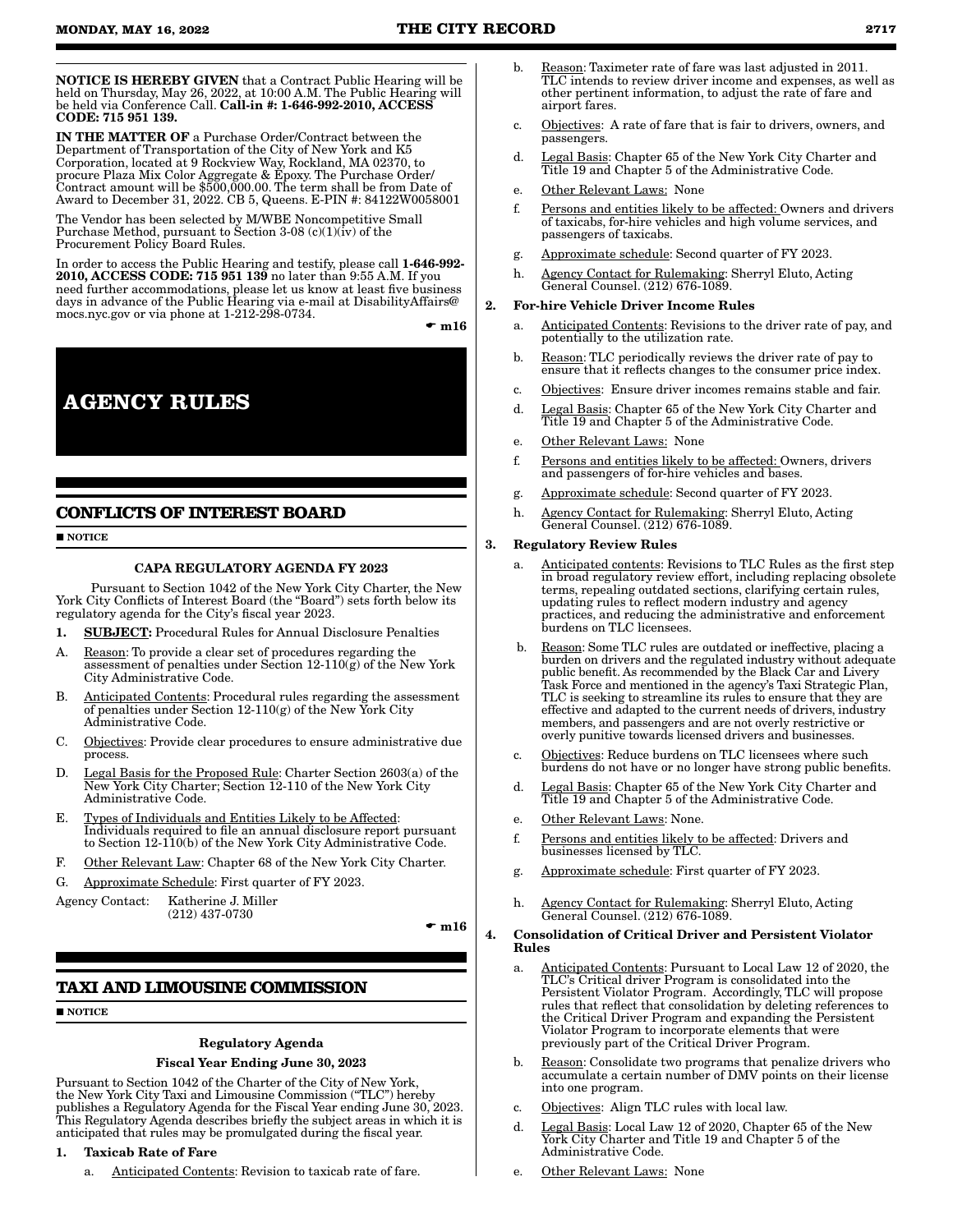to Present

- f. Persons and entities likely to be affected: TLC licensed drivers.
- g. Approximate schedule: First half of FY 2023.
- h. Agency Contact for Rulemaking: Sherryl Eluto, Acting General Counsel. (212) 676-1089.

# 5. Battery Electric Vehicle Rules

- a. Anticipated Contents: Rules changing vehicle specifications to allow for battery electric vehicles to be used at taxicabs.
- b. Reason: TLC Rules currently only contemplate vehicles with traditional gas or hybrid gas/electric engines to be used as taxicabs. TLC anticipates amending the taxicab vehicle specifications contained in its rules to allow for battery electric vehicles to be used as taxi cabs. A pilot is currently studying the use of battery electric vehicles as taxicabs.
- c. Objectives: Allow for battery electric vehicles to be used as taxicabs and increase the number of battery electric vehicles used as taxicabs.
- d. Legal Basis: Chapter 65 of the New York City Charter and Title 19 and Chapter 5 of the Administrative Code.
- e. Other Relevant Laws: None
- f. Persons and entities likely to be affected: Taxicab vehicle owners and drivers.
- g. Approximate schedule: First half of FY 2023.
- h. Agency Contact for Rulemaking: Sherryl Eluto, Acting General Counsel. (212) 676-1089.

 $\mathbf{m}16$ 

# **SPECIAL MATERIALS**

# **COMPTROLLER**

#### **NOTICE**

# NOTICE OF ADVANCE PAYMENT OF AWARDS PURSUANT TO

THE STATUTES IN SUCH cases made and provided, notice is hereby given that the Comptroller of the City of New York, will be ready to pay, at 1 Centre Street, Room 629, New York, NY 10007, on 5/17/2022, to the person or persons legally entitled an amount as certified to the Comptroller by the Corporation Counsel on damage parcels, as follows:

| Damage     |       |     |
|------------|-------|-----|
| Parcel No. | Block | Lot |
| 176A       | 4068  | 44  |
| 244A       | 4077  | 1   |
| 257A       | 4085  | 7   |
| 258A       | 4086  | 1   |
| 259A       | 4086  | 7   |
| 260A       | 4086  | 10  |
| 263A       | 4086  | 17  |
| 264A       | 4086  | 22  |
| 265A       | 4086  | 24  |
| 266A       | 4086  | 27  |
| 267A       | 4086  | 28  |
| 268A       | 4086  | 30  |
| 269A       | 4086  | 32  |
| 270A       | 4086  | 34  |
| 272A       | 4086  | 40  |
| 273A       | 4086  | 37  |
|            |       |     |

Acquired in the proceeding entitled: ROMA AND HETT subject to any liens and encumbrances of record on such property. The amount advanced shall cease to bear interest on the specified date above.

#### BRAD S. LANDER Comptroller

# **HOUSING PRESERVATION AND DEVELOPMENT**

**NOTICE** 

#### REQUEST FOR COMMENT REGARDING AN APPLICATION FOR A CERTIFICATION OF NO HARASSMENT

Notice Date: May 16, 2022

To: Occupants, Former Occupants, and Other Interested Parties

| Property: Address |                               |         | <b>Application # Inquiry Period</b> |
|-------------------|-------------------------------|---------|-------------------------------------|
|                   | 59 South 3rd Street, Brooklyn | 39/2022 | October 4, 2004                     |

#### Authority: Greenpoint-Williamsburg Anti-Harassment Area, Zoning Resolution §§23-013, 93-90

Before the Department of Buildings can issue a permit for the alteration or demolition of a multiple dwelling in certain areas designated in the Zoning Resolution, the owner must obtain a "Certification of No Harassment" from the Department of Housing Preservation and Development ("HPD"), stating that there has not been harassment of the building's lawful occupants during a specified time period. Harassment is conduct by an owner that is intended to cause, or does cause, residents to leave or otherwise surrender any of their legal occupancy rights. It can include, but is not limited to, failure to provide essential services (such as heat, water, gas, or electricity), illegally locking out building residents, starting frivolous lawsuits, and using threats or physical force.

The owner of the building identified above has applied for a Certification of No Harassment. If you have any comments or evidence of harassment at this building, please notify HPD, at CONH Unit, 100 Gold Street,  $6<sup>th</sup>$  Floor, New York, NY 10038, by letter postmarked not later than 30 days from the date of this notice or by an in-person statement made within the same period. To schedule an appointment for an in-person statement, please call (212) 863-5277 or (212) 863-8211.

*For the decision on the Certification of No Harassment Final Determination please visit our website, at www.hpd.nyc.gov, or call (212) 863-8266.*

#### PETICIÓN DE COMENTARIO SOBRE UNA SOLICITUD PARA UN CERTIFICACIÓN DE NO ACOSO

Fecha de notificacion: May 16, 2022

Para: Inquilinos, Inquilinos Anteriores, y Otras Personas Interesadas

| Propiedad: Dirección:         | Solicitud #: | Período de<br>consulta:       |
|-------------------------------|--------------|-------------------------------|
| 59 South 3rd Street, Brooklyn | 39/2022      | October 4, 2004<br>to Present |

#### Autoridad: Greenpoint-Williamsburg Anti-Harassment Area, Código Administrativo Zoning Resolution §§23-013, 93-90

Antes de que el Departamento de Edificios pueda conceder un permiso para la alteración o demolición de una vivienda múltiple de ocupación de cuartos individuales, el propietario debe obtener una "Certificación de No Acoso" del Departamento de Preservación y Desarrollo de la Vivienda ("HPD") que indique que tiene no haber sido hostigado a los ocupantes legales del edificio durante un período de tiempo especificado. El acoso es una conducta por parte de un dueño de edificio que pretende causar, o causa, que los residentes se vayan o renuncien a cualquiera de sus derechos legales de ocupación. Puede incluir, entre otros, no proporcionar servicios esenciales (como calefacción, agua, gas o electricidad), bloquear ilegalmente a los residentes del edificio, iniciar demandas frívolas y utilizar amenazas o fuerza física.

El dueño del edificio identificado anteriormente ha solicitado una Certificación de No Acoso. Si tiene algún comentario o evidencia de acoso en este edificio, notifique a HPD al CONH Unit, 100 Gold Street, 6<sup>th</sup> Floor, New York, NY 10038 por carta con matasellos no mas tarde que 30 días después de la fecha de este aviso o por una declaración en persona realizada dentro del mismo período. Para hacer una cita para una declaración en persona, llame al (212) 863-5277 o (212) 863-8211.

Para conocer la decisión final sobre la Certificación de No Acoso, visite nuestra pagina web en *www.hpd.nyc.gov o llame al (212) 863-8266.*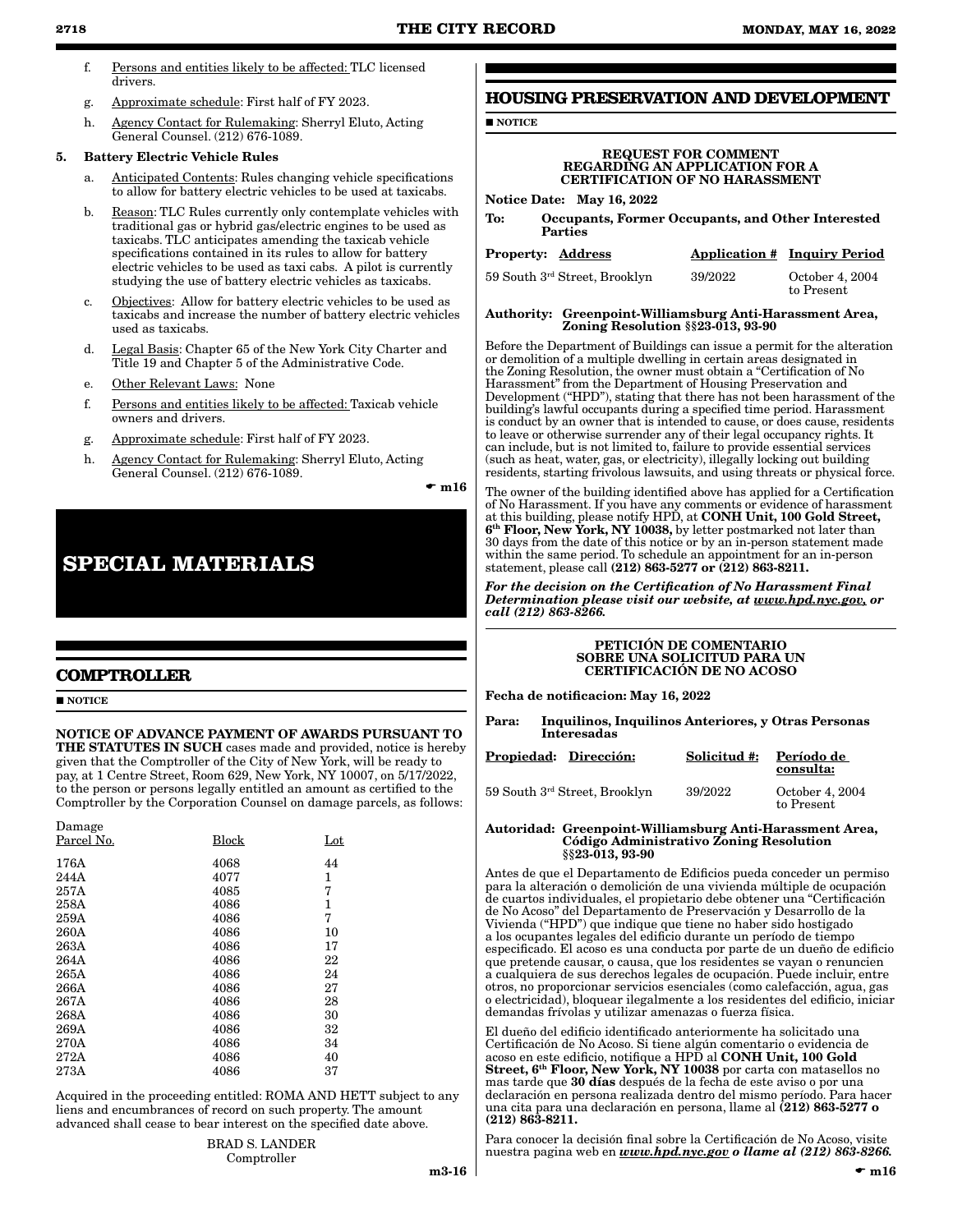#### REQUEST FOR COMMENT REGARDING AN APPLICATION FOR A CERTIFICATION OF NO HARASSMENT PILOT PROGRAM

Notice Date: May 16, 2022

| To: Occupants, Former Occupants, and Other Interested |
|-------------------------------------------------------|
| Parties                                               |

| <b>Property: Address</b>  | <b>Application #</b> | <b>Inquiry Period</b>        |
|---------------------------|----------------------|------------------------------|
| 2261 Morris Avenue, Bronx | 41/2022              | April 25, 2017<br>to Present |

#### Authority: Pilot Program Administrative Code §27-2093.1, §28-505.3

Before the Department of Buildings can issue a permit for the alteration or demolition of a multiple dwelling on the Certification of No Harassment Pilot Program building list, the owner must obtain a "Certification of No Harassment" from the Department of Housing Preservation and Development ("HPD") stating that there has not been harassment of the building's lawful occupants during a specified time period. Harassment is conduct by an owner that is intended to cause, or does cause, residents to leave or otherwise surrender any of their legal occupancy rights. It can include, but is not limited to, failure to provide essential services (such as heat, water, gas, or electricity), illegally locking out building residents, starting frivolous lawsuits, and using threats or physical force.

The owner of the building identified above has applied for a Certification of No Harassment. If you have any comments or evidence of harassment at this building, please notify HPD, at CONH Unit, 100 Gold Street, 6th Floor, New York, NY 10038, by letter postmarked not later than 45 days from the date of this notice or by an in-person statement made within the same period. To schedule an appointment for an in-person statement, please call (212) 863-5277 or (212) 863-8211.

*For the decision on the Certification of No Harassment Final Determination please visit our website, at www.hpd.nyc.gov, or call (212) 863-8266.*

#### PETICIÓN DE COMENTARIO SOBRE UNA SOLICITUD PARA UN CERTIFICACIÓN DE NO ACOSO PROGRAMA PILOTO

Fecha de notificacion: May 16, 2022

Para: Inquilinos, Inquilinos Anteriores, y Otras Personas Interesadas

| Propiedad: Dirección:     | Solicitud #: | Período de<br>consulta:      |
|---------------------------|--------------|------------------------------|
| 2261 Morris Avenue, Bronx | 41/2022      | April 25, 2017<br>to Present |

#### Autoridad: PILOT, Código Administrativo §27-2093.1, §28-505.3

Antes de que el Departamento de Edificios pueda conceder un permiso para la alteración o demolición de una vivienda múltiple de ocupación de cuartos individuales, el propietario debe obtener una "Certificación de No Acoso" del Departamento de Preservación y Desarrollo de la Vivienda ("HPD") que indique que tiene no haber sido hostigado a los ocupantes legales del edificio durante un período de tiempo especificado. El acoso es una conducta por parte de un dueño de edificio que pretende causar, o causa, que los residentes se vayan o renuncien a cualquiera de sus derechos legales de ocupación. Puede incluir, entre otros, no proporcionar servicios esenciales (como calefacción, agua, gas o electricidad), bloquear ilegalmente a los residentes del edificio, iniciar demandas frívolas y utilizar amenazas o fuerza física.

El dueño del edificio identificado anteriormente ha solicitado una Certificación de No Acoso. Si tiene algún comentario o evidencia de acoso en este edificio, notifique a HPD al CONH Unit, 100 Gold Street,  $6<sup>th</sup>$  Floor, New York, NY 10038 por carta con matasellos no mas tarde que 45 días después de la fecha de este aviso o por una declaración en persona realizada dentro del mismo período. Para hacer una cita para una declaración en persona, llame al (212) 863-5277 o (212) 863-8211.

Para conocer la decisión final sobre la Certificación de No Acoso, visite nuestra pagina web en *www.hpd.nyc.gov o llame al (212) 863-8266.*

 $\bullet$  m16-24

#### REQUEST FOR COMMENT REGARDING AN APPLICATION FOR A CERTIFICATION OF NO HARASSMENT

| Notice Date: May 16, 2022 |  |  |  |
|---------------------------|--|--|--|
|---------------------------|--|--|--|

# To: Occupants, Former Occupants, and Other Interested Parties Property: Address Application # Inquiry Period 525 Macon Street, Brooklyn 33/2022 April 21, 2019

| 040 macon Ducci, Dioonivii                   | ,,,,,,,,,,,, | 1111111101010  |
|----------------------------------------------|--------------|----------------|
|                                              |              | to Present     |
| 314 West 139 <sup>th</sup> Street, Manhattan | 34/2022      | April 18, 2019 |
|                                              |              | to Present     |
| 400 Washington Avenue, Brooklyn              | 35/2022      | April 20, 2019 |
|                                              |              | to Present     |
| 134 West 130 <sup>th</sup> Street, Manhattan | 36/2022      | April 22, 2019 |
|                                              |              | to Present     |
| 1235 Dean Street, Brooklyn                   | 37/2022      | April 25, 2019 |
|                                              |              | to Present     |
|                                              |              |                |
| 621 Union Avenue, Brooklyn                   | 40/2022      | April 14, 2019 |
|                                              |              | to Present     |
| 320 Rear East 11 <sup>th</sup> Street,       | 50/2022      | April 28, 2019 |
| Manhattan                                    |              | to Present     |
|                                              |              |                |

#### Authority: SRO, Administrative Code §27-2093

Before the Department of Buildings can issue a permit for the alteration or demolition of a single room occupancy multiple dwelling, the owner must obtain a "Certification of No Harassment" from the Department of Housing Preservation and Development ("HPD") stating that there has not been harassment of the building's lawful occupants during a specified time period. Harassment is conduct by an owner that is intended to cause, or does cause, residents to leave or otherwise surrender any of their legal occupancy rights. It can include, but is not limited to, failure to provide essential services (such as heat, water, gas, or electricity), illegally locking out building residents, starting frivolous lawsuits, and using threats or physical force.

The owner of the building identified above has applied for a Certification of No Harassment. If you have any comments or evidence of harassment<br>at this building, please notify HPD, at **CONH Unit, 100 Gold Street,** 6<sup>th</sup> Floor, New York, NY 10038, by letter postmarked not later than 30 days from the date of this notice or by an in-person statement made within the same period. To schedule an appointment for an in-person statement, please call (212) 863-5277 or (212) 863-8211.

*For the decision on the Certification of No Harassment Final Determination please visit our website, at www.hpd.nyc.gov, or call (212) 863-8266.*

#### PETICIÓN DE COMENTARIO SOBRE UNA SOLICITUD PARA UN CERTIFICACIÓN DE NO ACOSO

Fecha de notificacion: May 16, 2022

Para: Inquilinos, Inquilinos Anteriores, y Otras Personas Interesadas

| Propiedad: Dirección:                            | Solicitud #: Período de | consulta:                    |
|--------------------------------------------------|-------------------------|------------------------------|
| 525 Macon Street, Brooklyn                       | 33/2022                 | April 21, 2019<br>to Present |
| 314 West 139 <sup>th</sup> Street, Manhattan     | 34/2022                 | April 18, 2019<br>to Present |
| 400 Washington Avenue, Brooklyn                  | 35/2022                 | April 20, 2019<br>to Present |
| 134 West 130 <sup>th</sup> Street, Manhattan     | 36/2022                 | April 22, 2019<br>to Present |
| 1235 Dean Street, Brooklyn                       | 37/2022                 | April 25, 2019<br>to Present |
| 621 Union Avenue, Brooklyn                       | 40/2022                 | April 14, 2019<br>to Present |
| 320 Rear East 11 <sup>th</sup> Street, Manhattan | 50/2022                 | April 28, 2019<br>to Present |

#### Autoridad: SRO, Código Administrativo §27-2093

Antes de que el Departamento de Edificios pueda conceder un permiso para la alteración o demolición de una vivienda múltiple de ocupación de cuartos individuales, el propietario debe obtener una "Certificación de No Acoso" del Departamento de Preservación y Desarrollo de la Vivienda ("HPD") que indique que tiene no haber sido hostigado a los ocupantes legales del edificio durante un período de tiempo especificado. El acoso es una conducta por parte de un dueño de edificio que pretende causar, o causa, que los residentes se vayan o renuncien a cualquiera de sus derechos legales de ocupación. Puede incluir, entre otros, no proporcionar servicios esenciales (como calefacción, agua, gas o electricidad), bloquear ilegalmente a los residentes del edificio, iniciar demandas frívolas y utilizar amenazas o fuerza física.

El dueño del edificio identificado anteriormente ha solicitado una Certificación de No Acoso. Si tiene algún comentario o evidencia de<br>acoso en este edificio, notifique a HPD al **CONH Unit, 100 Gold**